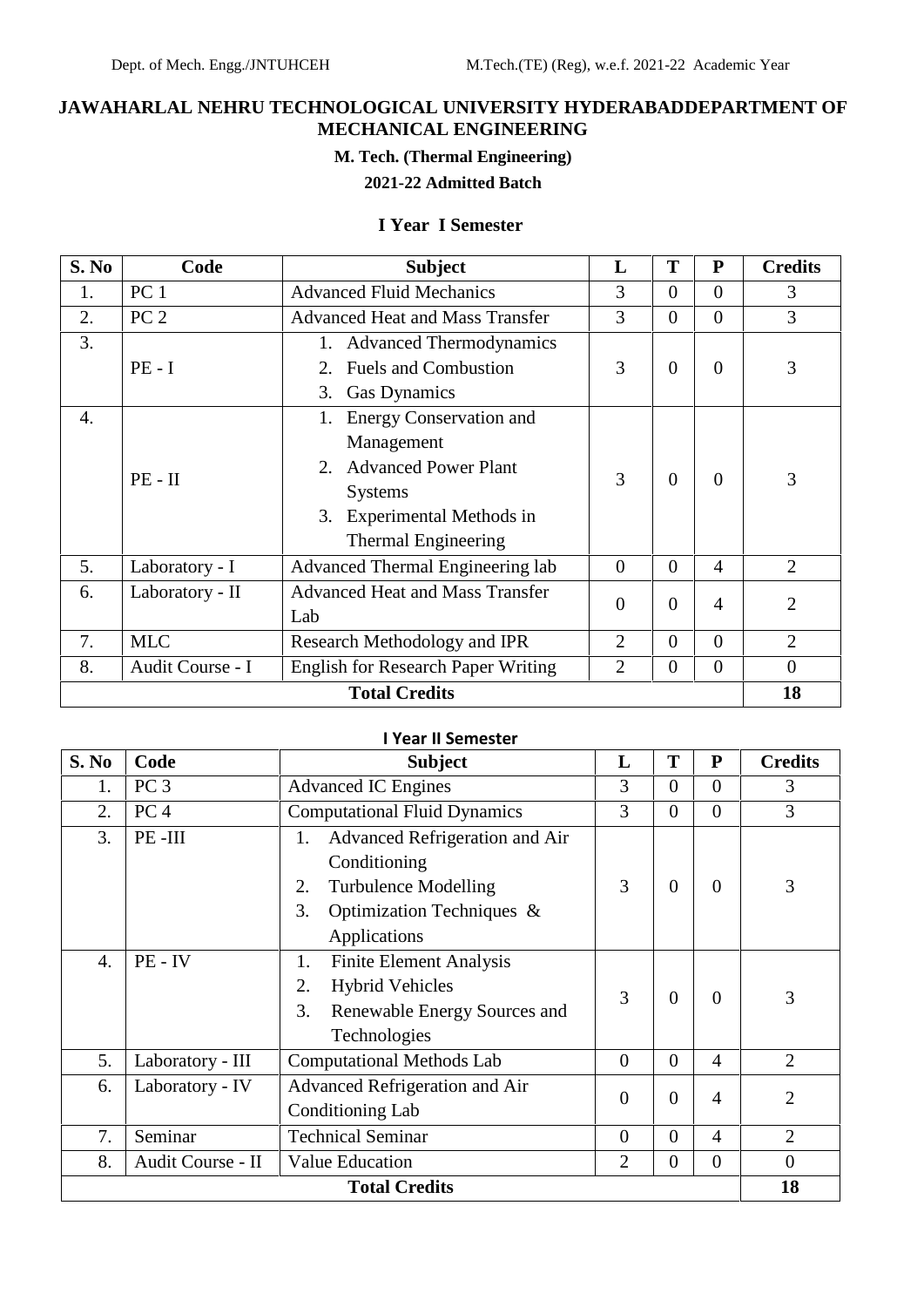## **JAWAHARLAL NEHRU TECHNOLOGICAL UNIVERSITY HYDERABAD DEPARTMENT OF MECHANICAL ENGINEERING M. Tech. (Thermal Engineering) 2021-22 Admitted Batch**

|  |  | <b>II Year I Semester</b> |
|--|--|---------------------------|
|--|--|---------------------------|

| S.No                 | Code          | <b>Subject</b><br>П<br>P<br>L         |    |    |          | <b>Credits</b> |
|----------------------|---------------|---------------------------------------|----|----|----------|----------------|
|                      | $PE - V$      | 1. Equipment Design for Thermal       |    |    |          |                |
|                      |               | systems                               |    |    | 3        |                |
|                      |               | 2. Cryogenic Engineering              |    |    |          |                |
|                      |               | 3. Micro and nano Scale Heat Transfer |    |    |          |                |
| 2.                   | Open Elective | Open Elective                         |    |    | $\Omega$ | 3              |
| 3.                   | Dissertation  | Dissertation Phase $- I$<br>20        |    | 10 |          |                |
| <b>Total Credits</b> |               |                                       | 16 |    |          |                |

## **II Year II Semester**

| S.No                 | Code                | m<br><b>Subject</b><br>D<br>. .                                 |    | <b>Tredits</b> |
|----------------------|---------------------|-----------------------------------------------------------------|----|----------------|
| . .                  | <b>Dissertation</b> | $\cap$<br>$\overline{0}$<br>Dissertation Phase - II<br>ے ر<br>U |    | 16             |
| <b>Total Credits</b> |                     |                                                                 | 10 |                |

## **Open Elective:**

1. Waste to Energy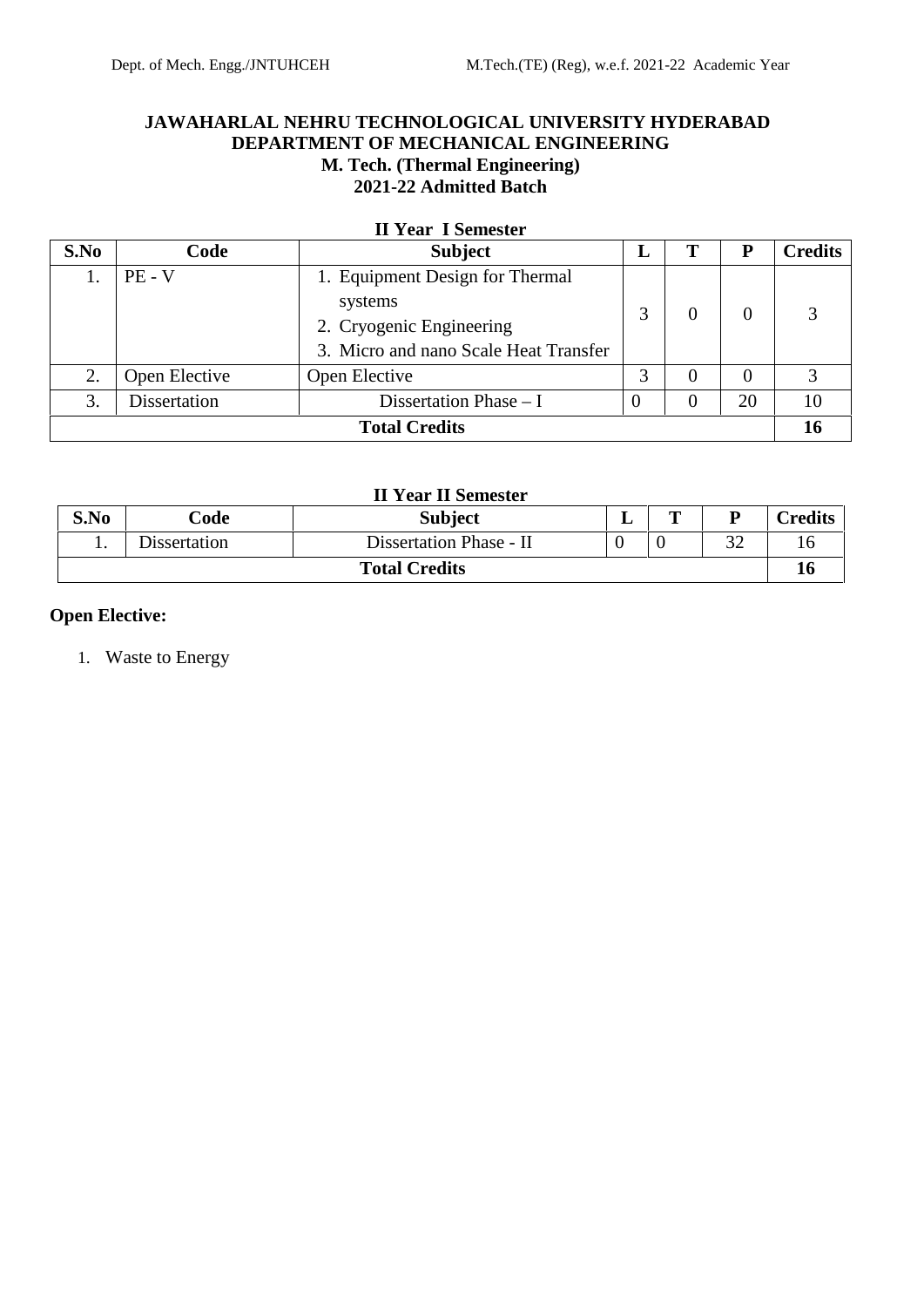#### **ADVANCED FLUID MECHANICS**

#### **(PC- I)**

| M.Tech. (TE) (FT) I Year I Sem | $L$ T P C |  |
|--------------------------------|-----------|--|
|--------------------------------|-----------|--|

| $L$ T P               | $\mathbf C$             |  |
|-----------------------|-------------------------|--|
| $3 \qquad 0 \qquad 0$ | $\overline{\mathbf{3}}$ |  |

**Prerequisites:** Fluid Mechanics

## **Course Objectives:** The course is intended to

- Establish an understanding of the fundamental concepts of fluid mechanics.
- Understand and apply the potential flow equations to basic flows.
- Understand and apply the differential equations of fluid mechanics including the ability to apply and understand the impact of assumptions made in the analysis.
- Understand the boundary layer concepts with respect to fluid flow
- Understand and apply the compressible flow equations.

**Course Outcomes:** At the end of the course, the student will be able to:

- Understanding the concept of fluid and the models of fluids
- Understanding the basic physical meaning of general equations
- Understanding the concept of stream function and potential function
- Ability to derive the equation for viscous flow, including laminar flow and turbulent flow
- Ability to address such problems in engineering, and to solve the problems

## **UNIT-I:**

Brief recapitulation of some preliminary concepts of Fluid Mechanics : Fluid Kinematics

Lagrangian and Eulerain Descriptions of fluid motion- Path lines, Stream lines, Streak lines, stream tubes – velocity of a fluid particle, types of flows, Equations of three dimensional continuity equation- Stream and Velocity potential functions.

Condition for irrotationality, circulation & vorticity Accelerations in Cartesian systems normal and tangential accelerations,

Dynamics of Inviscid Flows and Reynolds Transport Theorem Euler's, Bernoulli equations – Dimensional analysis and Similitude

## **UNIT-II:**

**Viscous Flow:** Derivation of Navier-Stoke's Equations for viscous compressible flow – Exact solutions to certain simple cases: Plain Poisoulle flow - Coutte flow with and without pressure gradient - Hagen Poisoulle flow - Approximate solutions – Creeping motion (Stokes) – Oseen's approximation.

## **UNIT-III:**

**Boundary Layer Theory:** Prandtl's contribution to real fluid flows – Prandtl's boundary layer theory - Boundary layer thickness for flow over a flat plate –- Von-Karman momentum integral equation - Use of similarity parameters - Blasius solution- Laminar boundary layer – Turbulent Boundary Layer –– Expressions for local and mean drag coefficients for different velocity profiles. – Total Drag due to Laminar & Turbulent Layers – Problems.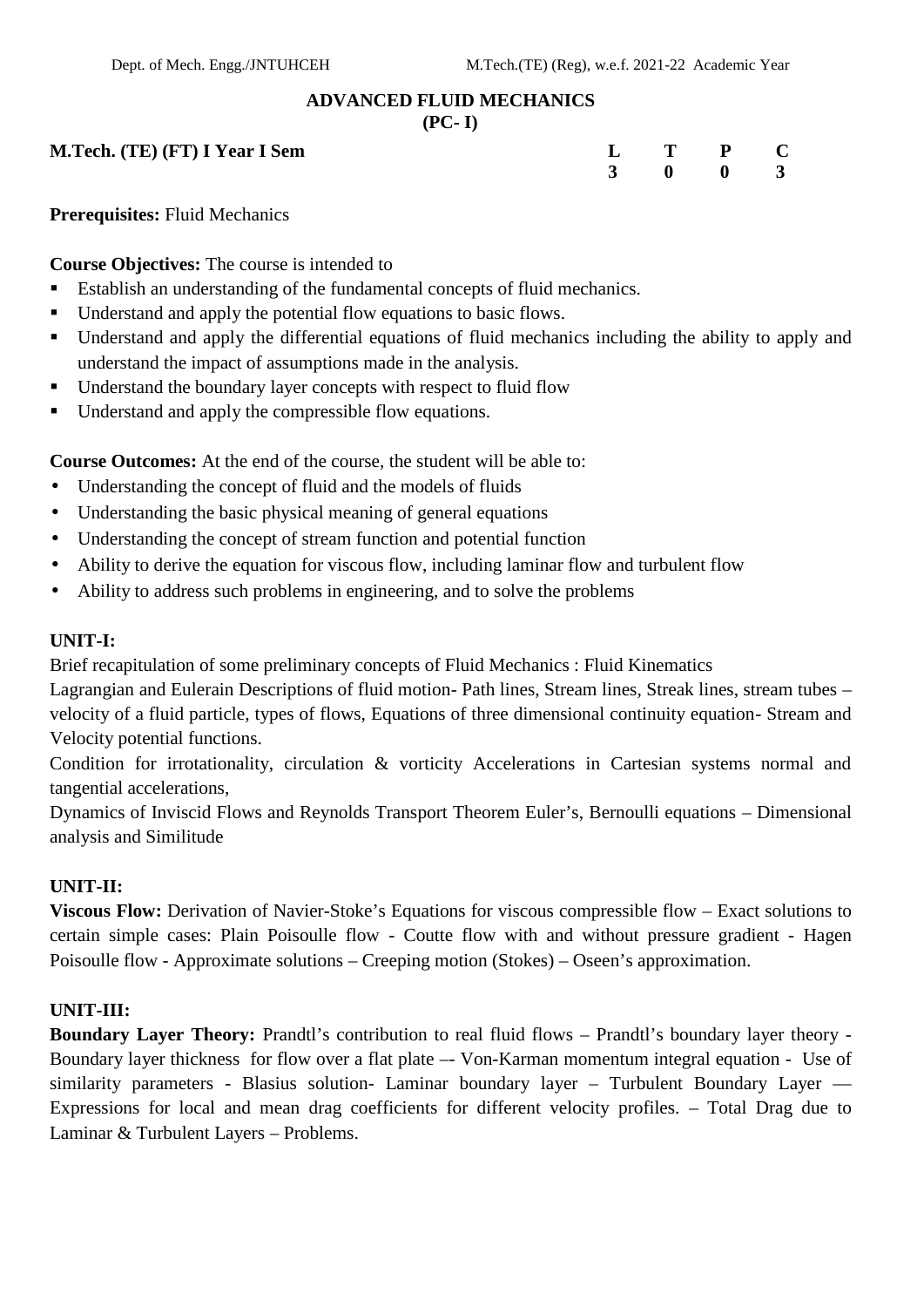## **UNIT-IV:**

**Introduction to Turbulent Flow:** Fundamental concept of turbulence – Time Averaged Equations – Boundary Layer Equations - Prandtl Mixing Length Model - Universal Velocity Distribution Law: Van Driest Model –Approximate solutions for drag coefficients – More Refined Turbulence Models – k-epsilon model - boundary layer separation and form drag – Karman Vortex Trail, Boundary layer control, lift on circular cylinders

**Internal Flow**: Smooth and rough boundaries – Equations for Velocity Distribution and frictional Resistance in smooth rough Pipes – Roughness of Commercial Pipes – Moody's diagram.

## **UNIT-V:**

**Compressible Fluid Flow – I:** Thermodynamic basics – Equations of continuity, Momentum and Energy - Acoustic Velocity Derivation of Equation for Mach Number – Flow Regimes – Mach Angle – Mach Cone – Stagnation State

**Compressible Fluid Flow – II:** Area Variation, Property Relationships in terms of Mach number, Nozzles, Diffusers – Fanno and Releigh Lines, Property Relations – Isothermal Flow in Long Ducts – Normal Compressible Shock, Oblique Shock: Expansion and Compressible Shocks – Supersonic Wave Drag.

## **Text Books:**

- 1. Fluid Mechanics and Fluid Machines by S K Som and G Biswas, TMH
- 2. Fluid Mechanics **by** Joseph H Spurk and Nuri Aksel, Springer
- 3. Compressible Fluid Dynamics by B K Hodge and Keith Koenig, Pearson
- 4. Fluid Mechanics by Potter, Cengage Learning

- 1. Fluid Mechanics by Jog, Cambridge
- 2. Fluid Mechanics and Machinery by Khan, Oxford
- 3. Fluid Mechanics by Cohen and Kundu, Elsevier,  $5<sup>th</sup>$  edition
- 4. Fluid Mechanics by William S Janna, CRC Press
- 5. Dynamics & Theory and Dynamics of Compressible Fluid Flow by Shapiro.
- 6. Fluid Dynamics by William F. Hughes & John A. Brighton, TMH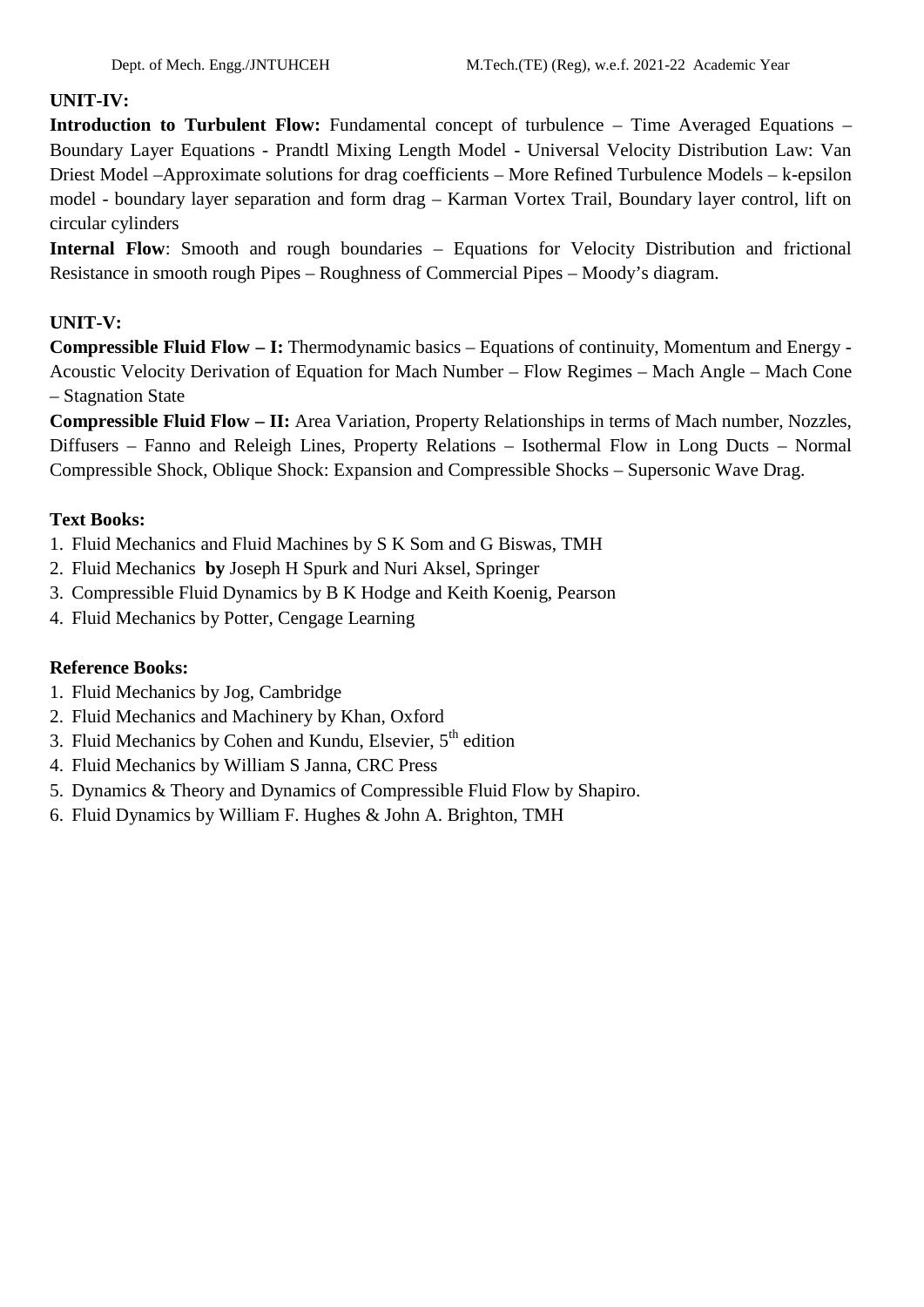#### **ADVANCED HEAT AND MASS TRANSFER**

#### **(PC-II)**

**M.Tech. (TE) (FT) – I Year I Sem**

| L T P C                     |  |  |
|-----------------------------|--|--|
| $3 \quad 0 \quad 0 \quad 3$ |  |  |

**Pre-requisite**: Thermodynamics

**Course Objective**: To apply the principles of heat transfer in the design of thermal systems

**Course Outcomes**: At the end of the course, the student should be able to

- Mathematically model heat and mass transfer and fluid flow problems and to be able to apply different boundary conditions
- Solve the simple heat and mass transfer and fluid flow problems using analytical methods and appreciate the need of numerical methods to solve complicated problems
- Apply semi empirical formulae to determine the heat transfer parameters and use different techniques, viz., experimental, analytical and semi empirical methods to design the thermal systems.

#### **UNIT-I:**

**Introduction to Different Modes of Heat Transfer**: Governing Laws and mathematical models -Initial and boundary conditions.

Heat Conduction – Development of Governing equation for 1D, 2D and 3D; steady and transient heat conduction – Solution of 1D steady state heat conduction – Composite Systems – Systems with heat generation – Variable thermal conductivity – Fins

2D Steady State Heat conduction – Use of conduction shape factors – Use of analytical method for temperature distribution in a slab for homogeneous boundary conditions

#### **UNIT-II:**

**Transient heat conduction**: Lumped system analysis-Infinite Bodies -Use of Heisler charts-Semi infinite solid -2D transient heat conduction using product solutions.

**Forced Convection**: Equations of fluid flow-concepts of continuity, momentum equations-derivation of energy equation-methods to determine heat transfer coefficient: Analogy – Similarity parameters and Pohlhausen solution. Approximate method-Von Karman Integral Energy Equations – Determination of laminar heat transfer coefficient for different velocity and temperature profiles for flow over a flat plate

#### **UNIT-III:**

**External flows**: Flow over a flat plate: Application of empirical relations to various geometries for laminar and turbulent flows – Flow across tube banks

**Internal flows**: Flow Classification based on hydrodynamic *&*thermal entry lengths- Fully developed flow: Determination of laminar heat transfer coefficient-constant wall temperature and constant heat flux boundary conditions-; use of empirical correlations for determination of heat transfer coefficient and friction factor for different types of internal flow applications.

#### **UNIT-IV:**

**FREE CONVECTION**: Approximate analysis on laminar free convective heat transfer-Boussinesque approximation-different geometries-combined free and forced convection.

**Boiling and condensation**: Boiling curve-correlations-Nusselt's theory of film condensation on a vertical plate-assumptions & correlations of film condensation for different geometries.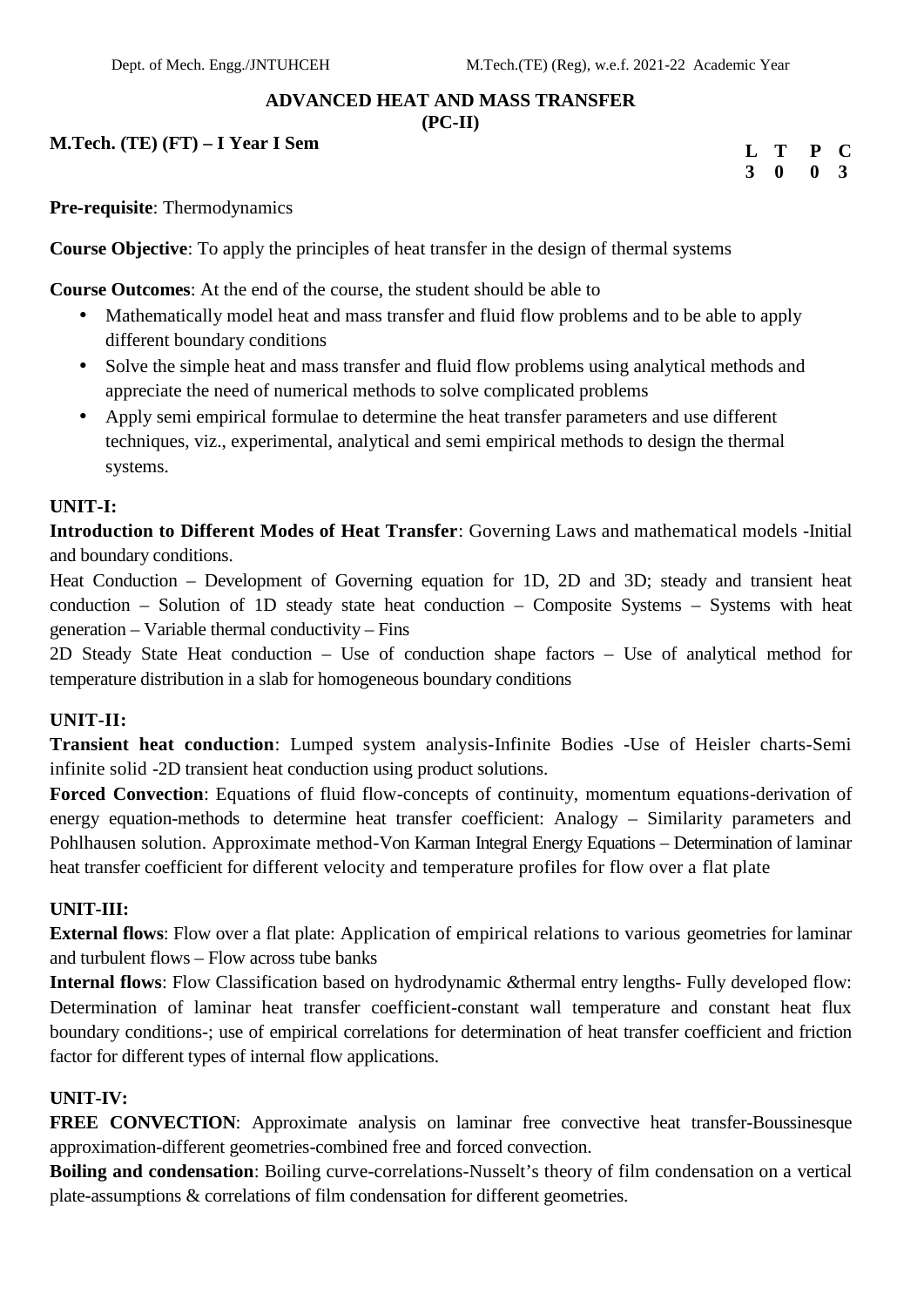## **UNIT-V:**

**RADIATION HEAT TRANSFER:** Black body radiation – Properties of radiation surfaces – View Factor – Radiosity - Radiant heat exchange between grey and diffuse surfaces with transmitting and reflecting media.

**Mass Transfer**: Concepts of mass transfer-diffusion & convective mass transfer analogies significance of non-dimensional numbers.

Recent Advances in Heat and Mass Transfer Applications.

## **Text Books:**

- 1. Fundamentals of Heat Transfer by Incropera & Dewitt, John wiley
- 2. Heat Transfer by Necati Ozisik, TMH
- 3. Heat Transfer by P.S.Ghoshtastidar, Oxford Press

- 1. Heat Transfer by Gregory Nellis & Sanford Klein, Cambridge University Press
- 2. Principals of Heat Transfer by Frank Kreith, Cengage Learning
- 3. Introduction to Heat Transfer by SK Som, PHI
- 4. Heat Transfer by Nellis & Klein, Cambridge University Press, 2012.
- 5. Engineering Heat & Mass Transfer by Sarit K. Das, Dhanpat Rai
- 6. Heat Transfer by P.K.Nag, TMH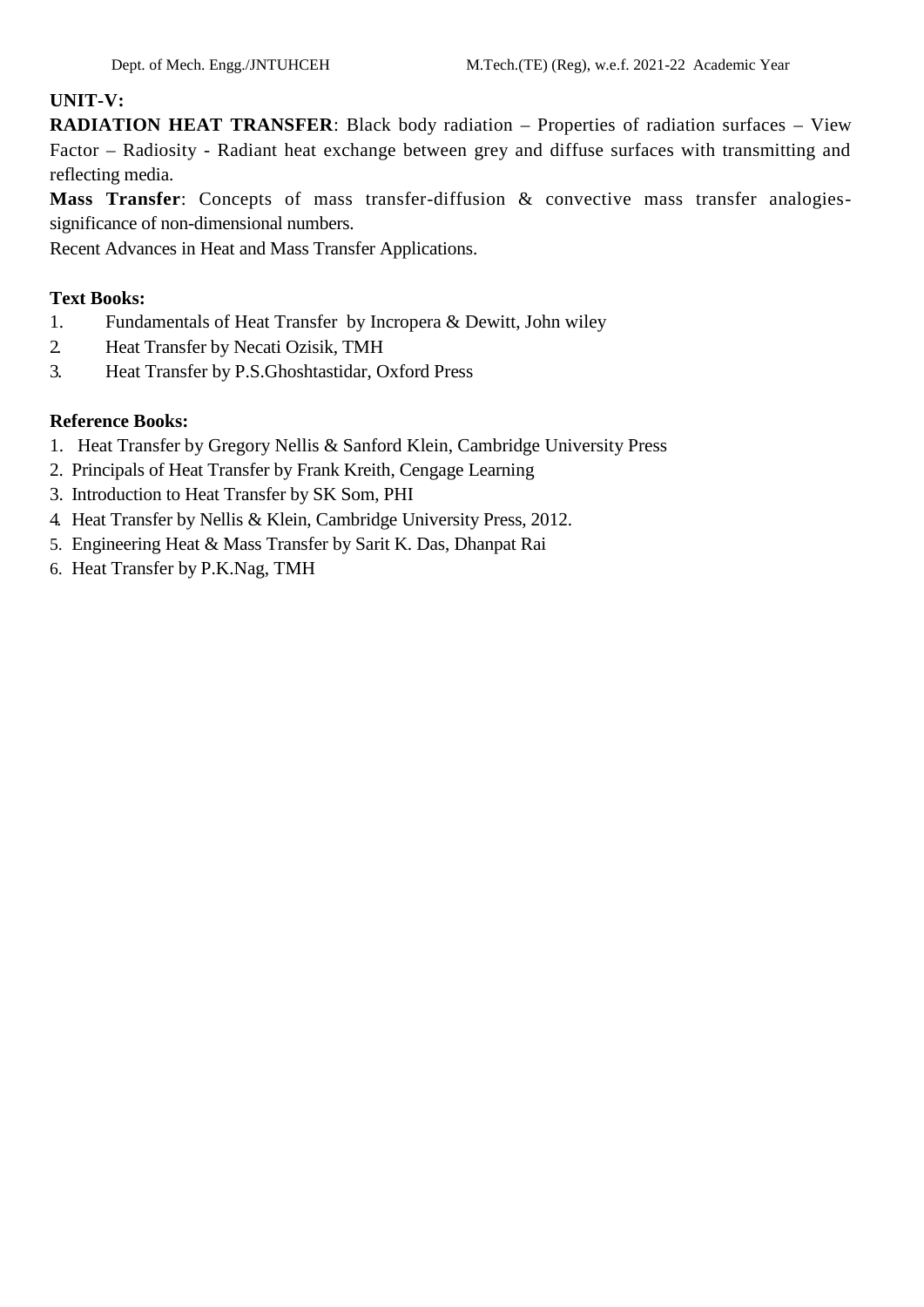#### **ADVANCED THERMODYNAMICS**

(**PE-I)**

#### **M.Tech. (TE) (FT)–I Year I Sem L T P C**

**Pre Requisites:** Thermodynamics

**Course Objectives:** The course is intended to

- Provide analytical methods for the determination of the direction of processes from the first and second laws of thermodynamics and to Introduce methods in using equations of potentials, availability, and excergy for thermodynamic analysis.
- Gain the knowledge on non-reactive mixture properties, Psychometric Mixture properties and psychometric chart and Air conditioning processes.
- Develop the ability of analyzing vapor and Gas power cycles.
- **Provide in depth knowledge of Direct Energy Conversion of Fuel Cells, Thermo electric** energy, Thermionic power generation, Thermodynamic devices Magneto Hydrodynamic Generations and Photo voltaic cells.
- Develop communication and teamwork skills in the collaborative course project

**Course Outcomes:** At the end of the course, the student will be able to:

- Explain basic thermodynamic concepts and laws.
- Describe the concepts entropy and excergy and their use in analyses of thermal energy systems.
- Analyze power plants, refrigeration plants and thermal/chemical installations.
- Evaluate means for minimizing excergy losses in selected processes.
- Use advanced thermodynamics on a research case.

#### **UNIT -I:**

**REVIEW OF THERMODYNAMIC LAWS AND COROLLARIES:** Transient flow analysis, Second law thermodynamics, Entropy, Availability and unavailability, Thermodynamic potential. Maxwell relations, Specific heat relations, Mayer's relation. Evaluation of thermodynamic properties of working substance

#### **UNIT-II:**

**P.V.T SURFACE:** Equation of state. Real gas behavior, Vander Waal's equation, Generalization compressibility factor. Energy properties of real gases. Vapour pressure, Clausius, Clapeyro equation. Throttling, Joule. Thompson coefficient. Non reactive mixtures of perfect gases. Governing laws, Evaluation of properties, Psychometric mixture properties and psychometric chart, Air conditioning processes, cooling towers. Real gas mixture.

## **UNIT-III:**

**COMBUSTION:** Combustion Reactions, Enthalpy of formation. Entropy of formation, Reference levels of tables. Energy of formation, Heat reaction, Adiabatic flame temperature generated product, Enthalpies, Equilibrium. Chemical equilibrium of ideal gases, Effect of non reacting gases equilibrium in multiple reactions, The Vent Hoff's equation. The chemical potential and phase equilibrium. The Gibbs phase rule.

| L | T        | $\mathbf{P}$ | $\mathbf C$  |  |
|---|----------|--------------|--------------|--|
| 3 | $\bf{0}$ | $\bf{0}$     | $\mathbf{3}$ |  |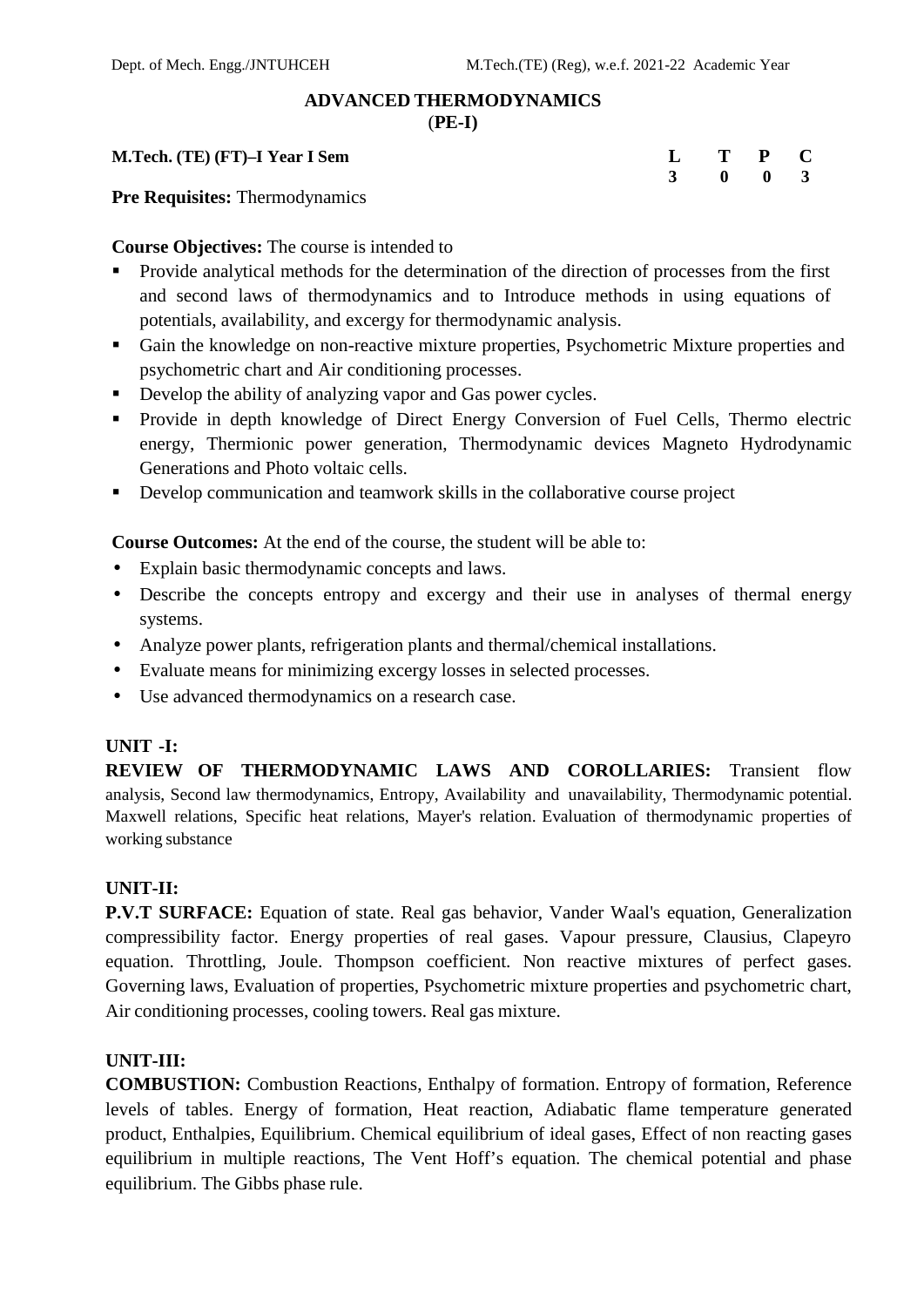## **UNIT-IV:**

**POWER CYCLES:** Review binary vapour cycle, co generation and combined cycles, Second law analysts of cycles. Refrigeration cycles. Thermodynamics off irreversible processes. Introduction, Phenomenological laws, Onsager Reciprocity relation, Applicability of the Phenomenological relations, Heat flux and entropy production, Thermodynamic phenomena, Thermo electric circuits.

# **UNIT-V:**

**DIRECT ENERGY CONVERSION INTRODUCTION**: Fuel cells, Thermo electric energy, Thermo ionic power generation, Thermodynamic devices magneto hydrodynamic generations, Photovoltaic cells.

## **Text Books:**

- 1. Basic and Applied Thermodynamics by P.K. Nag, TMH
- 2. Engineering Thermodynamics by Rogers & Mayhew, Pearson
- 3. Thermodynamics by Holman, Mc Graw Hill.

- 1. Thermal Engineering by Rathore, TMH
- 2. Applied Thermodynamics by R.K. Rajput, Laxmi Publications
- 3. Thermal Engineering by Soman, PHI
- 4. Engineering Thermodynamics by P.L.Dhar, Elsevier
- 5. Thermodynamics by Sonnatag & Van Wylen,John Wiley & Sons
- 6. Thermodynamics for Engineers by Doolittle-Messe,John Wiley & Sons
- 7. Irreversible Thermodynamics by HR De Groff.
- 8. Thermodynamics & Heat Power by Granet & Bluestein, CRC Press
- 9. Engineering Thermodynamics by Chatopadyaya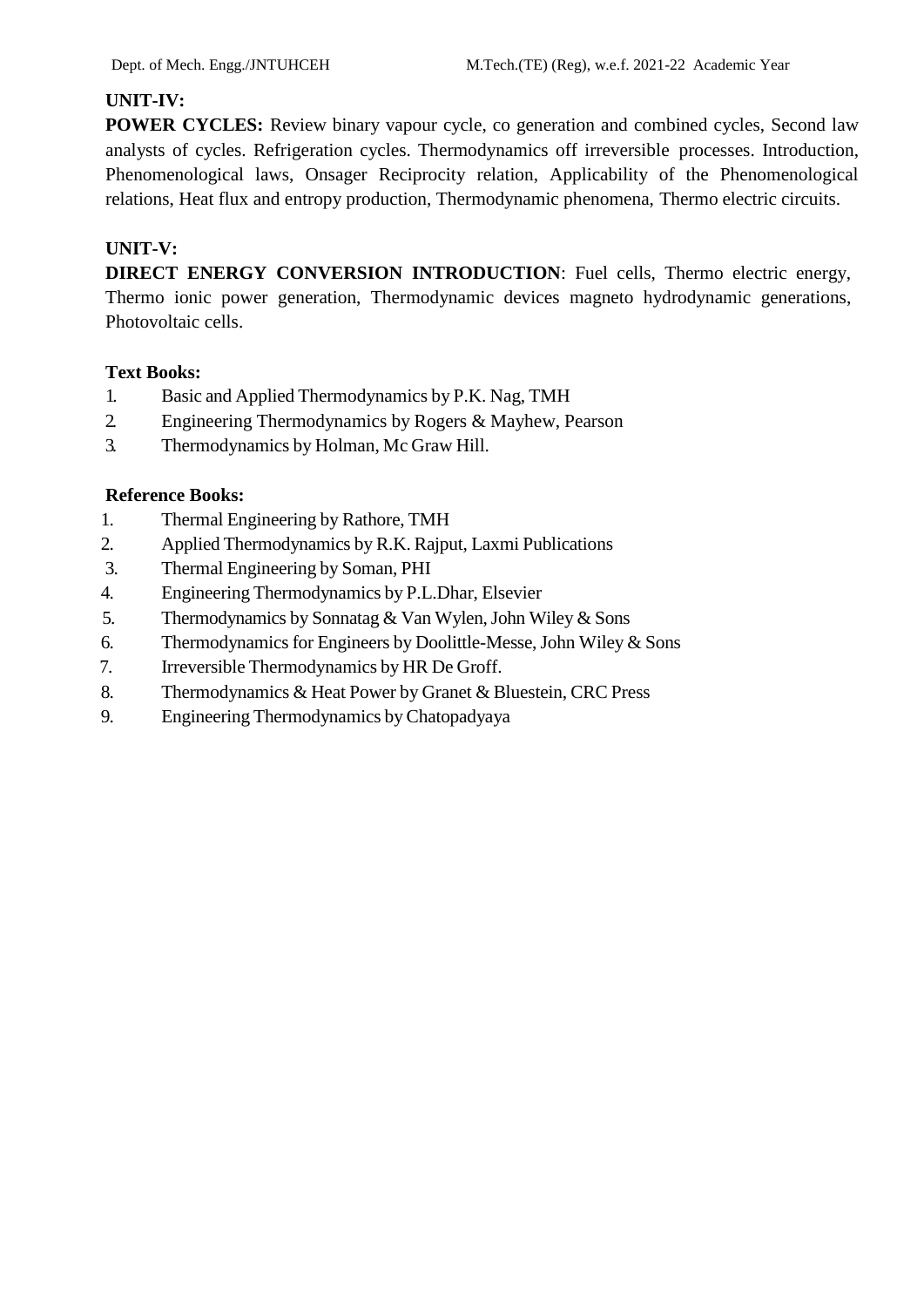## **FUELS AND COMBUSTION**

#### **(PE-I)**

| M. Tech. $(TE) (FT) -I Year I Sem$ |  | $L$ T P C |  |
|------------------------------------|--|-----------|--|
|                                    |  | 3 0 0 3   |  |

#### **Prerequisites: Fuels and Combustion**

#### **Course Objectives:**

The course is intended to make a post graduate students to understand

- The fundamental of combustion phenomena in general
- The different combustion process, its thermodynamics and kinetics
- The combustion mechanism in different types of combustion
- The burner design for efficient combustion
- Different combustion models
- The effect of quantity & quality of fuel and engine technology on exhaust emissions
- The concept of laminar and turbulent flame propagation
- Different methods to reduce air pollution

#### **Course Outcomes**:

At the end of the course, the student will be able to**:**

- Understand the concepts of combustion phenomena in energy conversion devices
- Apply the knowledge of adiabatic flame temperature in the design of combustion devices
- Identify the phenomenon of flame stabilization in laminar and turbulent flames
- Analyze the pollution formation mechanisms in combustion of solid, liquid and gaseousfuels

## **UNIT–I:**

**FUELS:** Detailed classification – Conventional and Unconventional Solid, Liquid, gaseous fuels and nuclear fuels – Origin of Coal – Analysis of coal.

Coal – Carborisation, Gasification and liquification – Lignite: petroleum based fuels – problems associated with very low calorific value gases: Coal Gas – Blast Furnace Gas Alcohols and Biogas.

#### **UNIT–II:**

**PRINCIPLES OF COMBUSTION:** Chemical composition – Flue gas analysis – dew point of products – Combustion stoichiometry.

Chemical kinetics – Rate of reaction – Reaction order – Molecularity – Zeroth, first, second and third order reactions - complex reactions – chain reactions. Theories of reaction Kinetics – General oxidation behavior of HC's.

## **UNIT–III:**

**LAMINAR AND TURBULENT FLAMES PROPAGATION AND STRUCTURE:** Burning velocity of fuels – Measurement of burning velocity – factors affecting the burning velocity.

#### **UNIT–IV:**

Flame Stability, Combustion of fuel, droplets and sprays – Combustion systems – Pulverized fuel furnaces – fixed, Entrained and Fluidised Bed Systems.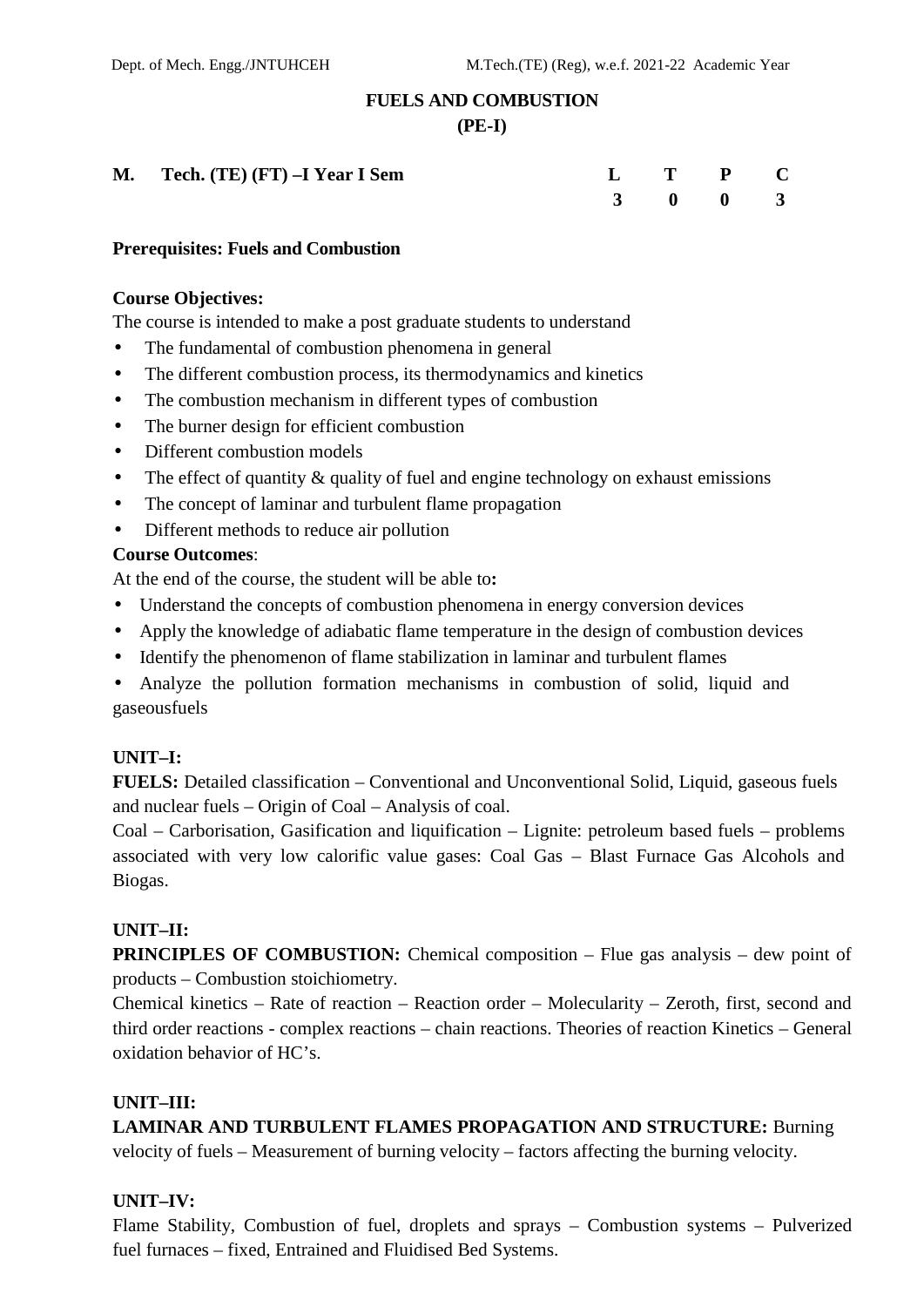## **UNIT–V:**

**ENVIRONMENTAL CONSIDERATIONS**: Air pollution – Effects on Environment, Human Health etc. Principal pollutants – Legislative Measures – Methods of Emission control.

## **Text Books:**

- 1. Combustion Fundamentals by Roger A Strehlow, Mc Graw Hill
- 2. Fuels and combustion by Sharma and Chander Mohan, Tata Mc Graw Hill

- 1. Combustion Engineering and Fuel Technology by Shaha A.K., Oxford and IBH.
- 2. Principles of Combustion by Kanneth K.Kuo, Wiley and Sons.
- 3. Fuels & Combustion by Sameer Circar, Mc. Graw Hill.
- 4. An Introduction to Combustion by Stephen R. Turns, Mc. Graw Hill International Edition.
- 5. Combustion Engineering by Gary L. Berman & Kenneth W. Ragland, Mc. Graw Hill International Edition.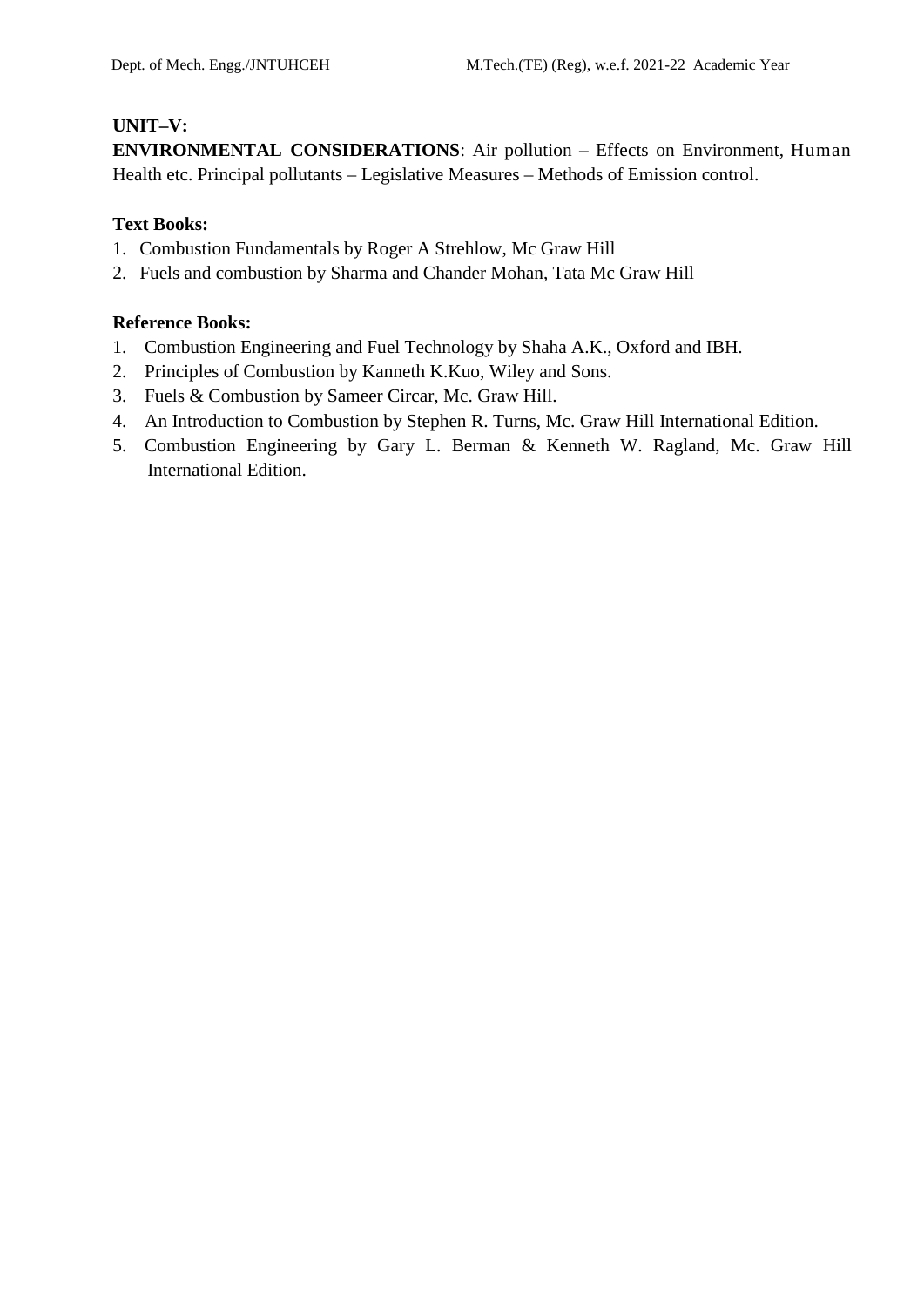#### **GAS DYNAMICS (PE-I)**

| M.Tech. (TE) (FT) – I Year I Sem |  | $L$ T P C |  |  |
|----------------------------------|--|-----------|--|--|
|                                  |  | 3 0 0 3   |  |  |

## **UNIT- I:**

Basic Concepts: Introduction to compressible flow, A brief review of thermodynamics and fluid mechanics, Integral forms of conversion equations, Differential conversion equations, Continuum Postulates, Acoustic speed and Mach number, Governing equation for compressible flows.

#### **UNIT – II:**

One- dimensional compressible flow :One dimensional flow concepts, Isentropic flows, Stagnation/ Total conditions, Characteristics speeds of gas dynamics, Dynamic pressure and pressure coefficients, Normal Shock waves, Rankine-Hugonoit equations, Rayleigh flow, Fanno flow, Crocco' theorem.

#### **UNIT – III:**

Quasi-one dimensional flows: Governing equations, Area velocity relations, Isentropic flow through variable-area ducts, Convergent divergent (or De Laval) nozzles, Over-expanded and underexpanded nozzle, Diffusers.

#### **UNIT- IV:**

Two- dimensional Flow: Oblique shock wave and its governing equations, e-B-M relations, The Hodograph and Shock polar, Supersonic flow over wedges and cones, Mach line, Attached and Detached shock , Reflection and Interaction of oblique shock waves, Supersonic flow over convex and concave corners, Approximation of continuous expansion waves by discrete waves.

#### **Unit V:**

Unsteady wave motions: Moving normal shock waves, Reflected shock waves, Physical features of wave propagation, Elements of acoustic Thermal Engineering theory, Incident and reflected expansion waves, Finite compression waves, Shock tube relations.

#### **Text Books:**

- 1. Gas Dynamics by S.M. Yahya
- 2. Gas Dynamics by Radha Krishnan
- 3. Compressible Fluid Dynamic by B K Hodge, Keith Koenig, Pearson Publications, I Edition

- 1. Gas Dynamics- Zucker
- 2. Dynamics and Thermodynamics of compressible fluid flow (Vol.I, II)-Ascher H.Shapiro
- 3. Elements of Gas dynamics -H. W. Liepmann, A. Roshko
- 4. Fundamentals of Gas Dynamics-V.Babu
- 5. Modern compressible flow John.D. Anderson, Jr.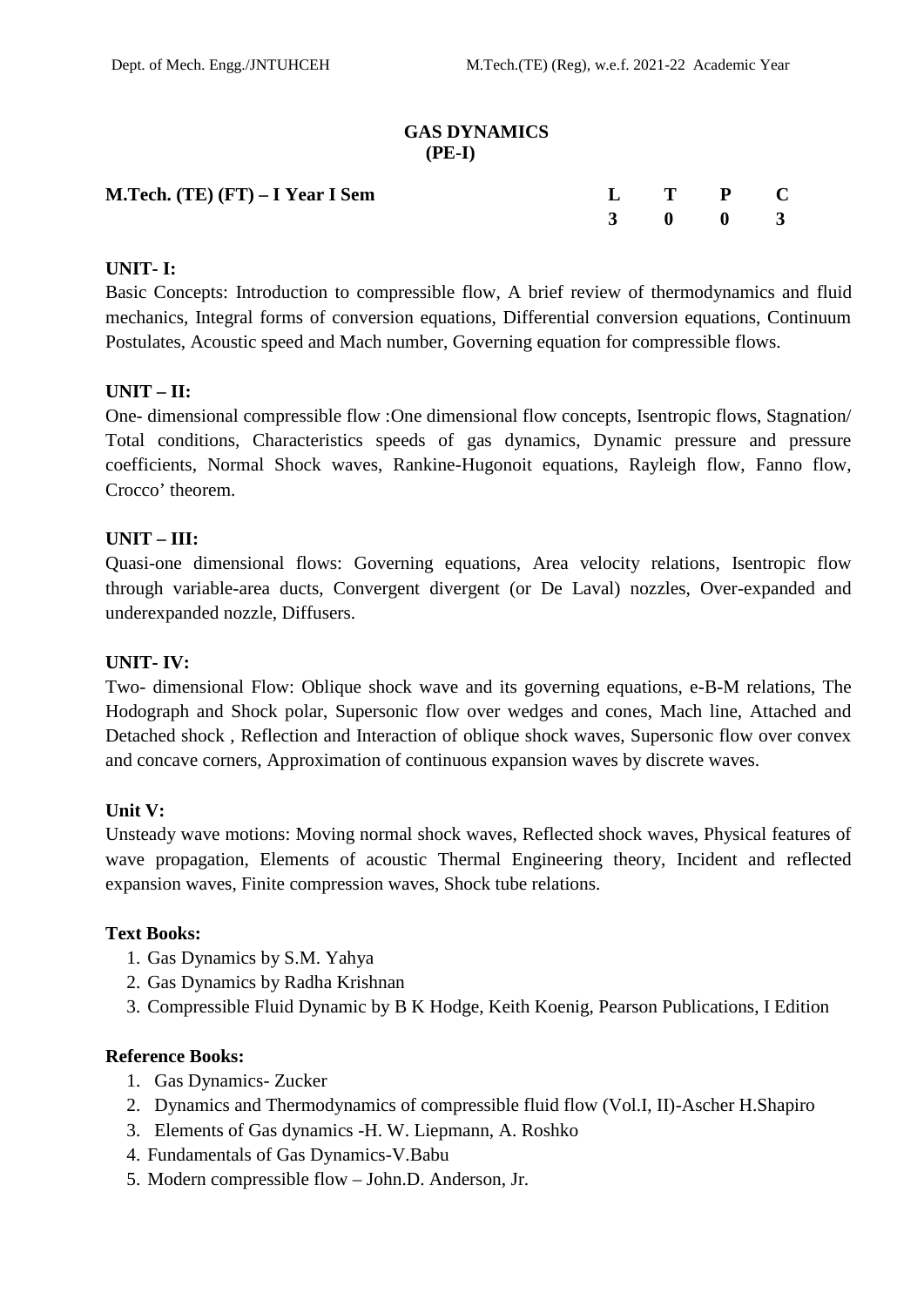## **ENERGY CONSERVATION AND MANAGEMENT (PE-II)**

# **M.Tech. (TE) (FT) –I Year I Sem L T P C**

**3 0 0 3**

**Pre Requisites:** Environment Studies, Elements of Mechanical Engineering, Thermodynamics

## **Course Objectives:**

The course is intended to

- **•** Demonstrate the importance and role of energy management in the functional areas like Manufacturing Industry, Process Industry,. Commerce and Government
- To know the different energy resources
- Understand thermodynamic power cycles and the associated processes and fuels
- **IDED** Understand the economics of energy conversion
- Enable the students to understand the basic energy conversion and management principlesand to identify sources of energy loss and target savings
- Enable students in carrying out budgeting and risk analysis
- Analyze the performance of the wind turbine

## **Course Outcomes:**

At the end of the course, the student will be able to:

- Explain the fundamentals of energy management and its influence on environment
- Describe methods of energy production for improved utilization.
- Apply the principles of thermal engineering and energy management to improve the performance of thermal systems.
- Analyze the methods of energy conservation and energy efficiency for buildings, air conditioning, heat recovery and thermal energy storage systems.
- Assess energy projects on the basis of economic and financial criteria.

## **UNIT-I:**

**INTRODUCTION:** Principles of energy management. Managerial organization, Functional areas for i) manufacturing industry, ii) Process industry, iii) Commerce, iv) Government, Role ofEnergy manager in each of these organizations. Initiating, Organizing and managing energy management programs

## **UNIT–II:**

**ENERGY AUDIT:** Definition and concepts. Types of energy audits, Basic energy concepts, Resources for plant energy studies. Data gathering, Analytical techniques. Energy Conservation: Technologies for energy conservation, Design for conservation of energy materials, Energy flow networks. Critical assessment of energy usage. Formulation of objectives and constrains, Synthesis of alternative options and technical analysis of options. Process integration.

## **UNIT-III:**

**ECONOMIC ANALYSIS**: Scope, Characterization of an investment project. Types of depreciation, Time value of money. Budget considerations, Risk analysis.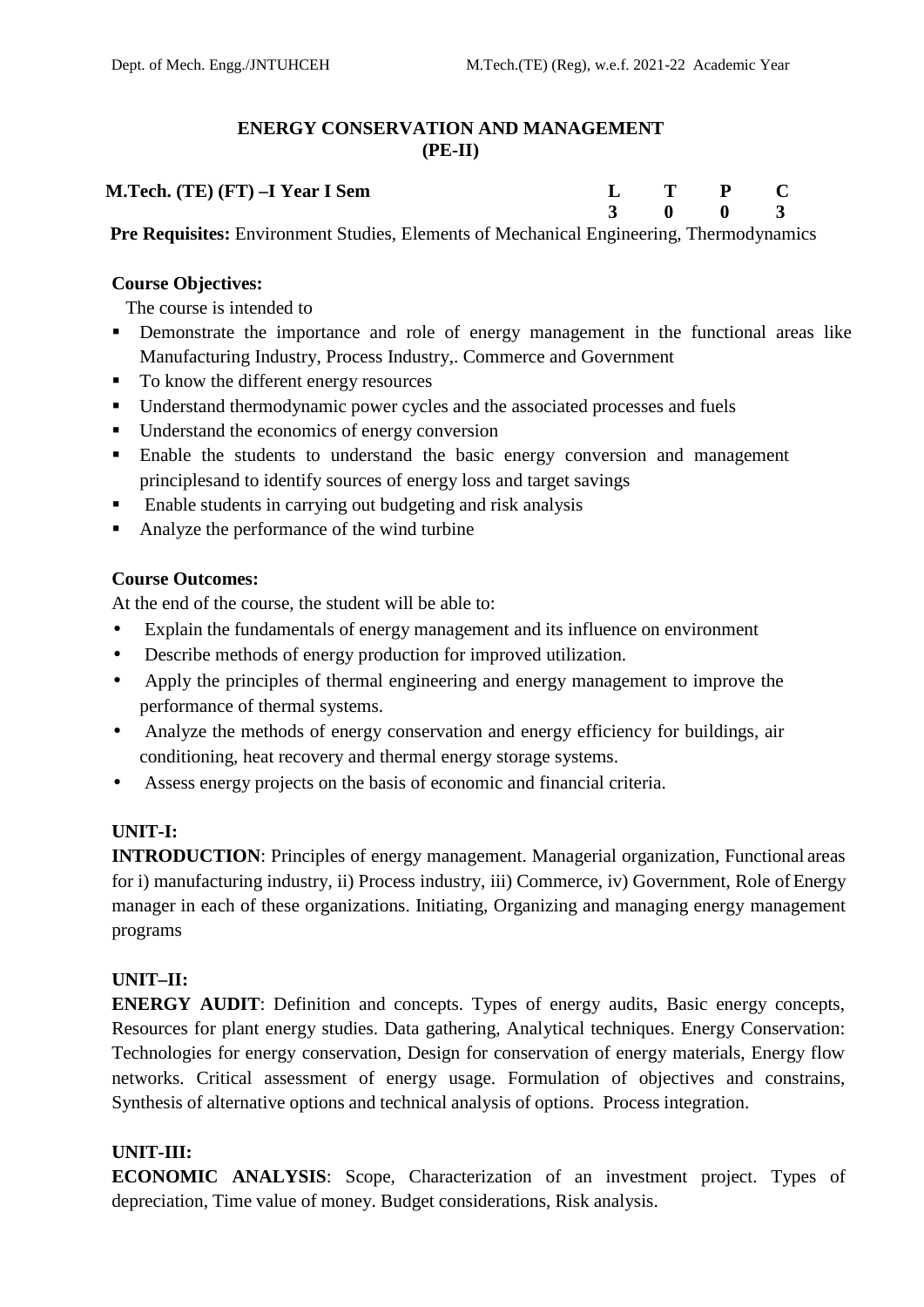## **UNIT-IV:**

**METHODS OF EVALUATION OF PROJECTS**: Payback, Annualized costs, Investor's rate of return, Present worth, Internal rate of return, Pros and cons of the common method of analysis, Replacement analysis.

## **UNIT-V:**

**ALTERNATIVE ENERGY SOURCES: SOLAR ENERGY**: Types of devices for solar energy collections, Thermal storage system, Control systems. Wind Energy, Availability, Wind Devices, Wind Characteristics, performance of turbines and systems.

## **Text Books:**

- 1. Energy Management Hand Book by W.C. Turner (Ed)
- 2. Energy Management Principles by CB Smith, Pergamon Press

- 1. Energy Management by W.R.Murthy and G.Mc.Kay, BS Publication
- 2. Management by H.Koontz and Cyrill Donnel, McGraw Hill
- 3. Financial Management by S.C.Kuchhal, Chaitanya Publishing House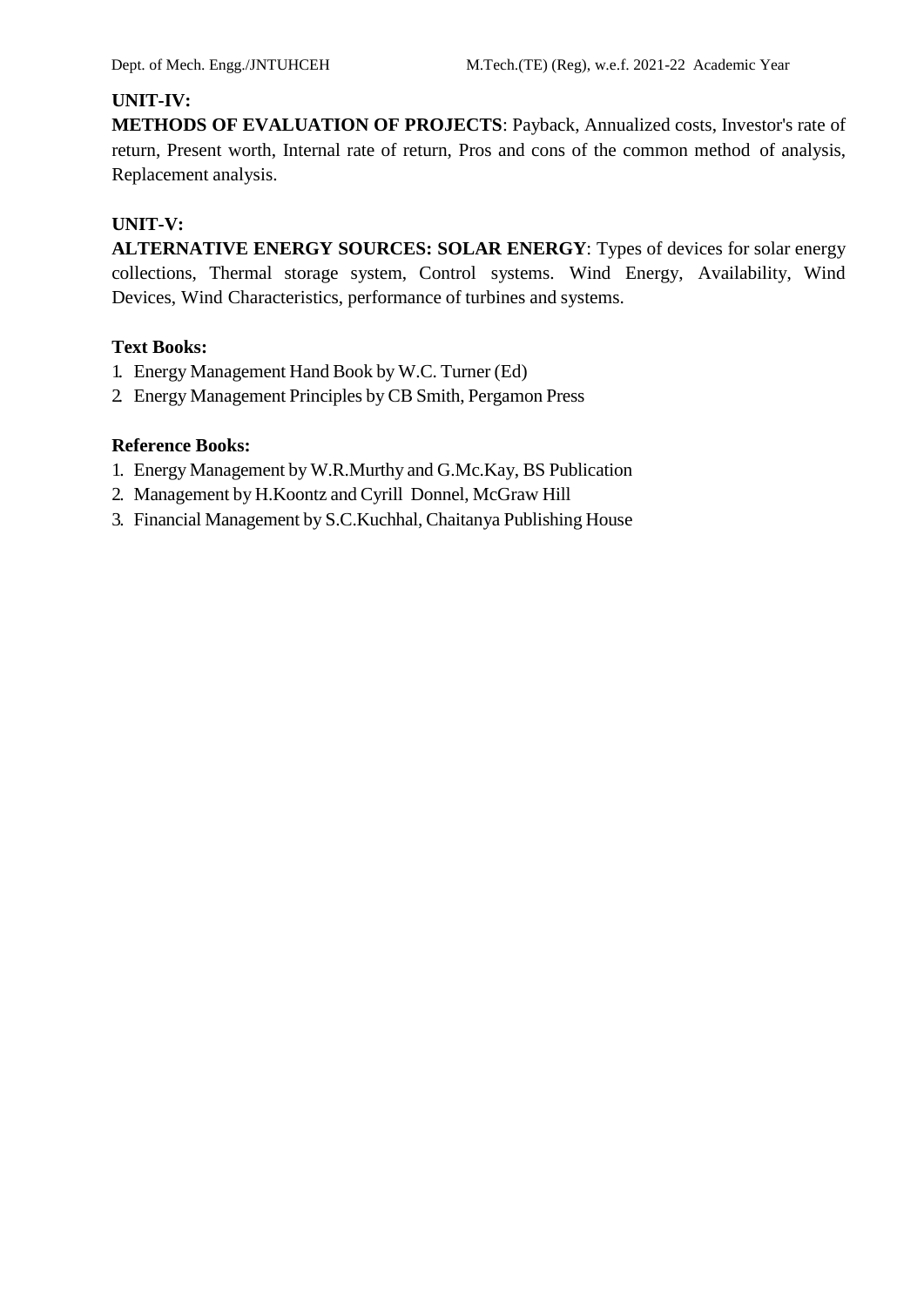## **ADVANCED POWER PLANT SYSTEMS**

| . .<br>ш<br>г<br>. |
|--------------------|
|--------------------|

| <b>M.Tech.</b> (TE) (FT) $-I$ Year I Sem |  | $L$ T P C |  |
|------------------------------------------|--|-----------|--|
|                                          |  | 3 0 0 3   |  |
|                                          |  |           |  |

**Prerequisites:** Basic Heat Transfer, Fluid Mechanics

## **Course Objective:** The course is intended to

Understand various aspects of different types of Power Plants including site selection, layout, equipment features and functions, economics and instrumentation.

**Course Outcomes:** At the end of the course, the student will be able to:

- Describe the power generation scenario and sources of energy
- Describe nuclear fission and classify nuclear reactors
- Describe the working and layout of steam and hydro electric power plants and different systems comprising the plant
- Distinguish between cogeneration and combined cycle power plants
- Describe different power plant instruments and basic principles of economics of power generation

## **UNIT–I:**

**INTRODUCTION**: Sources of energy, Types of Power plants. Direct energy conversion system, Energy sources in India, Recent developments in power generation, Combustion of coal, Volumetric analysis, Gravimetric analysis.

**Steam Power Plant**: Introduction. General layout of modern steam power plant, Power plant cycle – Super critical cycle, Fuel Handling, Combustion equipment, Ash handling, Dust collectors – Boilers - Boiler accessories - Feed water heaters - Cooling towers - Steam condensers- Jet and surface condensers – Steam power plants located in India and their features

## **UNIT-II:**

**Gas Turbine Power Plant** – Applications of gas turbine plants, comparative analysis of gas turbine power plants over diesel and thermal power plants, combined gas turbine and steam power plants, combined gas turbine, diesel power plants, Cogeneration- IGCC – AFBC/PFBC cycles –Combined cycle plants in India and its salient features

## **UNIT-III:**

**NUCLEAR POWER PLANT**: Nuclear physics, Nuclear Reactor, Classification, Types of reactors, Site selection. Method of enriching uranium. Application of nuclear power plant. Nuclear Power Plant Safety: Bi-Product of nuclear power generation, Economics of nuclear power plant, Nuclear power plant in India, Future of nuclear power.

## **UNIT-IV:**

Hydro Power Generation : Advantages and dis advantages of water power, Site selection, Hydrological Cycle, Hydrographs, mass curve, flow duration curve, elements of hydroelectric power plant, Classification, Types of Dams, Water Hammer & Surge Tank, Cavitation, Hydro Power in India & future trends.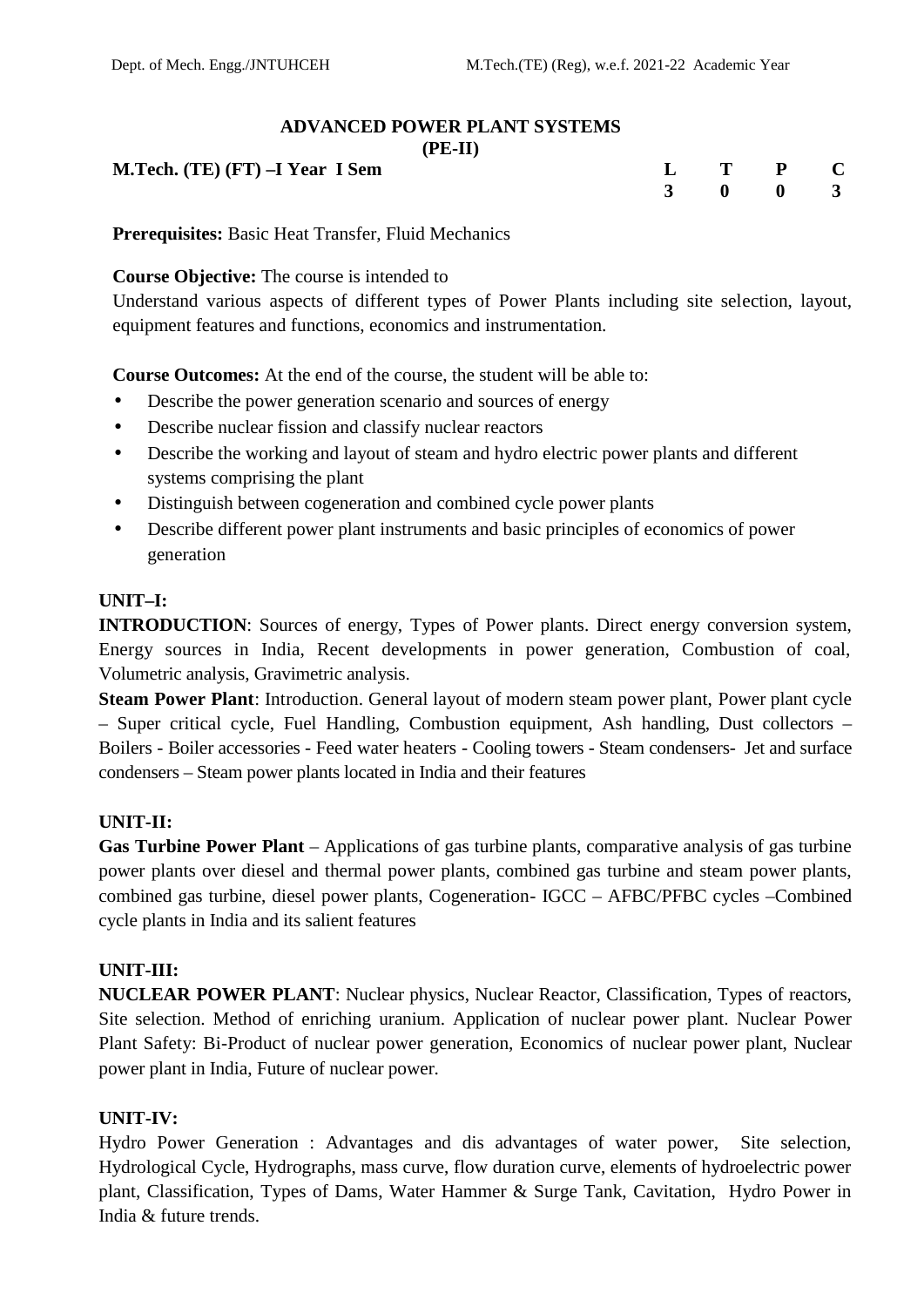## **UNIT-V:**

**ECONOMICS OF POWER GENERATION**: Factors affecting the economics, Loading factors, Utilization factor, Performance and operating characteristics of power plant, economic load sharing, Depreciation, Energy rate, Tariff for electrical energy

**POWER PLANT INSTRUMENTATIONS**: Classification, Pressure measuring instrument, Temperature measurement and Flow Measurement, Analysis of combustion gases, Pollution types, Methods of control.

## **Text Books:**

- 1. Power Plant Engineering by R.K.Rajput, Lakshmi Publications.
- 2. Power Plant Engineering by Arora and Domkundwar
- 3. Power Plant Engineering by P.K.Nag, TMH

- 1. Power Plant Engineering by P.C.Sharma, Kotaria Publications.
- 2. Power Plant Technology by Wakil, **McGraw** Hill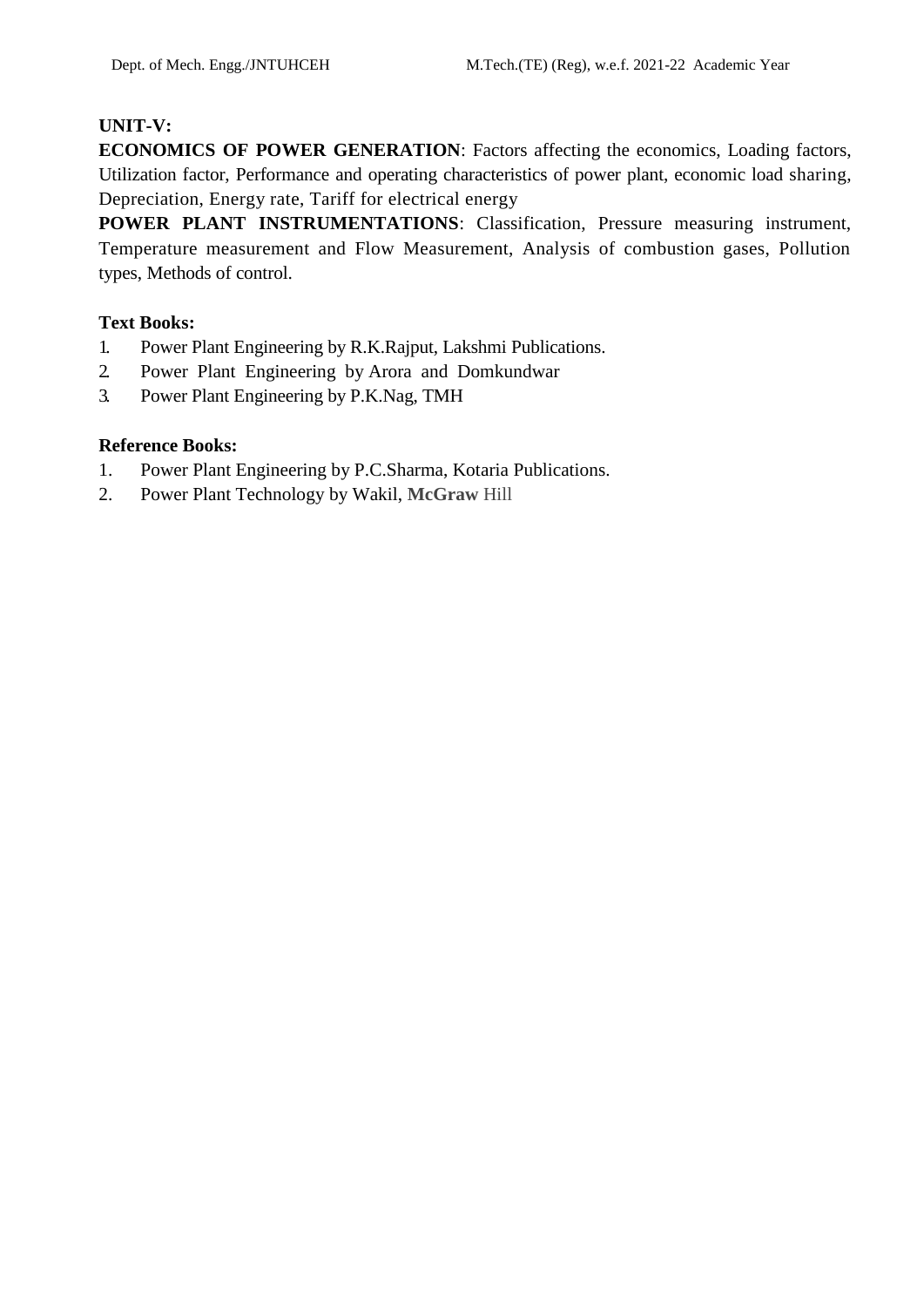#### **EXPERIMENTAL METHODS IN THERMAL ENGINEERING (PE - II)**

| <b>M.Tech.</b> (TE) (FT) $-I$ Year I Sem | $L$ T P C |  |  |
|------------------------------------------|-----------|--|--|
| $-$<br>- - - -                           | 3 0 0 3   |  |  |

#### **Prerequisites:** Nil **Course Outcomes:**

- Understand the concepts of errors in measurements, statistical analysis of data, regression analysis, correlation and estimation of uncertainty.
- Understand conceptual development of zero, first and second order systems.
- Describe the working principles in the measurement of field and derived quantities.
- Analyze sensing requirements for measurement of thermo-physical properties, radiation properties of surfaces, and vibration.

## **Unit I**

Introduction – Generalized measurement system – standards – calibration – Dynamic measurements – System response – Distortion – Impedance matching – Fourier analysis – Experiment planning – causes and types of errors – Error analysis – Uncertainty analysis – Evaluation – Statistical analysis of experimental data – Probability distribution

## **Unit II**

Data Acquisition – Data transmission – data storage and display

Variable resistance transducers, capacitive transducers, piezoelectric transducers, photoconductive transducers, photovoltaic cells, ionization transducers, Hall effect transducers

## **Unit III**

Dynamic response considerations, Bridgman gauge, McLeod gauge, Pirani thermal conductivity gauge, Knudsen gauge, Alphatron.

## **Unit IV**

Flow measurement by drag effects; hot-wire anemometers, magnetic flow meters, flow visualization methods, interferometer, Laser Doppler anemometer. Temperature measurement by mechanical effect, temperature measurement by radiation, transient response of thermal systems, thermocouple compensation, temperature measurements in high- speed flow.

#### **Unit V**

Thermal conductivity measurement of solids, liquids, and gases, measurement of gas diffusion, convection heat transfer measurements, humidity measurements, heat-flux meters. Detection of thermal radiation, measurement of emissivity, reflectivity and transmissivity, solar radiation measurement.

## **Text Books:**

1. J. P. Holman, Experimental Methods for Engineers, 7th edition, Tata McGraw-Hill 2001.

2. T.G. Beckwith, J.H. Lienhard V, R. D. Marngoni, Mechanical Measurements, 5th edition, Pearson Education, 2010.

3. E.O. Doebelin, Measurement systems, Application and Design, 5th edition, Tata McGraw- Hill, 2008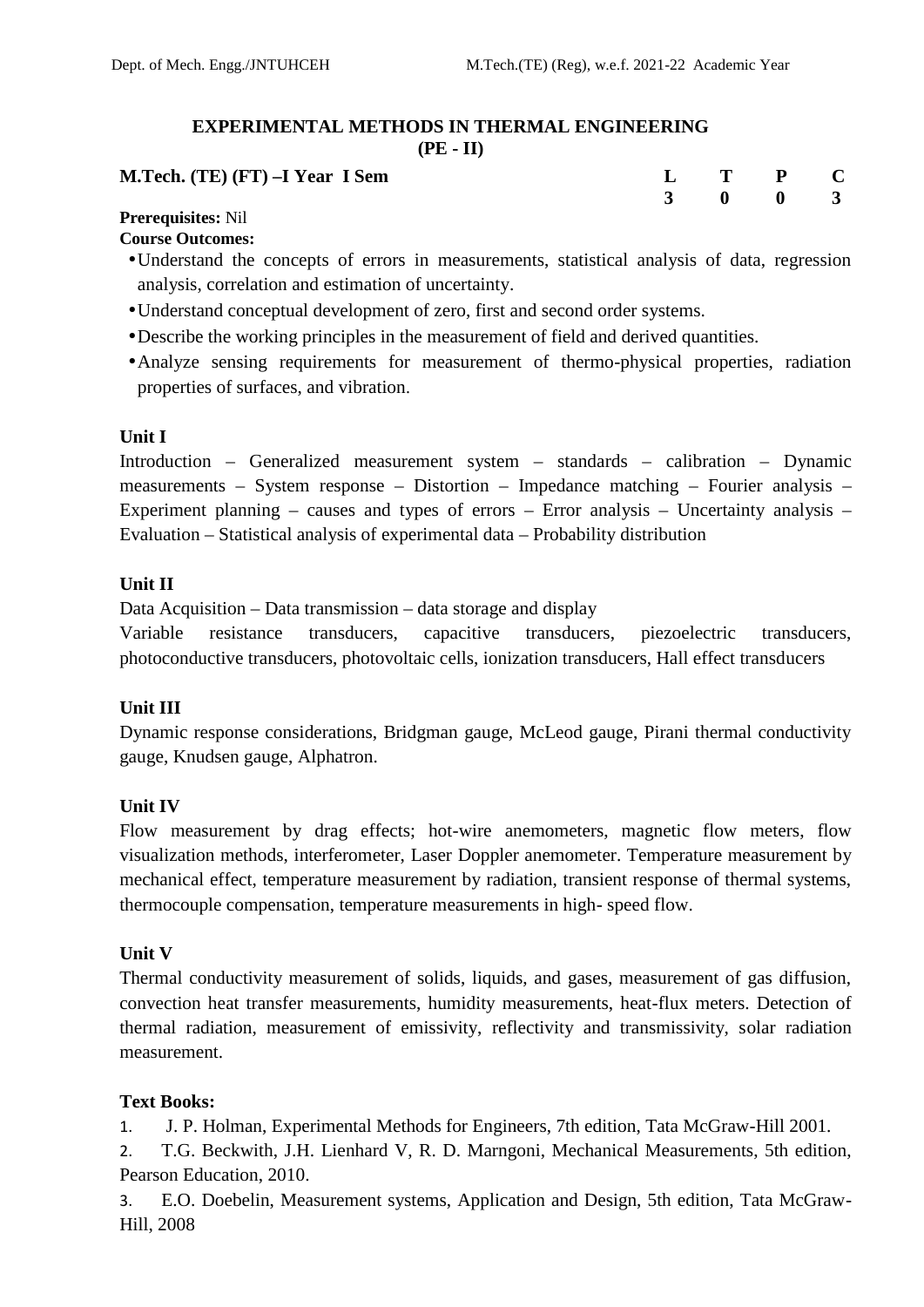#### **ADVANCED THERMAL ENGINEERING LAB ( Laboratory –I)**

| $(La$ doratory $-I$            |  |                                |  |
|--------------------------------|--|--------------------------------|--|
| M.Tech. (TE) (FT)–I Year I Sem |  | $\mathbf{L}$ T P C             |  |
|                                |  | $0 \qquad 0 \qquad 4 \qquad 2$ |  |
| $\sim$ $\sim$<br>$-$<br>$-$    |  |                                |  |

**Prerequisites: Thermodynamics, Thermal Engineering**

**Course Objective**: To apply the laws of Thermodynamics to analyze thermodynamic systemsexperimentally and perform parametric analysis

**Course Outcomes**: At the end of the course, the student should be able to

- Apply the laws of Thermodynamics to analyze thermodynamic systems based onmeasured properties
- Infer from property charts and tables and to apply the data for the evaluation ofperformance parameters of thermodynamic systems
- Simulation and Performance Evaluation of Thermal and Fluid Flow Systems
- 1. Performance test and analysis of exhaust gases of an I.C. Engine.
- 2. Heat Balance sheet, Volumetric Efficiency and air fuel ratio estimation of an I.C. Engine.
- 3. Evaluation of Performance Parameters for Axial Fan and Centrifugal Blower
- 4. Evaluation of Performance of a Nozzle and Determination of Nozzle Pressure Distribution
- 5. Determination of Performance Evaluation of Impulse and Reaction Turbines
- 6. Simulation of Flow Network for Basic Pipe Flow and Interconnection of Pipes
- 7. Simulation of Flow Network and Performance Evaluation of Rankine Cycle with Reheatand Regeneration
- 8. Simulation of Flow Network and Performance Evaluation of Brayton Cycle with Intercooling and Reheat
- 9. Simulation of Flow and Thermal Networks and Performance Evaluation of a Boiler alongwith Boiler, Economizer, Super heater and Reheater
- 10. Steady and Transient Simulation of Compressible Flow Network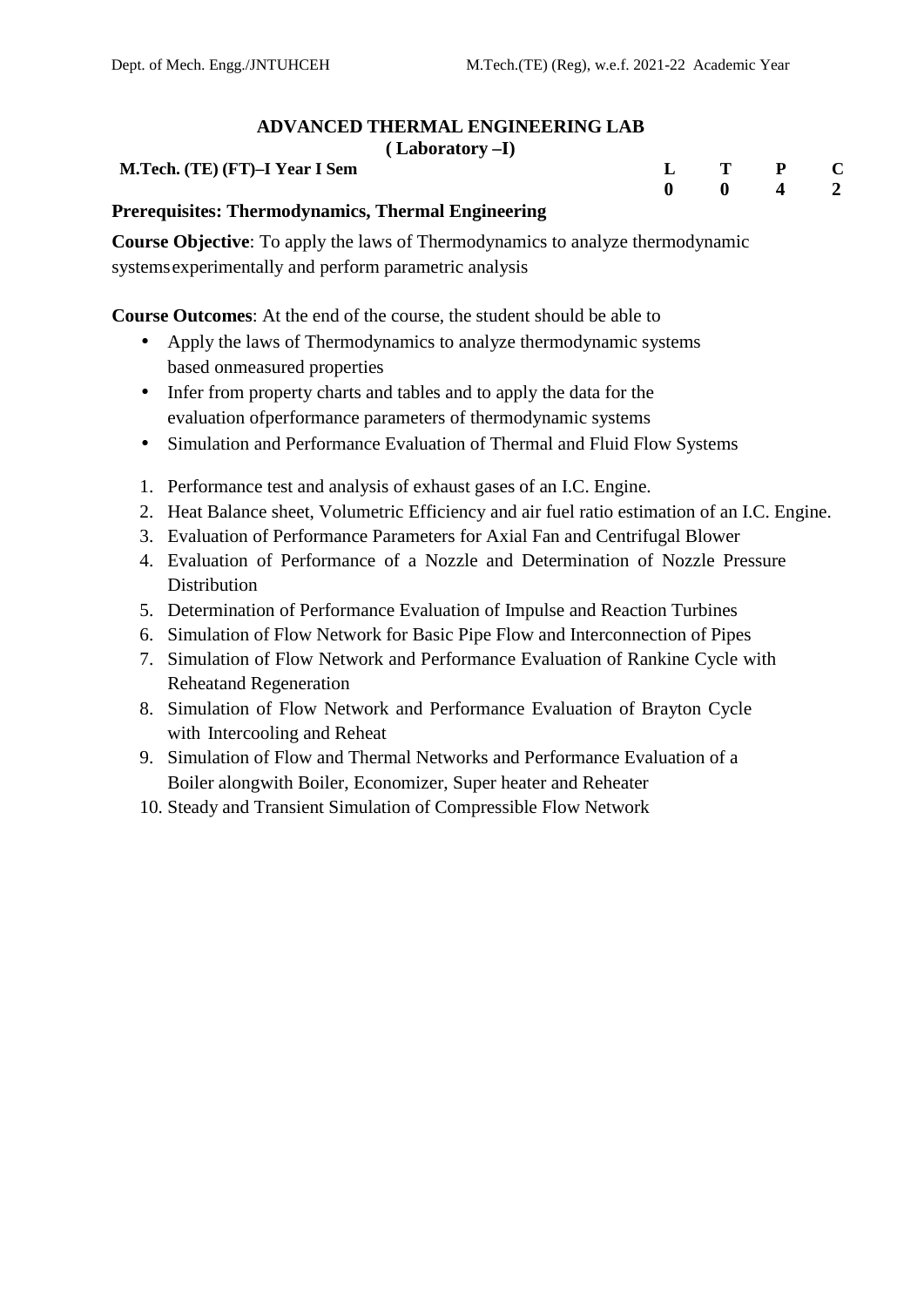#### **ADVANCED HEAT AND MASS TRANSFER LAB**

**(Laboratory –II)**

**M.Tech. (TE) (FT)**-**I** Year **I** Sem

|  | $L$ T P C                      |  |
|--|--------------------------------|--|
|  | $0 \qquad 0 \qquad 4 \qquad 2$ |  |

#### **Prerequisites: Heat and Mass Transfer**

**Course Objective**: To apply the principles of Heat Transfer to determine various Heat transfer and Fluid Flow Parameters

**Course Outcomes**: At the end of the course, the student should be able to

- Determine the thermal property of the solids using energy balance and also usingunsteady state analysis
- Determine the heat transfer coefficient of air in free and force convective conditions
- Determine the performance of Recuperative Type heat exchangers
- Determine the drag acting on different surfaces and its effects on pumping power
- Determine performance of thermal equipment like Heat Pipe List of Experiments:
	- 1. Determination of Thermal Conductivity of a Metal Rod using Searle's Apparatus
	- 2. Determination of thermal Conductivity of a thin disc using Lee's Disc Apparatus
	- 3. Determination of Free Convective Heat Transfer Coefficient of air Using VerticalRod
	- 4. Determination of Forced Convective Heat Transfer Coefficient of air usingForced Convection Apparatus
	- 5. Determination of Performance of a Heat Pipe
	- 6. Determination of the effectiveness of Parallel and Counter Flow Heat Exchanger
	- 7. Determination of Condensation Heat Transfer Coefficient under Film and Dropwise Condensation Conditions
	- 8. Heat exchanger service module with axillaries Tubular heat exchanger, shell &tube heat exchanger, plate heat exchanger, jacketed vessel with coil and stirrer.
	- 9. Determination of Stefan Boltzmann Constant.
	- 10. Determination of overall heat transfer coefficient using shell  $\&$  tube heat exchanger.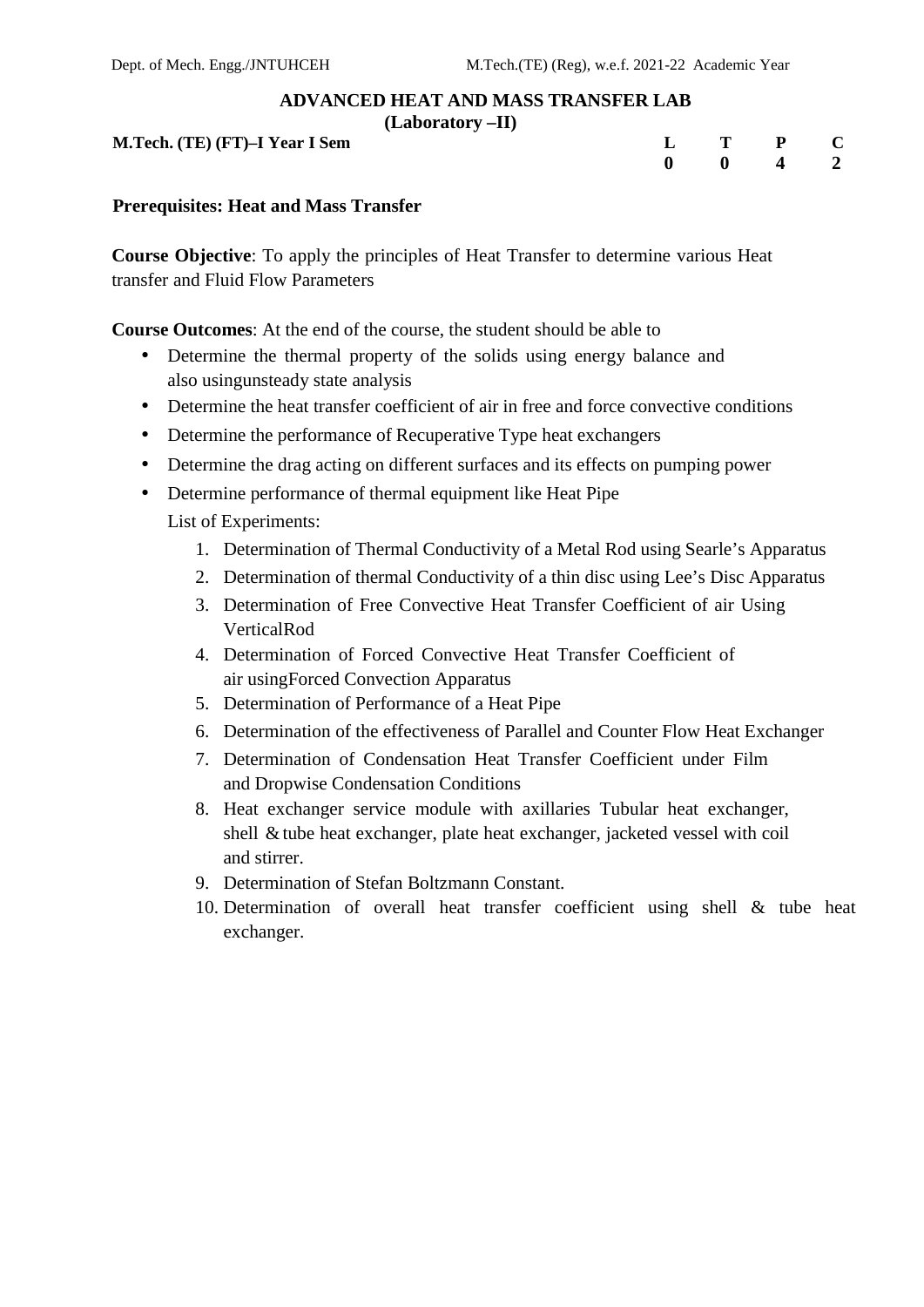#### **RESEARCH METHODOLOGY AND IPR**

#### **(MLC)**

| M.Tech. (TE) (FT)–I Year I Sem | $ -$ | $L$ T P C |  |  |
|--------------------------------|------|-----------|--|--|
|                                |      | 2 0 0 2   |  |  |

## **Course Objectives:**

- To understand the research problem
- To know the literature studies, plagiarism and ethics
- To get the knowledge about technical writing
- To analyze the nature of intellectual property rights and new developments
- To know the patent rights

**Course Outcomes:** At the end of this course, students will be able to

- Understand research problem formulation.
- Analyze research related information
- Follow research ethics
- Understand that today's world is controlled by Computer, Information Technology, but tomorrow world will be ruled by ideas, concept, and creativity.
- Understanding that when IPR would take such important place in growth of individuals & nation, it is needless to emphasis the need of information about Intellectual Property Right to be promoted among students in general & engineering in particular.
- Understand that IPR protection provides an incentive to inventors for further research work and investment in R & D, which leads to creation of new and better products, and in turn brings about, economic growth and social benefits.

#### **UNIT-I:**

Meaning of research problem, Sources of research problem, Criteria Characteristics of a good research problem, Errors in selecting a research problem, Scope and objectives of research problem. Approaches of investigation of solutions for research problem, data collection, analysis, interpretation, Necessary instrumentations

#### **UNIT-II:**

Effective literature studies approaches, analysis, Plagiarism, Research ethics

#### **UNIT-III:**

Effective technical writing, how to write report, Paper Developing a Research Proposal, Format of research proposal, a presentation and assessment by a review committee

#### **UNIT-IV:**

Nature of Intellectual Property: Patents, Designs, Trade and Copyright. Copyleft and Creative Commons Licensing. Process of Patenting and Development: technological research, innovation, patenting, development. International Scenario: International cooperation on Intellectual Property. Procedure for grants of patents, Patenting under PCT.

#### **UNIT-V:**

Patent Rights: Scope of Patent Rights. Licensing and transfer of technology. Patent information and databases. Geographical Indications. New Developments in IPR: Administration of Patent System. New developments in IPR; IPR of Biological Systems, Computer Software etc. Traditional knowledge Case Studies, IPR and IITs.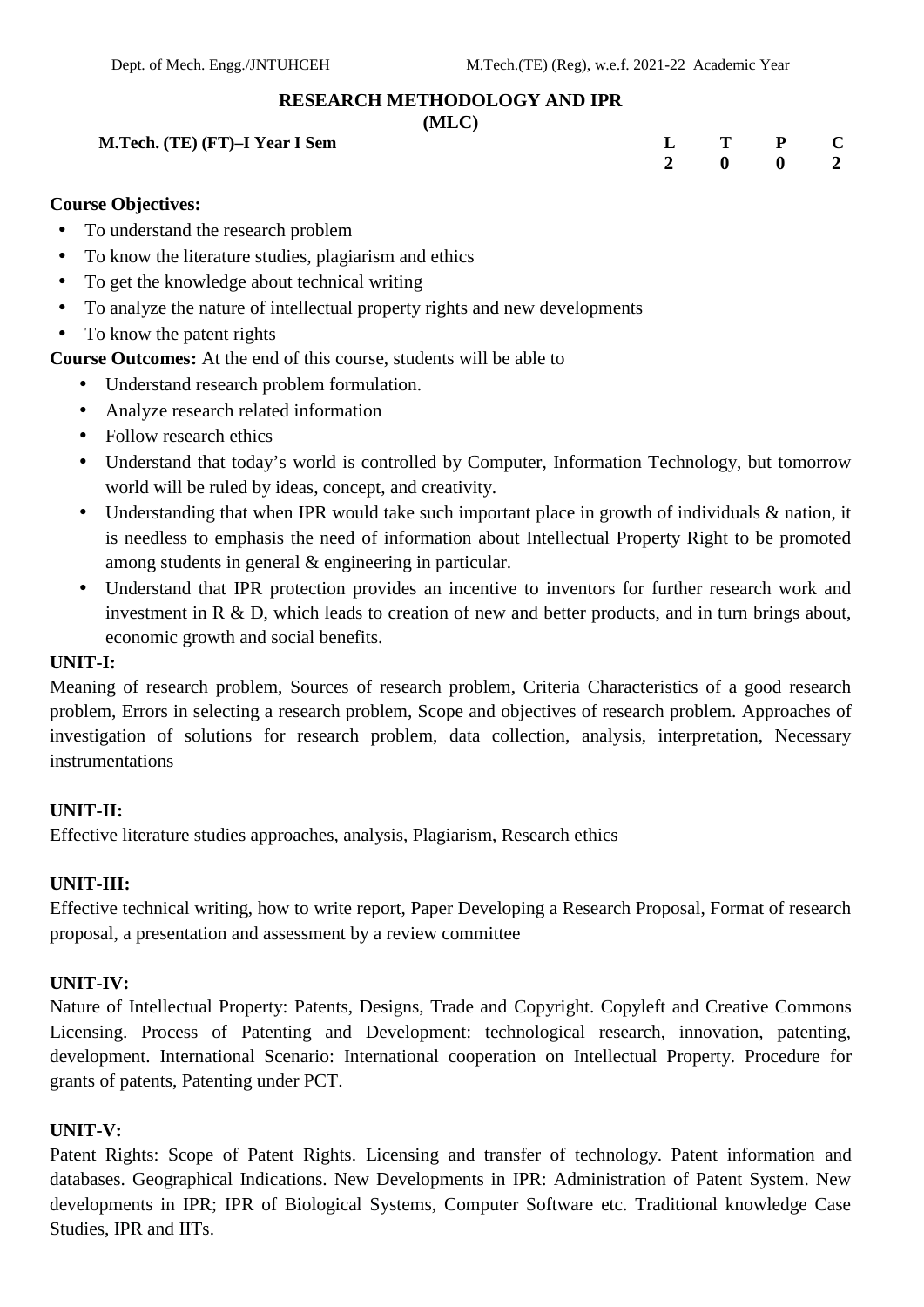#### **TEXT BOOKS:**

- 1. Stuart Melville and Wayne Goddard, "Research methodology: an introduction for science & engineering students"
- 2. Wayne Goddard and Stuart Melville, "Research Methodology: An Introduction"

## **REFERENCES:**

- 1. Ranjit Kumar, 2nd Edition , "Research Methodology: A Step by Step Guide for beginners"
- 2. Halbert, "Resisting Intellectual Property", Taylor & Francis Ltd ,2007.
- 3. Mayall , "Industrial Design", McGraw Hill, 1992.
- 4. Niebel , "Product Design", McGraw Hill, 1974.
- 5. Asimov , "Introduction to Design", Prentice Hall, 1962.
- 6. Robert P. Merges, Peter S. Menell, Mark A. Lemley, " Intellectual Property in New Technological Age", 2016.
- 7. T. Ramappa, "Intellectual Property Rights Under WTO", S. Chand, 2008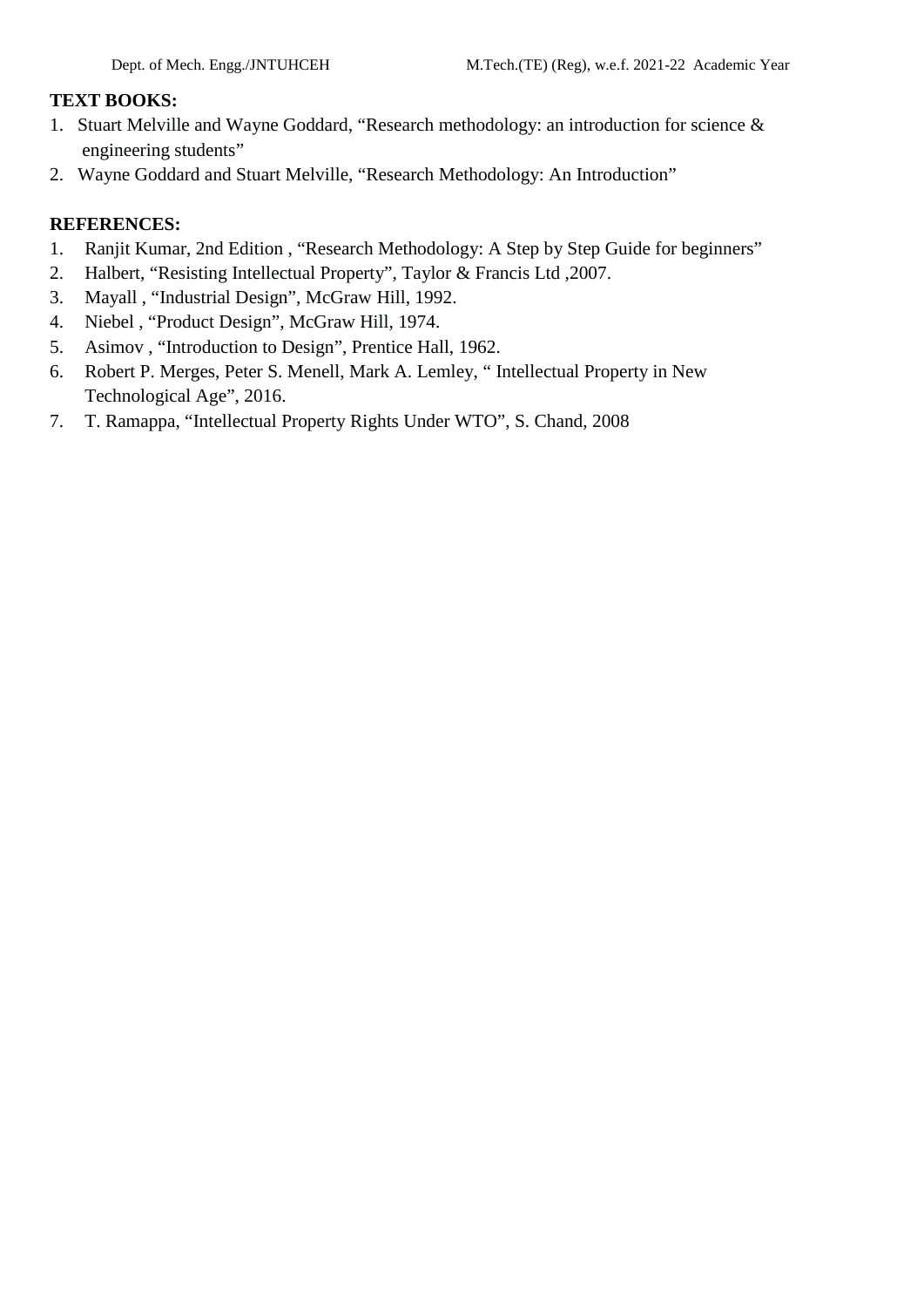# **ENGLISH FOR RESEARCH PAPER WRITING**

**(Audit Course - I)**

#### **M.Tech. (ED) (FT)–I Year I Sem**

**L T P C 2 0 0 0**

#### **Course Objectives**: To help students:

- 1. Understand the essentials of writing skills and their level of readability
- 2. Learn about what to write in each section
- 3. Ensure qualitative presentation with linguistic accuracy.

#### **Course Outcomes:** Students will be able to:

- 1. Understand writing skills and level of readability
- 2. Write title, abstract, different sections in research paper
- 3. Develop the skills needed while writing a research paper

**Unit I:** Overview of a Research Paper- Planning and Preparation- Word Order- Useful Phrases - Breaking up Long Sentences-Structuring Paragraphs and Sentences -Being Concise and Removing Redundancy - Avoiding Ambiguity.

**Unit II:** Essential Components of a Research Paper- Abstracts- Building Hypothesis-Research Problem - Highlight Findings- Hedging and Criticizing, Paraphrasing and Plagiarism, Chapterisation.

**Unit III:** Introducing Review of the Literature – Methodology - Analysis of the Data-Findings - Discussion- Conclusions-Recommendations.

**Unit IV:** Key skills needed for writing a Title, Abstract, and Introduction.

**Unit V:** Appropriate language to formulate Methodology, incorporate Results, put forth Arguments and draw Conclusions.

#### **Suggested Reading:**

1. Goldbort R (2006) Writing for Science, Yale University Press (available on Google Books) Model Curriculum of Engineering & Technology PG Courses [Volume-I] 2. Day R (2006) How to Write and Publish a Scientific Paper, Cambridge University Press 3. Highman N (1998), Handbook of Writing for the Mathematical Sciences, SIAM. Highman'sbook . 4. Adrian Wallwork , English for Writing Research Papers, Springer New York Dordrecht Heidelberg London, 2011

\*\*\*\*\*\*\*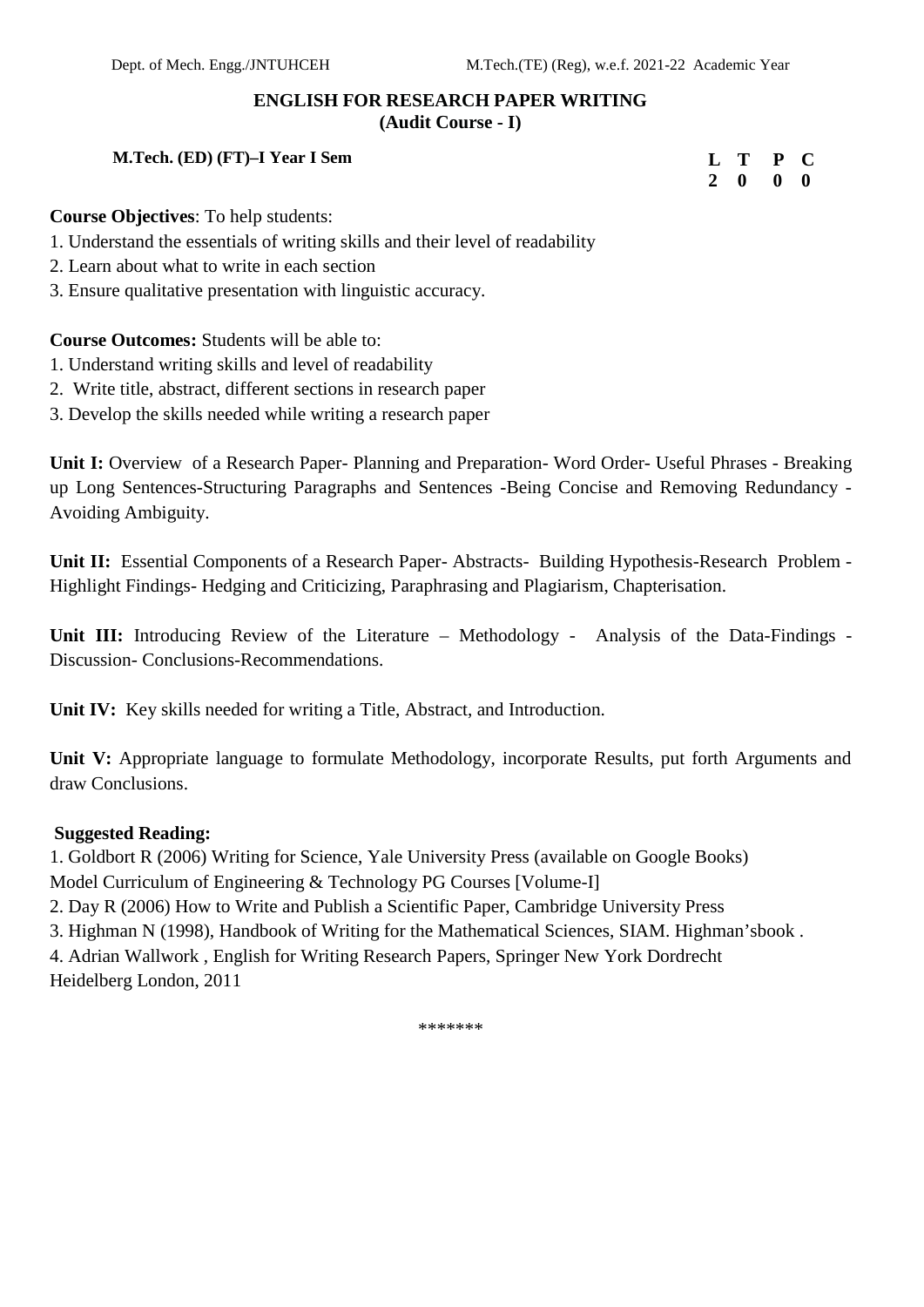## **ADVANCED I.C. ENGINES**

#### **(PC - III)**

| M.Tech. (TE) (FT) –I Year II Sem |  |     |  |  |      | $L$ T P C |  |  |         |  |  |
|----------------------------------|--|-----|--|--|------|-----------|--|--|---------|--|--|
|                                  |  |     |  |  |      |           |  |  | 3 0 0 3 |  |  |
| $\overline{\phantom{a}}$         |  | ___ |  |  | ____ |           |  |  |         |  |  |

**Prerequisites:** Thermodynamics, Thermal Engineering I & II

## **Course objectives:**

The course is intended to

- Analyze engine cycles and the factors responsible for making the cycle different from theIdeal cycle.
- Apply principles of thermodynamics, fluid mechanics, and heat transfer to influence theengine's performance
- Understand the delay period and fuel injection system
- Become aware of the relevance of environmental and social issues on the design process of internal combustion engines

## **Course Outcomes:**

At the end of the course, the student will be able to:

- Apply thermodynamic analysis to IC engines and describe combustion phenomena in sparkignition and compression ignition engines.
- Describe the working of major systems used in conventional and modern engines.
- Summarize the methods used to improve engine performance and estimate performanceparameters.
- Describe engine emission control techniques and implement viable alternate fuels.

#### **UNIT-I:**

Introduction – Historical Review – Engine Types – Design and operating Parameters.

**Cycle Analysis:** Thermo-chemistry of Fuel – Air mixtures, properties – Ideal Models of Engine cycles – Real Engine cycles - differences and Factors responsible for – Computer Modeling.

#### **UNIT- II:**

**GAS EXCHANGE PROCESSES:** Volumetric Efficiency-Flow through – ports – Supercharging and Turbo charging.

**Charge Motion**: Mean velocity and Turbulent characteristics, Swirl, Squish – Pre chamber Engine flows.

## **UNIT- III:**

**ENGINE COMBUSTION IN S.I ENGINES:** Combustion and Speed – Cyclic Variations –Ignition – Abnormal combustion Fuel factors, MPFI, SI engine testing. **COMBUSTION IN CI ENGINES**: Essential Features – Types off Cycle. Pr. Data – Fuel Spray Behavior – Ignition Delay – Mixing Formation and control, Common rail fuel injection system.

## **UNIT- IV:**

**POLLUTANT FORMATION AND CONTROL:** Nature and extent of problems – Nitrogen Oxides, Carbon monoxide, unburnt Hydrocarbon and particulate – Emissions – Measurement – Exhaust Gas Treatment, Catalytic converter, SCR, Particulate Traps, Lean, NOx, Catalysts.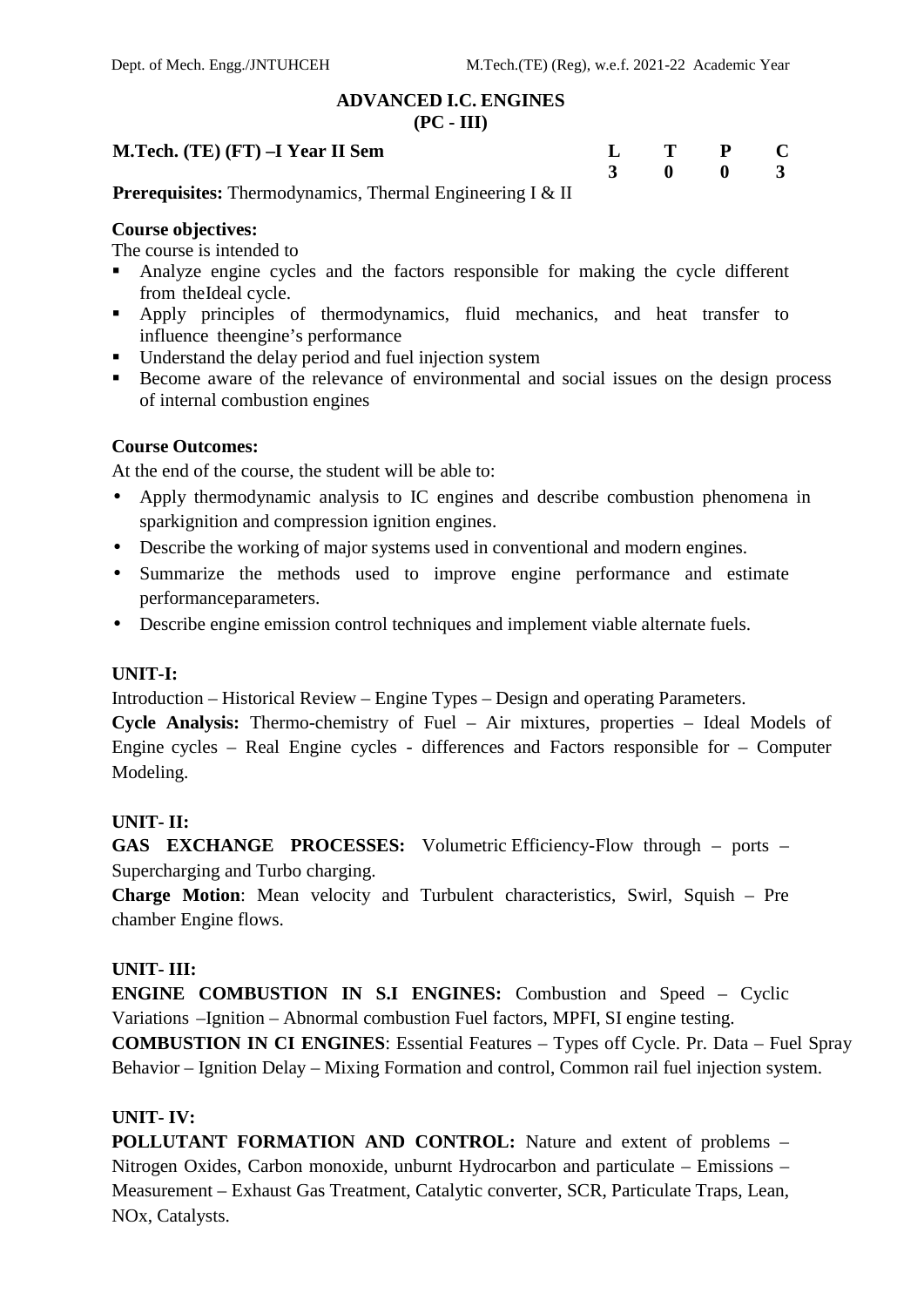#### **UNIT- V:**

**ENGINE HEAT TRANSFER:** Importance of heat transfer, heat transfer and engine energy balance, Convective heat transfer, radiation heat transfer, Engine operating characteristics.

Fuel supply systems for S.I. and C.I engines to use gaseous fuels like LPG, CNG and Hydrogen. **Modern Trends in IC Engines:** Lean Burning and Adiabatic concepts, Rotary Engines,Modification in I.C engines to suit Bio – fuels, HCCI and GDI concepts.

## **Text Books:**

- 1. I.C. Engines by V.Ganesan, TMH
- 2. I.C. Engines Fundamentals by Heywood, TMH

- 1. I.C. Engines by G.K. Pathak & DK Chevan, Standard Publications
- 2. Dual-Fuel Diesel Engines by Ghazi A. Karim, CRC Press
- 3. I.C. Engines by RK Rajput, Laxmi Publications
- 4. Internal Combustion Engines by S.S.Thipse, Jaico
- 5. Computer Simulation of C.I. Engine Process by V. Ganesan, University Press
- 6. Fundamentals of IC Engines by HN Gupta, PHI,  $2<sup>nd</sup>$  edition
- 7. I.C. Engines by Fergnson, Wiley.
- 8. The I.C. Engine in theory and Practice Vol. I /Teylor /IT Prof. And Vol. II
- 9. Computer Simulation of Spark-Ignition Engine Processes by V. Ganesan, Universities Press.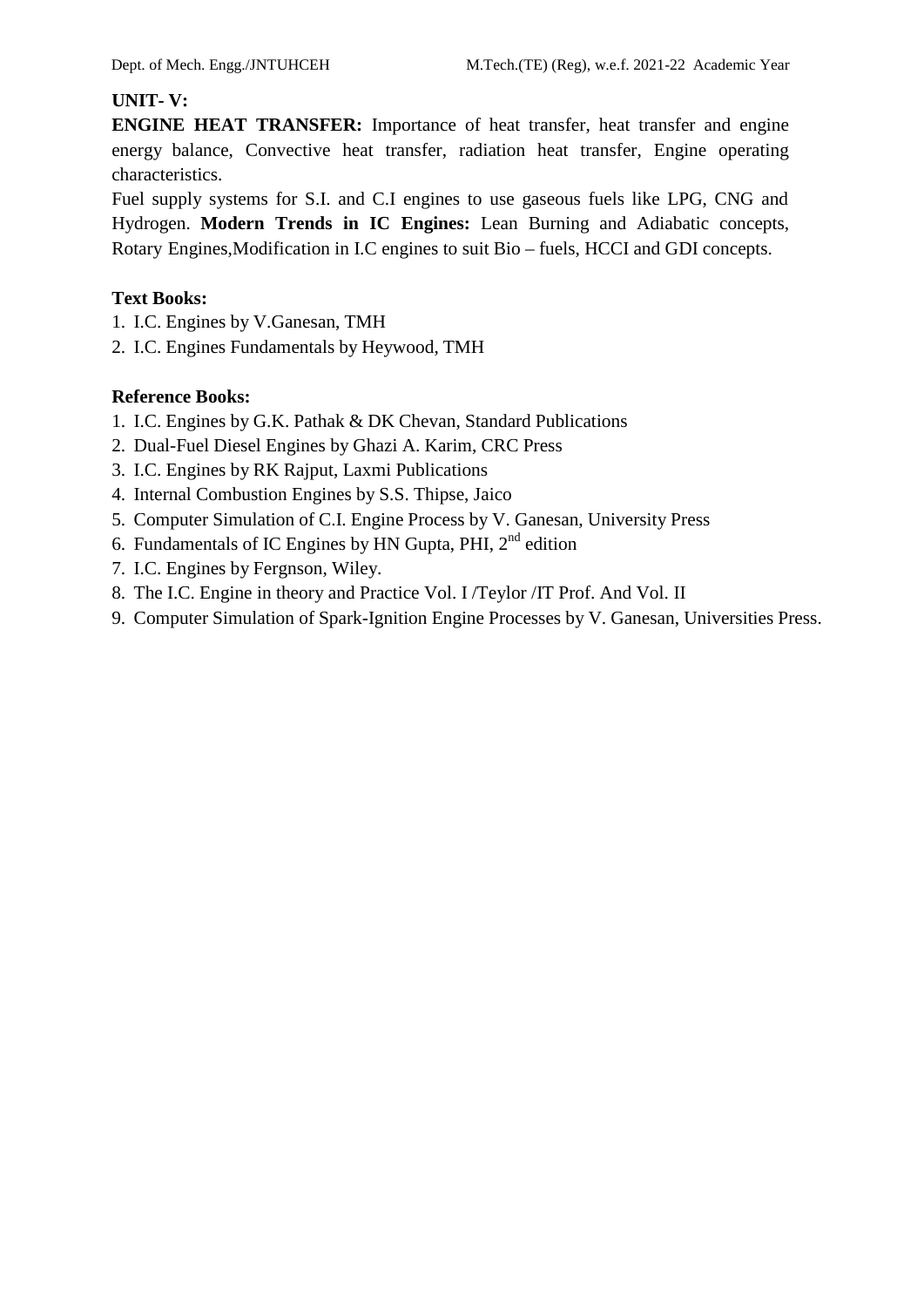## **COMPUTATIONAL FLUID DYNAMICS**

**(PC - IV)**

**M.Tech. (TE) (FT)**  $-$ **I** Year **II** Sen

| n |  | $L$ T P C                      |  |
|---|--|--------------------------------|--|
|   |  | $3 \qquad 0 \qquad 0 \qquad 3$ |  |

#### **Prerequisites: Heat Transfer, Fluid Mechanics**

**Course Objective**: To apply the principles of Heat Transfer and Fluid Mechanics to solve simple heat transfer and fluid flow problems using different numerical techniques

**Course Outcomes**: At the end of the course, the student should be able to

- Differentiate between different types of Partial Differential Equations and to be able toapply appropriate numerical techniques
- Solve the simple heat transfer and fluid flow problems using different numericaltechniques
- Understand and to appreciate the need for validation of numerical solution

## **UNIT-I:**

**Review of Governing Equations in Heat Transfer and Fluid Flow:** Conservation Laws – Differential Form of Equations – Characteristics of Governing Equations - Solution Methods :Analytical, Experimental and Numerical Methods – Review of Boundary Conditions **Introduction to Numerical Methods** - Brief about Finite Difference, Finite Element and Finite Volume Methods – Solution of Linear Algebraic Equations – Direct and Iterative Approaches.

**Mathematical Behavior of Partial Differential Equations:** Classification of Partial Differential Equations – Illustrations.

**Finite Difference Method:** Taylor's series – Derivation of Finite Difference Formulae for Partial Derivative Terms - FD formulation of 1D Elliptic PDEs - 1D steady state heat transfer problems – Cartesian, cylindrical and spherical co-ordinate systems –- boundary conditions

## **UNIT-II**:

**Finite Difference Method** : 2D Elliptic PDEs – 2D Steady State Heat Conduction Problems. Parabolic PDEs - Transient heat conduction – Errors and Stability - Explicit Method – Stability Analysis – Implicit and Crank Nickolson method – 2-D Parabolic PDEs - Finite Difference formulation – ADI Method and explicit Method – Finite Difference Formulation of 1DHyperbolic PDEs - Wave Equation

#### **UNIT-III**:

**Finite Volume Method:** Formation of Basic rules for Finite Volume approach – General Nodal Equation - Interface Thermal Conductivity -– Treatment of Source Term and Treatment of Nonlinearity.

Solution of 1D and 2D Elliptic PDEs - Heat conduction problems - Solution of 1D Parabolic PDEs – Explicit Method and Implicit Methods- Transient Heat conduction problems.

## **UNIT-IV**:

**FVM to Convection and Diffusion**: General Form of Governing Equations for Fluid Flow and Heat transfer – Burger's equation - Steady 1D Convection Diffusion – Discretization Schemes and their assessment – Treatment of Boundary Conditions.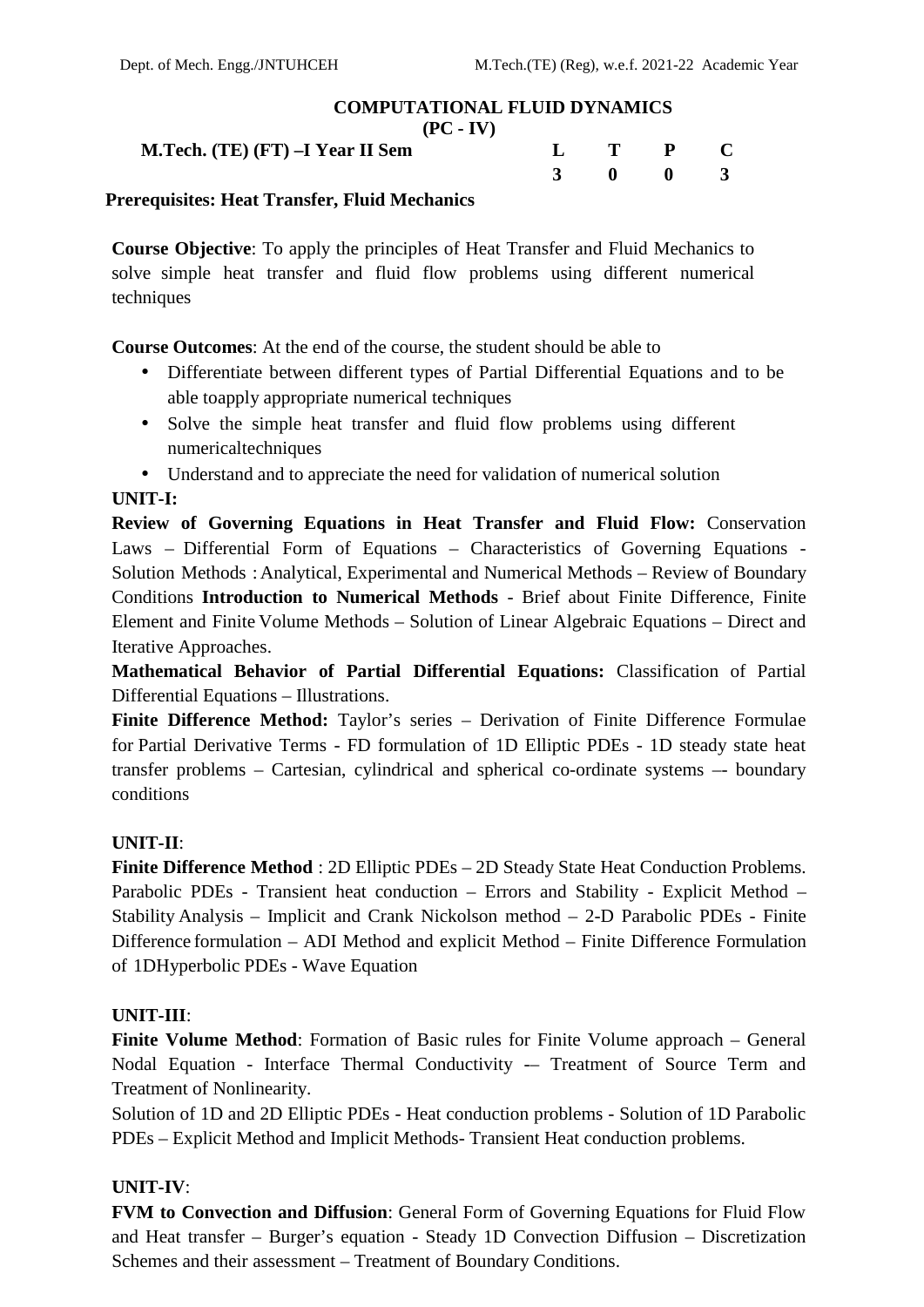## **UNIT-V**:

**Calculation of Flow Field**: Vorticity & Stream Function Method – Advantages and Disadvantages – Treatment of Boundary Conditions - Staggered Grid as Remedy for representation of Flow Field - Pressure Velocity Coupling - SIMPLE & SIMPLER (revised algorithm) Algorithms.

**Compressible Flows**: Introduction - Pressure, Velocity and Density Coupling.

## **Text Books:**

- 1. Numerical heat transfer and fluid flow S.V. Patankar (Hemisphere Pub. House)
- 2. An Introduction to Computational Fluid Dynamics FVM Method H.K.Versteeg, W.Malalasekhara (PHI)
- 3. Computational Fluid Flow and Heat Transfer by Muralidharan & Sundarajan (Narosa Pub)
- 4. Computational Fluid Dynamics and Heat Transfer by P. S. Ghoshdastidar, Centage Pub

- 1. Computational Fluid Dynamics by Hoffman and Chiang, Engg Education System
- 2. Computational Fluid Dynamics by Anderson, TMH
- 3. Computational Methods for Fluid Dynamics by Ferziger, Peric, Springer
- 4. Computational Fluid Dynamics by T.J. Chung, Cambridge University
- 5. Computational Fluid Dynamics by A Practical Approach Tu, Yeoh, Liu, Elsevier
- 6. Text Book of Fluid Dynamics by Frank Chorlton, CBS Publishers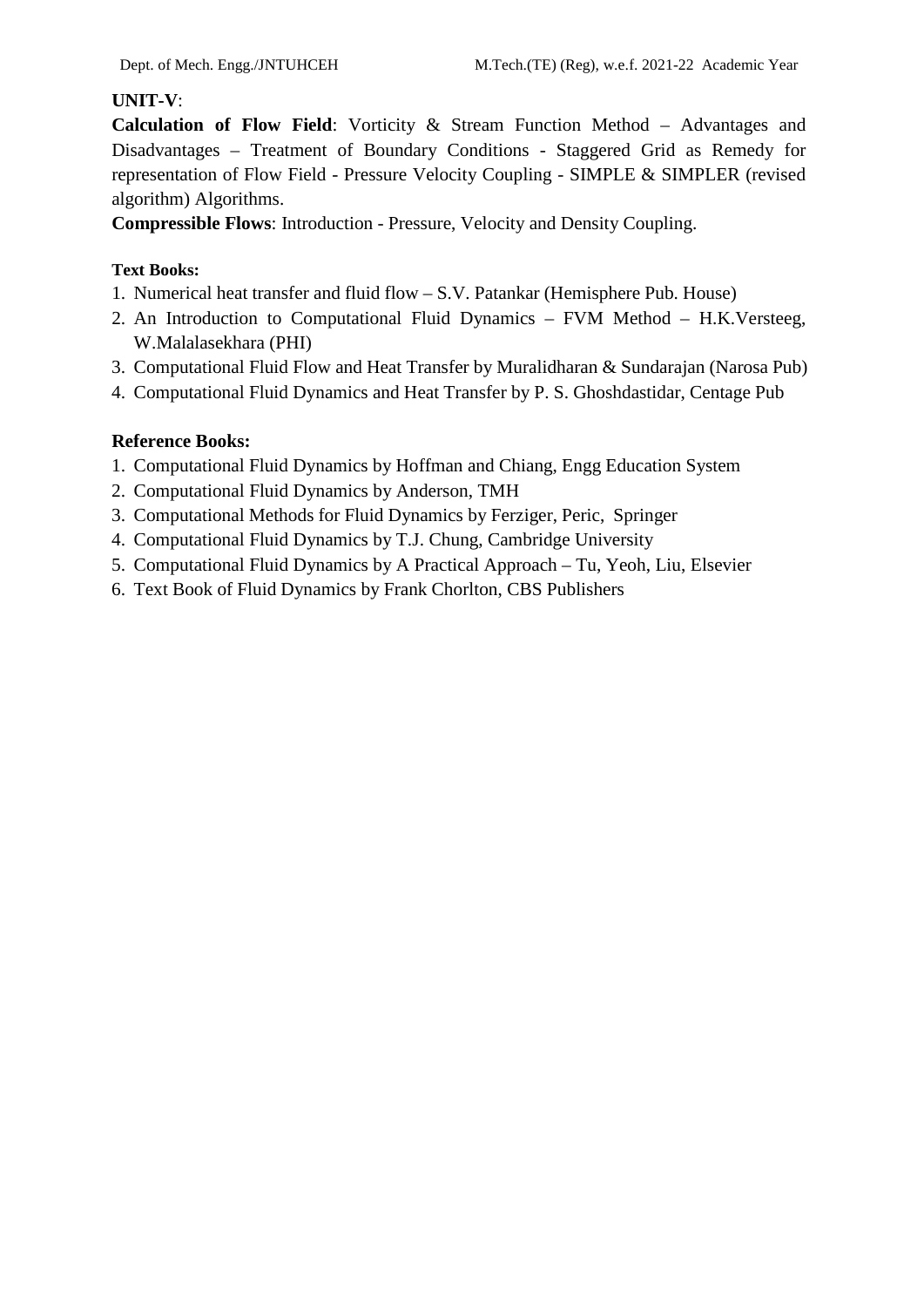# **ADVANCED REFRIGERATION AND AIR CONDITIONING**

**(PE - III)**

| <b>M.Tech.</b> (TE) (FT) $-$ I Year II Sem |  | $L$ T P C |  |
|--------------------------------------------|--|-----------|--|
|                                            |  | 3 0 0 3   |  |
| ----                                       |  |           |  |

## **Prerequisites: Thermodynamics**

## **Course Objectives:**

 To apply the principles of thermodynamics to analyze different types of refrigeration and air conditioning systems and to understand the functionality of the major components.

## **Course Outcomes**:

- Differentiate between different types of refrigeration systems with respect to application aswell as conventional & unconventional refrigeration systems.
- Thermodynamically analyze refrigeration and air conditioning systems and evaluate performance parameters.
- Apply the principles of psychometrics to design the air conditioning loads for industrialapplications.

## **UNIT–I:**

**VAPOUR COMPRESSION REFRIGERATION:** Performance of Complete vapor compression system. Actual Vs Ideal cycle - Effect of operating parameters on COP, **Components of Vapor Compression System:** The condensing unit – Evaporators – Expansion valve – Refrigerants – Properties – ODP & GWP - Load balancing of vapor compression Unit.

**Compound Compression**: Flash inter-cooling – flash chamber – Multi-evaporator & Multistagesystems.

## **UNIT–II:**

**PRODUCTION OF LOW TEMPERATURE:** Liquefaction system, Liquefaction of gases, Hydrogen and Helium, Cascade System – Applications– Dry ice system.

**Vapor absorption system** – Simple and modified aqua – ammonia system – Representation on Enthalpy –Concentration diagram.Lithium – Bromide system Three fluid system – HCOP.

## **UNIT–III:**

**AIR REFRIGERATION:** Applications – Air Craft Refrigeration -Simple, Bootstrap, Regenerative and Reduced ambient systems – Problems based on different systems.

**Steam Jet refrigeration system**: Representation on T-s and h-s diagrams – limitations andapplications.

**Unconventional Refrigeration system** – Thermo-electric – Vortex tube & Pulse tube – workingprinciples.

## **UNIT–IV:**

**AIR CONDITIONING:** Psychometric properties and processes – Construction of Psychometric chart. Requirements of Comfort Air –conditioning – Thermodynamics of human body – Effective temperature and Comfort chart – Parameters influencing the Effective Temperature. Summer, winter and year round air – conditioning systems. Cooling load Estimation: Occupants,equipments, infiltration, duet heat gain fan load, Fresh air load.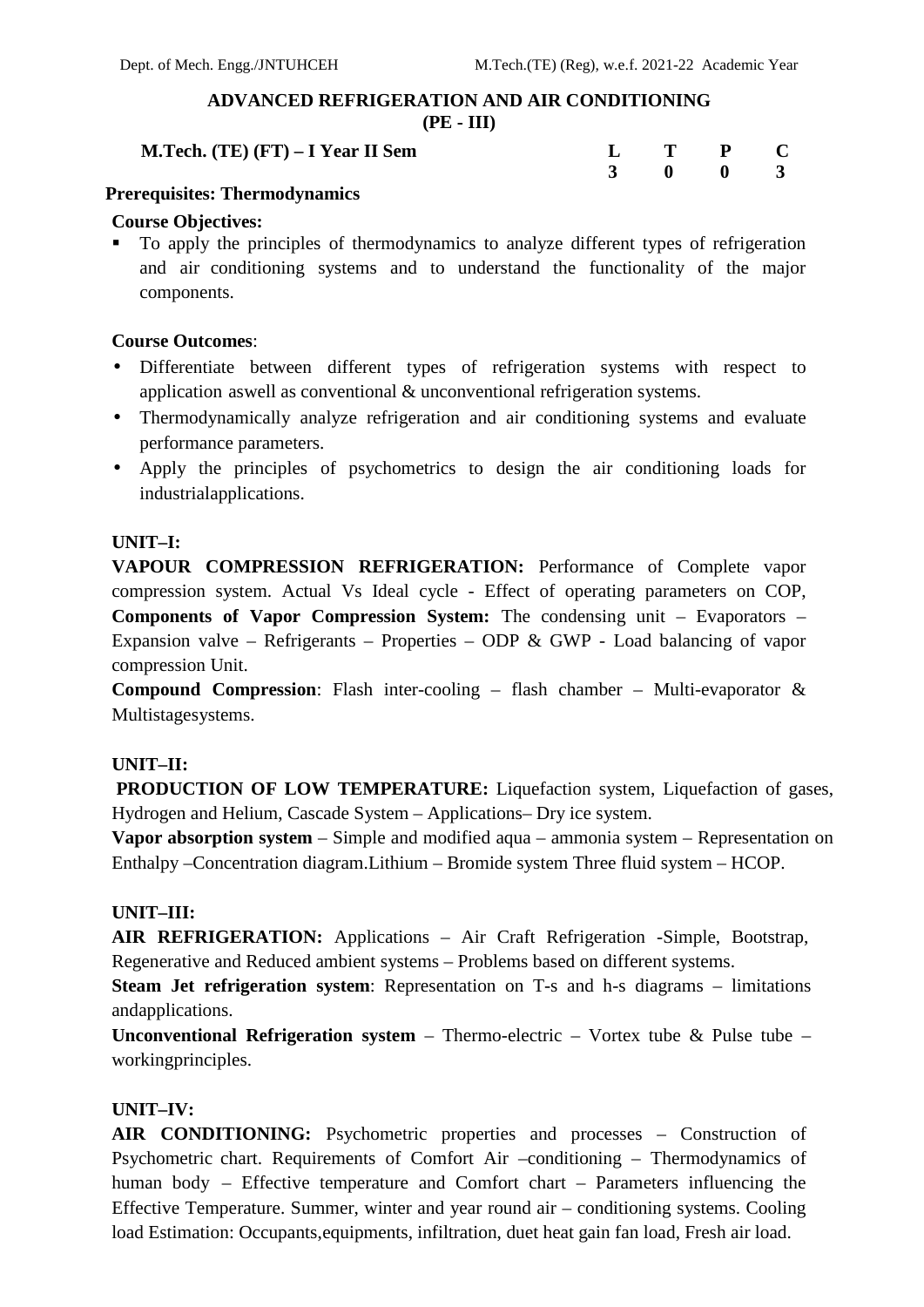## **UNIT–V:**

**AIR CONDITIONING SYSTEMS:** All Fresh air, Re-circulated air with and without bypass, with reheat systems – Calculation of Bypass Factor, ADP, RSHF, ESHF and GSHF for different systems. **Components:** Humidification and dehumidification equipment – Systems of Air cleaning – Grills and diffusers – Fans and blowers – Measurement and control of Temperature and Humidity.

## **Text Books**

- 1. Refrigeration & Air Conditioning by C.P. Arora, TMH
- 2. Refrigeration & Air Conditioning by Arora & Domkundwar, Dhanpat Rai
- 3. Refrigeration and Air Conditioning by Manohar Prasad
- 4. Refrigeration and Air Conditioning by Stoecker, Mc Graw Hill

- 1. Basic Refrigeration & Air Conditioning by P.N. Ananthanarayanan, McGraw Hill
- 2. Refrigeration and Air Conditioning by Dr. S.S. Thipse, Jaico
- 3. Principles of Refrigeration by Dossat, Pearson
- 4. Refrigeration and Air Conditioning by Jordan& Preister, Prentice Hall
- 5. Refrigeration and Air Conditioning by Dossat, Mc Graw Hil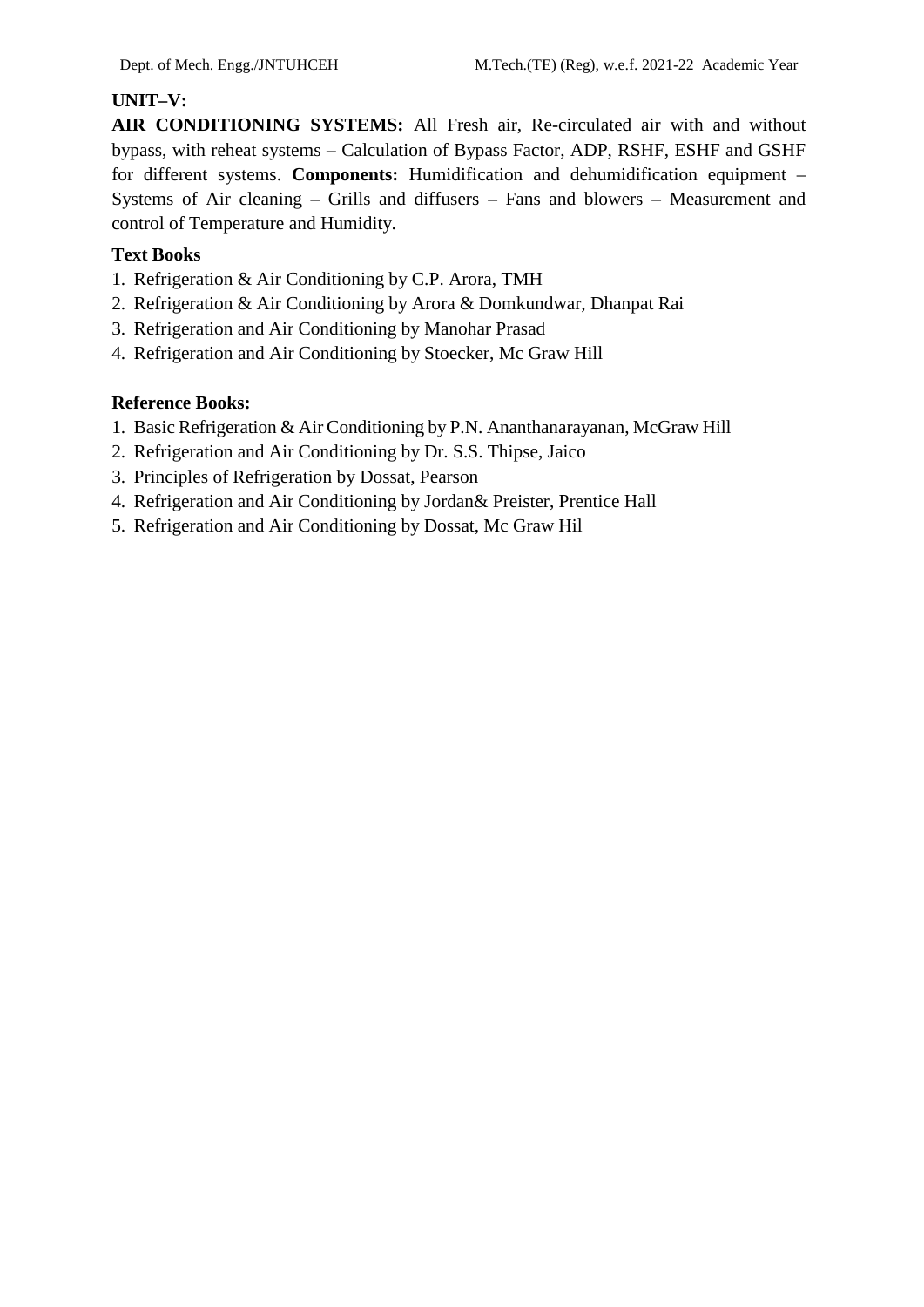# **TURBULENCE MODELLING**

#### **(PE - III)**

**M.Tech. (TE) (FT) –I Year II Sem L T P C**

# **3 0 0 3**

#### **Prerequisites: Thermodynamics**

**Course Objectives:** The course is intended to

- Understand the fundamental concepts of turbo machines
- Apply concepts of fluid mechanics in turbo machines.
- Understand the thermodynamic analysis of steam nozzles and turbines.
- Understand the different types of compressors and evaluating their performances in the formof velocity triangles.
- Familiarize the basic concepts of gas dynamics and analyze the performance of axial flowgas turbines

**Course Outcomes**: At the end of the course, the student will be able to:

- To design and analyze the performance of Turbo machines for engineering applications
- To understand the energy transfer process in Turbo machines and governing equations ofvarious forms.
- To understand the structural and functional aspects of major components of Turbo machines.
- To design various Turbo machines for power plant and aircraft applications
- Understand the design principles of the turbo machines
- Analyze the turbo machines to improve and optimize their performance

#### **UNIT-I**:

**INTRODUCTION AND ORIGIN OF TURBULENCE:** Properties of laminar flow, Properties of turbulent flow. Boundary Layer: Boundary Layer, Growth rate of Boundary layer for Laminar and Turbulent Flows. Characteristics of Turbulent Flow: The Origin of Turbulence, Nature of Turbulence, Swirling Structure, Mean Motion and Fluctuations, Consequences of Turbulence, Homogeneous Isotropic Turbulence.

**CORRELATION FUNCTIONS, KOLMOGOROV HYPOTHESIS AND PROBABILITY DENSITY FUNCTION:** Correlation Functions, Ideas about eddy size, Intensity of Turbulence or Degree of Turbulence. Kolmogorov Hypothesis and Energy Cascade: Kolmogorov Universal Law for the Fine Structure, Energy Cascade, Kolmogorov Length Scale, Kolmogorov's First Hypothesis, Kolmogorov's Second Hypothesis. Probability Density Functions and Averaging: Introduction, Probability density function, Averaging used in the analysis of turbulent flows.

#### **UNIT -II:**

**REYNOLDS AVERAGED NAVIER-STOKES EQUATIONS AND CLASSICAL IDEALIZATION OF TURBULENT FLOWS:** Reynolds' Decomposition, Examples of Turbulent Fluctuations, Some Measurements on Fluctuating Components. Measurements on Fluctuating Components: Shear Stress due to the Fluctuations, The boundary layer measurements of Klebanoff. Turbulent Boundary Layer Equations: Turbulent Boundary Layer Equations for a two dimensional flow. Classical Idealization of Turbulent Stresses: Introduction, The Boussines or eddy viscosity model, Eddy viscosity.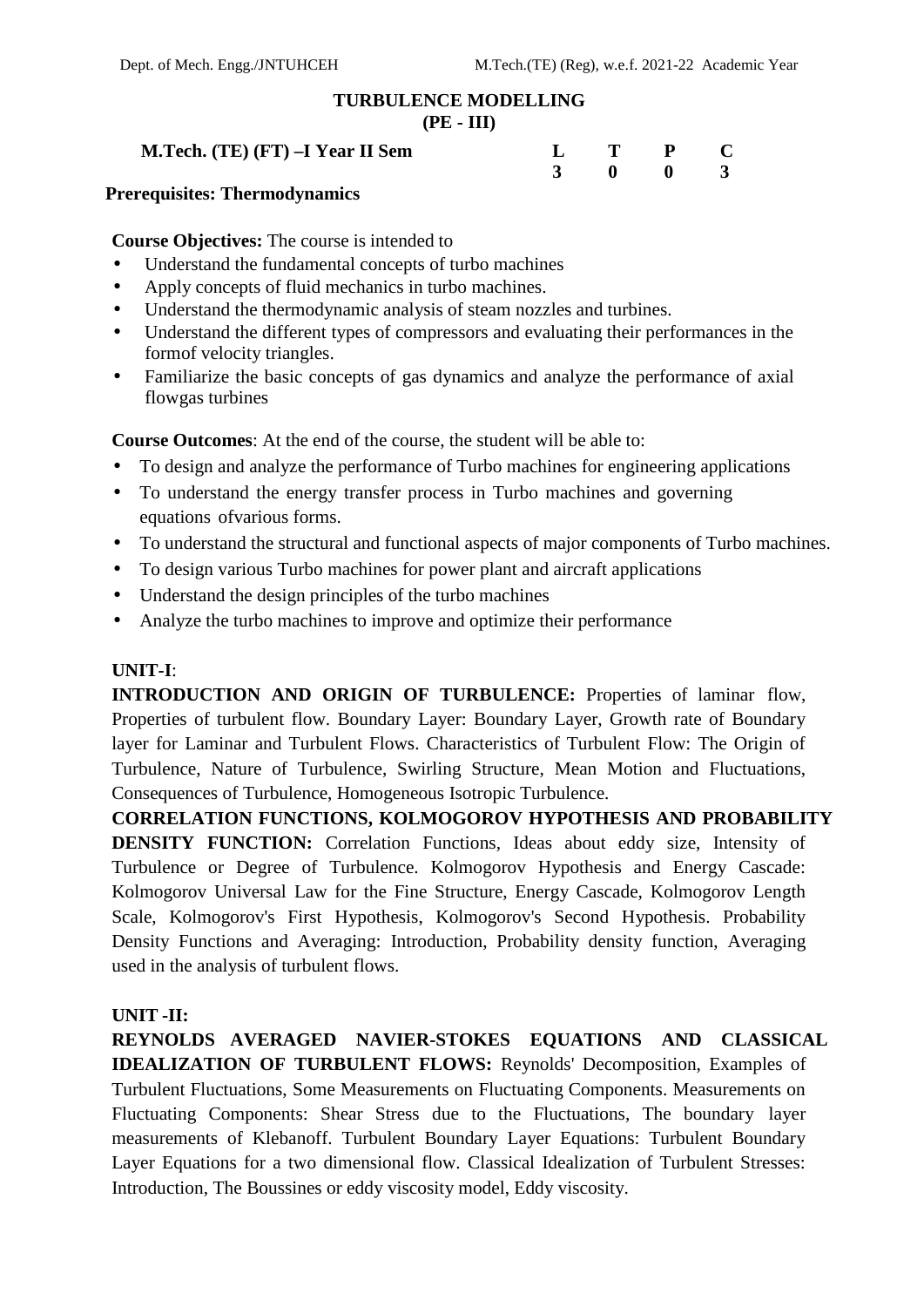## **UNIT-III:**

**VORTICITY DYNAMICS:** Introduction, Vorticity and the equations of motion, Reynolds stress and vorticity. Vortex Stretching. The Vorticity Equation, Vorticity in Turbulent Flows. **DYNAMICS OF TURBULENT KINETIC ENERGY AND IMPORTANT SCALING RELATIONS:** Kinetic Energy of the Mean Flow. Kinetic Energy of Fluctuations. Scaling Relations.

## **UNIT-IV:**

**WALL BOUNDED FLOWS AND FREE SHEAR FLOWS:** The Law of the Wall for Wall Bounded Flows, The Universal Velocity Profile. Free Shear Flows, Turbulent Jets, UniformEddy Viscosity model.

**SPECTRAL DYNAMICS:** Correlation Functions and Spectra. Correlation Functions and Spectra.

# **LARGE - EDDY SIMULATION OF TURBULENT FLOWS:** RANS Equations and Eddy

Viscosity: Introduction Reynolds Averaged Navier-Stokes (RANS) Equations, Eddy Viscosity Models, Zero-Equation Models. One-Equation Model: One-Equation Model, Two- Equation Model. Two Equation Models: k - Model, SST (Shear Stress Transport) Turbulence Model. Discussion on Applicability

## **UNIT-V:**

# **LARGE - EDDY SIMULATION OF TURBULENT FLOWS:** Low Reynolds number k

model: Special Features of Near Wall Flow, Near Wall Treatment in Transport Equation based Models, Wall Function Approach, Low Reynolds number version of k - model: Asymptotic Consistency, Damping Functions. RNG k - Model and Kato-Launder Model. The Realizable k

- Model, Reynolds Stress Models (RSM), Large Eddy Simulation (LES). Mathematical Modeling of Turbulent Flows: The Filtered Navier-Stokes Equations, Subgrid Scale Closure, Standard Subgrid-Scale Model. Dynamic Model of LES. Direct Numerical Simulation.

## **Text Books:**

- 1. A First Course in Turbulence by H. Tennekes and J.L. Lumley, 1987, The MIT Press,Cambridge, Massachusetts, and London, England.
- 2. Fluid Mechanics by P.K. Kundu and I.M. Cohen, 2002, Academic Press (An Imprint ofElsevier Science, USA.

- 1. Turbulent Flows by S.B. Pope, 2000, Cambridge University Press, UK.
- 2. Turbulent Flows: Fundamentals, Experiments and Modeling by G. Biswas and V. Eswaran, 2002, Narosa Publishing House, New Delhi, India.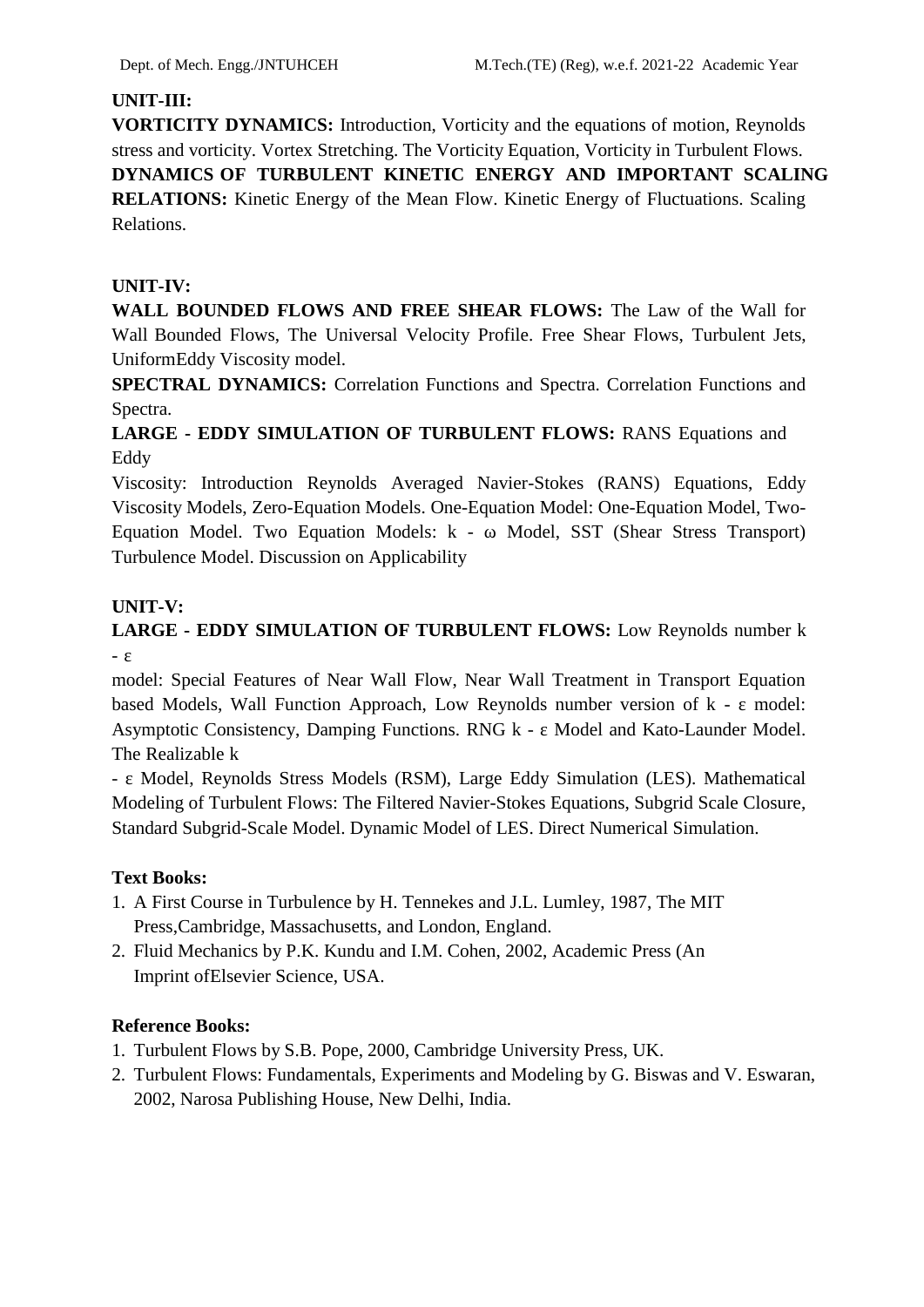#### **OPTIMIZATION TECHNIQUES AND APPLICATIONS (PE-III)**

**M.Tech.** (TE) (FT)  $-I$  Year II Sem

| L                       |   | P |              |  |
|-------------------------|---|---|--------------|--|
| $\overline{\mathbf{3}}$ | 0 | 0 | $\mathbf{R}$ |  |

**Prerequisites:** Operations Research

**Course Objectives:** The main objectives of the course are:

- Numerical optimization techniques for single variable and multi variable nonlinearoptimization problems.
- Sensitivity analysis on LPP queuing
- Simulation of annexing problem & inventory problem.
- Geometry cutting plane method & branch bound method for linear IPP.
- Meaning of stochastic programming problem simple problems for finding mean varianceof random variables chance constrained algorithm.
- Formulation of GP model and solving it using arithmetic geometric inequality theorem.
- State of art nontraditional optimization technique, namely genetic algorithm simulatedannealing & particle swarm optimization.

**Course Outcomes:** At the end of the course, the student is able to apply appropriateoptimization techniques and solve.

- Based on the type of optimization problem like single variable or multivariable,
- Make sensitivity analysis to study effect of changes in parameters of LPP on the optimalsolution without reworking.
- Simulate the system to estimate specified performance measures.
- Solve integer programming problem by either geometry cutting plane algorithm or branch band method.
- Apply chance constrained algorithm and solve stochastic linear programme.
- Formulate GP model and solve it.
- Solve given optimization problem by genetic algorithm or simulated annealing or PSO.

## **UNIT-I:**

**Single Variable Non-Linear Unconstrained Optimization:** Elimination methods: Uni- Model function-its importance, Fibonacci method & Golden section method. Interpolation methods: Quadratic & Cubic interpolation methods.

## **UNIT-II:**

**Multi variable non-linear unconstrained optimization:** Direct search methods – Univariant method, Pattern search methods – Powell's, Hook -Jeeves, Rosenbrock search methods. Gradient methods: Gradient of function& its importance, Steepest descent method, Conjugate direction methods: Fletcher-Reeves method & variable metric method.

# **UNIT-III:**

**Linear Programming** – Formulation, Simplex method & Artificial variable optimization techniques: Big M & Two phase methods. Sensitivity analysis: Changes in the objective coefficients, constants& coefficients of the constraints. Addition of variables, constraints. Simulation – Introduction – Types- steps – applications: inventory  $\&$  queuing – Advantages and disadvantages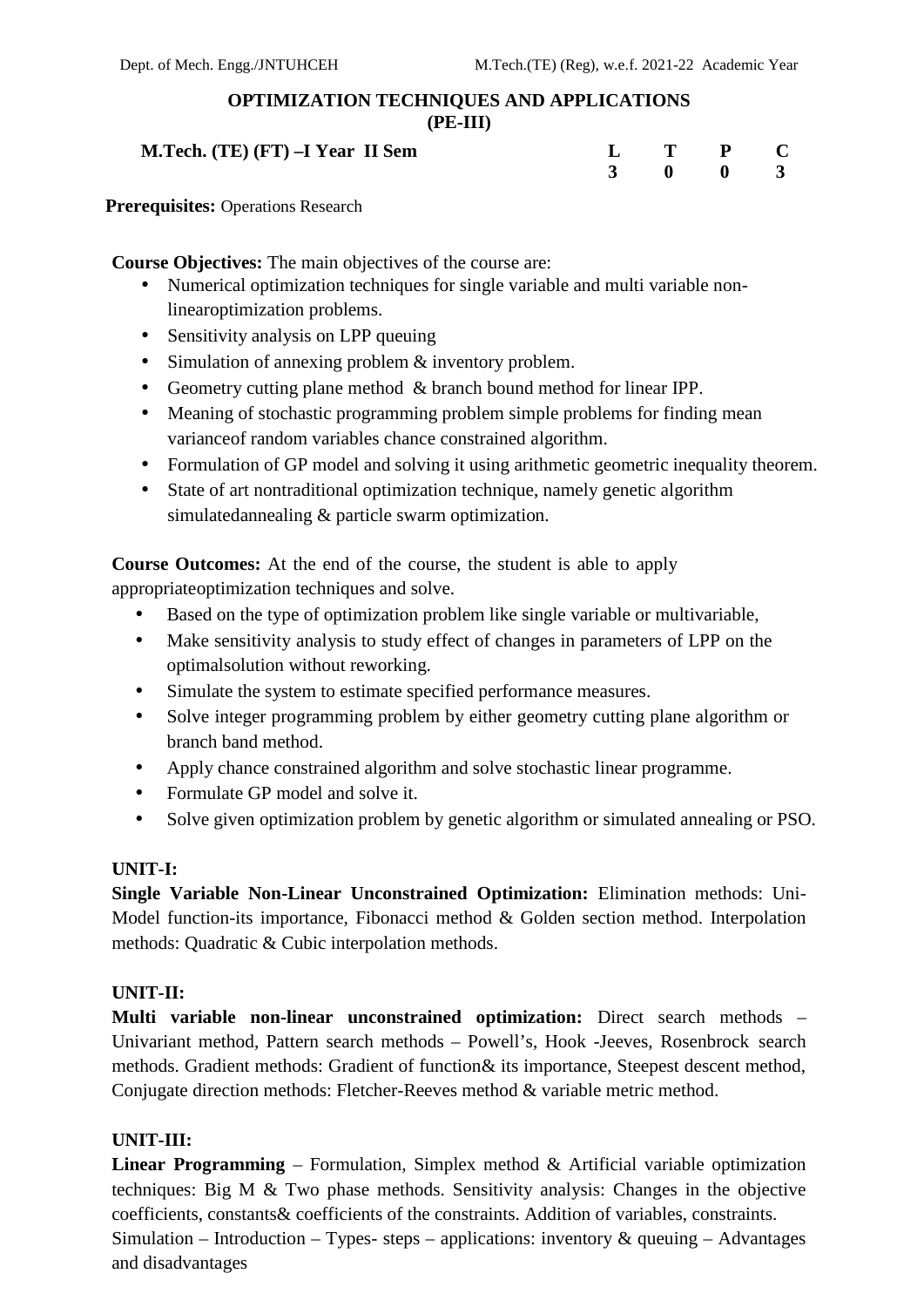## **UNIT-IV:**

**Integer Programming**- Introduction – formulation – Geometry cutting plane algorithm – Zeroor one algorithm, branch and bound method

**Stochastic Programming**: Basic concepts of probability theory, random variables distributions-mean, variance, correlation, co variance, joint probability distribution. Stochastic linear programming: Chance constrained algorithm.

## **UNIT-V:**

**Geometric Programming:** Posynomials – Arithmetic - Geometric inequality – unconstrained G.P- constrained G.P ( type only)

**Non Traditional Optimization Algorithms:** Genetics Algorithm-Working Principles, Similarities and Differences between Genetic Algorithm & Traditional Methods. Simulated Annealing - Working Principle - Problems. Introduction to Particle Swarm Optimization (PSO), Teaching Learning Based Optimization Algorithm (TLBO) – Problems.

## **Text Books:**

- 1. Optimization theory & Applications by S.S.Rao, New Age International.
- 2. Optimization for Engineering Design by Kalyanmoy Deb, PHI

- 1. Operations Research by S.D. Sharma
- 2. Operation Research by H.A.Taha, TMH
- 3. Optimization in operations research by R.LRardin
- 4. Optimization Techniques by Benugundu & Chandraputla, Pearson Asia.
- 5. Optimization Techniques theory and practice by M.C.Joshi & K.M. Moudgalya, Narosa Publications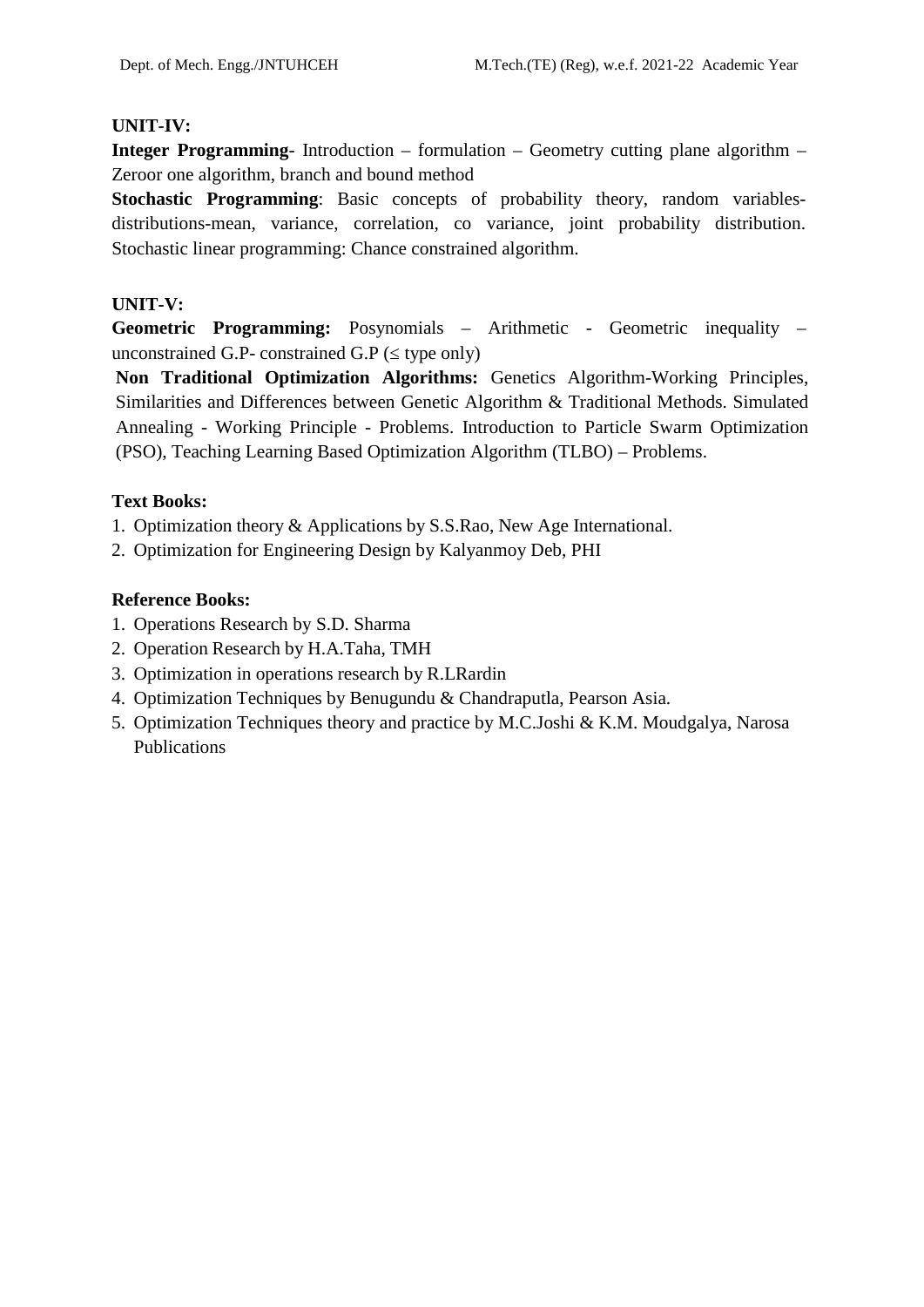#### **FINITE ELEMENT ANALYSIS**

#### **(PE - IV)**

**M.Tech. (TE) (FT) – I Year II Sem L T P C**

| L | T        | $\mathbf{P}$ | C                       |  |
|---|----------|--------------|-------------------------|--|
| 3 | $\bf{0}$ | $\bf{0}$     | $\overline{\mathbf{3}}$ |  |

**Prerequisites:** Finite Element Methods, Heat Transfer, Mechanical Vibrations

#### **Course Objectives:**

The course is intended to

- Gain a fundamental understanding of the finite element method for solving 1-D structuralproblem.
- Formulate the finite element equations for truss and beam elements.
- Study two-dimensional problems such as plain stress and plain strain elasticity problems.
- Learn finite element analysis of 1-D and 2-D heat conduction and torsion problem Analysisthe structures by considering the mechanical vibrations.

#### **Course Outcomes:**

At the end of the course, the student will be able to:

- Establish the mathematical models for the complex analysis problems and predict the natureof solution
- Formulate element characteristic matrices and vectors.
- Identify the boundary conditions and their incorporation in to the FE equations
- Solve the problems with simple geometries, with hand calculations involving the fundamental concepts
- Interpret the analysis results for the improvement or modification of the system.

#### **UNIT-I:**

Introduction to FEM, basic concepts, applications of FEM, general procedure, comparison of FEM with other methods, variational approach, Co-ordinates, basic element shapes, interpolation function, Virtual energy principle, properties of stiffness matrix, treatment of boundary conditions, solution of system of equations 1-D structural axial bar element – load vector- temperature effects and shape functions and characteristics, Basic equations of elasticity, strain- displacement relations, quadratic shape functions.

#### **UNIT-II:**

**ANALYSIS OF TRUSSES**: Plane Trusses and Space Truss elements and problems **ANALYSIS OF BEAMS**: Hermite shape functions – stiffness matrix – Load vector – Problems.

#### **UNIT-III:**

**2-D PROBLEMS:** CST, force terms, Stiffness matrix and load vectors, boundary conditions, Isoparametric elements – quadrilateral element, shape functions – Numerical Integration. Finite element modeling of Axi-symmetric solids subjected to Axi-symmetric loading with triangular elements.

**3-D PROBLEMS**: Tetrahedran element – Jacobian matrix – Stiffness matrix.

#### **UNIT-IV:**

**SCALAR FIELD PROBLEMS**: 1-D Heat conduction formulations -Slabs – fins - 2-D heatconduction problems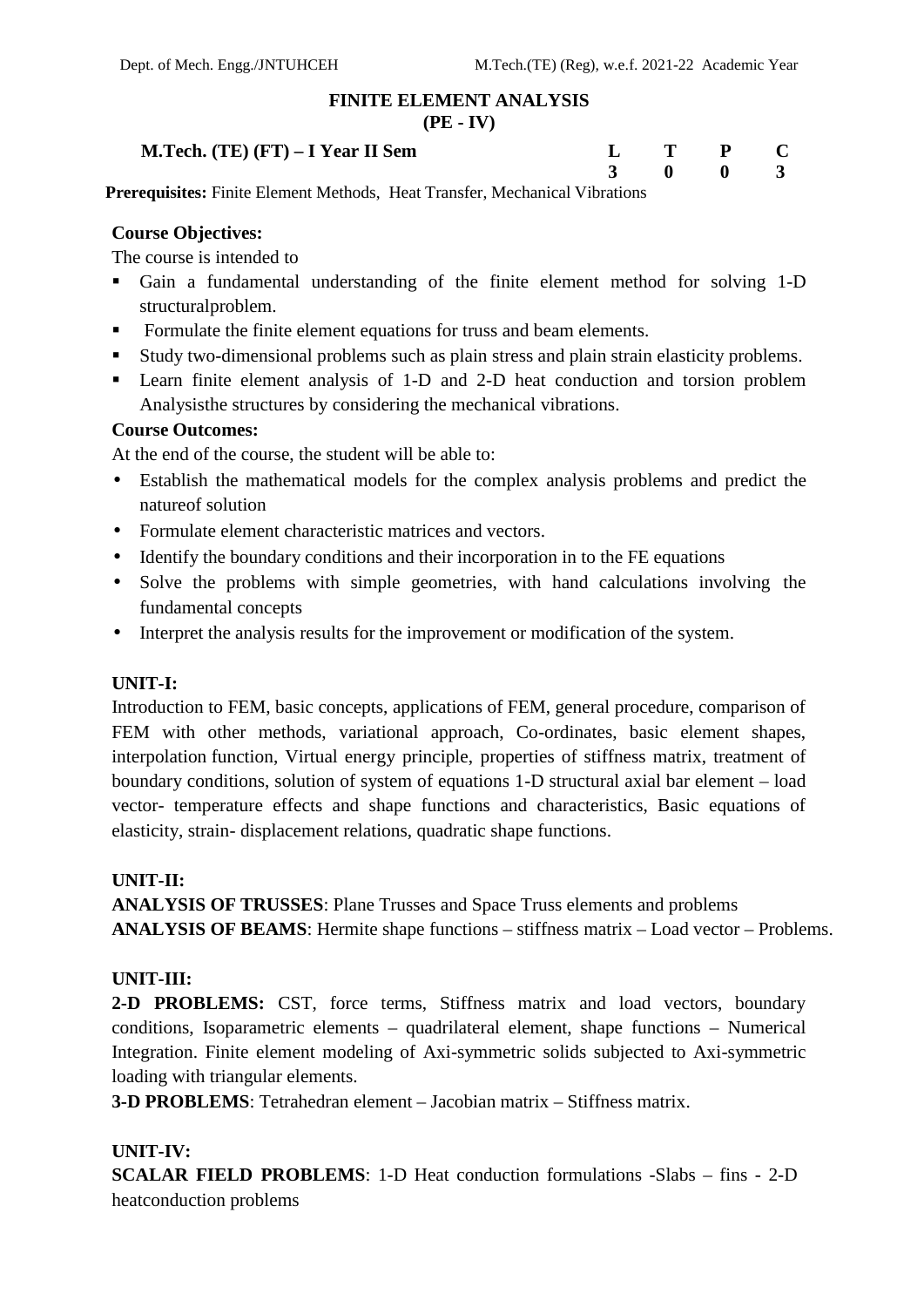#### **UNIT-V:**

Dynamic considerations, Dynamic equations – consistent mass matrix for bar triangular elements – Eigen Values, Eigen vector, natural frequencies – mode shapes – modal analysis.

## **Text Books:**

- 1. The Finite Element Methods in Engineering by SS Rao, Pergamon.
- 2. Introduction to Finite Elements in Engineering by Chandrupatla, Ashok and Belegundu, Prentice, Hall.

- 1. Finite Element Methods: Basic Concepts and applications by Alavala, PHI
- 2. Applied Finite Element Analysis by Segerlind Wiley India
- 3. Finite Element Modeling and Simulation with ANSYS Workbench by Chen & Lui, CRC
- 4. Finite Element Method by Zincowitz, Mc Graw Hill
- 5. Introduction to Fininte element analysis by S.Md.Jalaludeen, Anuradha Publications, print2012
- 6. A First Course in the Finite Element Method by Daryl L Logan, Cengage Learning, 5<sup>th</sup>Edition
- 7. Finite Element Analysis Theory & Programming by Krishna Moorthy, McGraw Hill
- 8. Finite Element Analysis by Bathe, PHI
- 9. Finite Element Method by Dhanraj & Nair, OxforD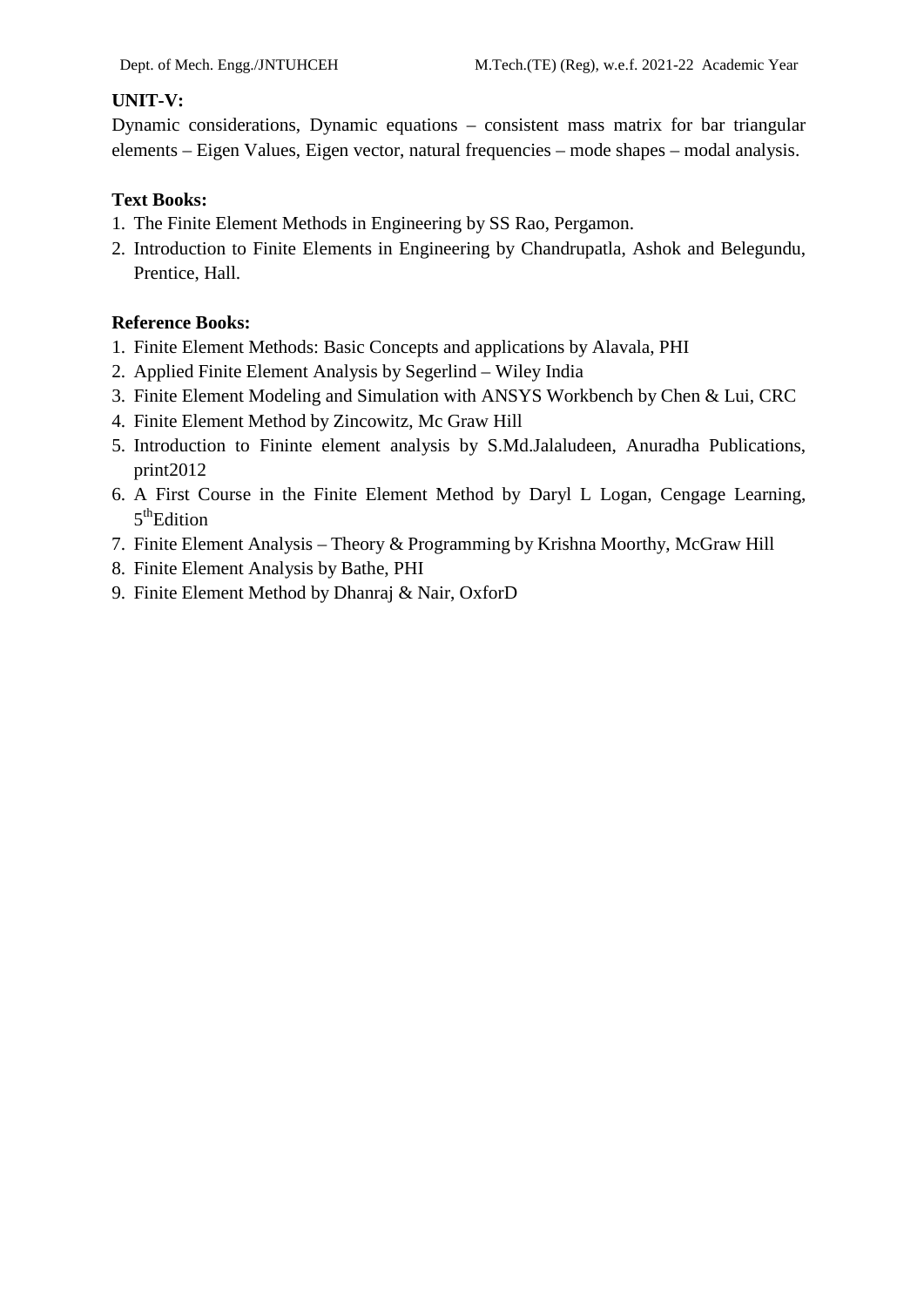**3 0 0 3**

# **HYBRID VEHICLES**

#### **( PE - IV)**

#### **M.Tech. (TE) (FT) – I Year II Sem L T P C**

#### **Prerequisites:**

**Course Objectives**: To present a comprehensive overview of Hybrid Vehicles.

**Course Outcomes**: Upon successful completion of this course, students will be able to:

- Choose a suitable drive scheme for developing an electric of hybrid vehicle depending on resources.
- Design and develop basic schemes of electric vehicles and hybrid electric vehicles.
- Choose proper energy storage systems for vehicle applications.
- Identify various communication protocols and technologies used in vehicle networks.

## **UNIT I :**

NEED FOR ALTERNATIVE SYSTEM Need of electric vehicles hybrid vehicles – comparative study of diesel, petrol, pure electric and hybrid vehicles. Limitations of electric vehicles. Specification of some electric and hybrid vehicles

## **UNIT II :**

ENERGY SOURCES : BATTERIES AND FUEL CELLS Battery Parameters-Power requirement of electric vehicles- Different types of batteries - Lead acid-Nickel based- Sodium based-Lithium based- Metal Air based. Battery charging- Charger design-Quick charging devices- Battery Modeling. Different type of energy storage – Solar, wind, compressed fluid. Fuel Cell- Fuel cell characteristics- Fuel cell types-Hydrogen fuel cell- Connecting cell in series-water management in the PEM fuel cell- Thermal Management of the PEM fuel cell

## **UNIT III :**

PROPULSION MOTORS AND CONTROLLERS Characteristic of permanent magnet and separately exited DC motors. AC single phase and 3-phase motor – inverters – DC and AC motor speed controllers.

#### **UNIT IV :**

VEHICLE DESIGN CONSIDERATIONS FOR ELECTRIC VEHICLES Aerodynamic- Rolling resistance- Transmission efficiency- Vehicle mass- Electric vehicle chassis and Body design considerations- Heating and cooling systems- Controllers- Power steering- Tyre choice-Wing Mirror, Aerials and Luggage racks

#### **UNIT V:**

HYBRID VEHICLES Types of Hybrid- Series, parallel, split – parallel, series - parallel - Advantages and Disadvantages. Power split device – Energy Management System - Design consideration - Economy of hybrid vehicles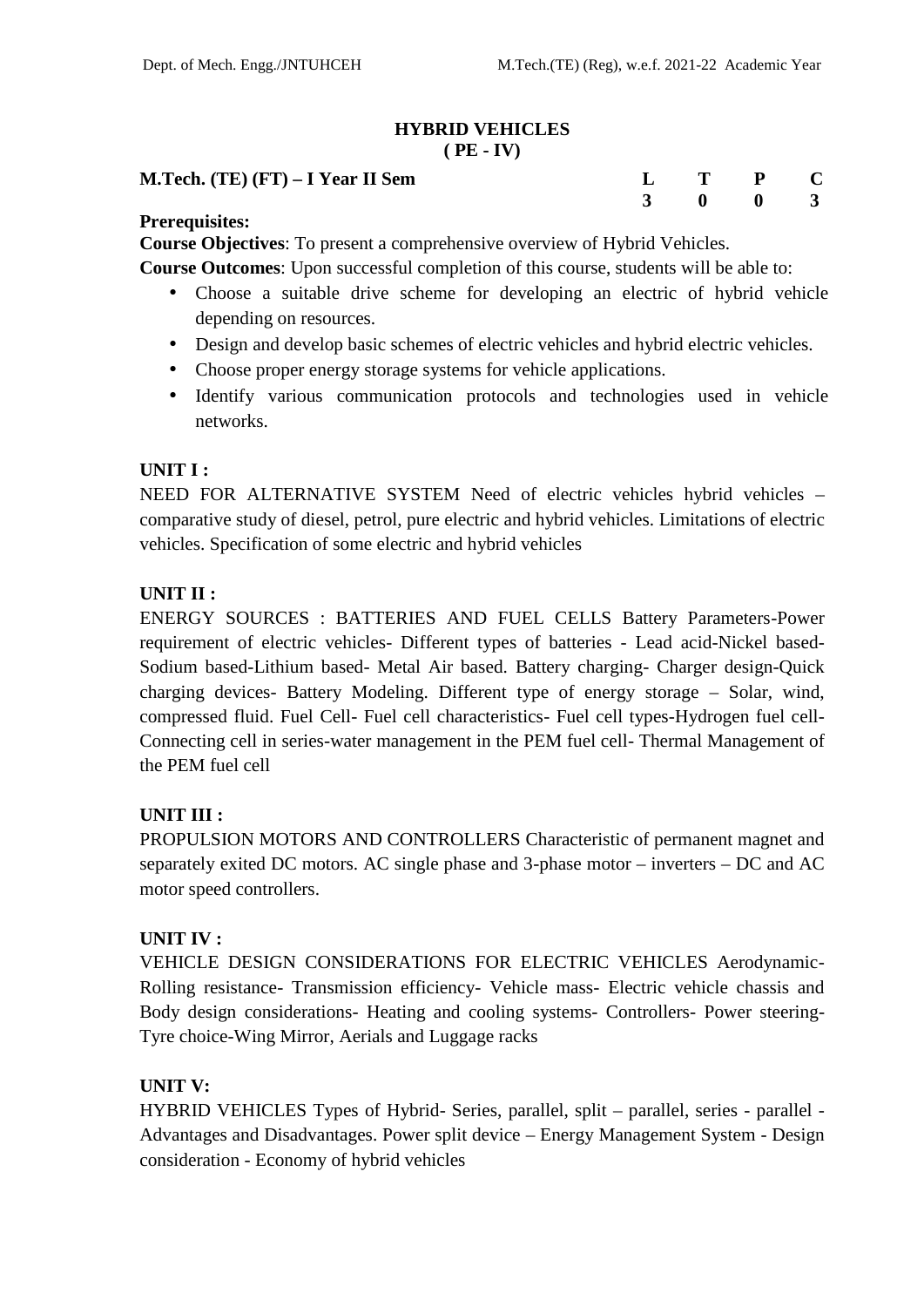# **TEXT BOOKS:**

1. James Larminie and John Lowry, "Electric Vehicle Technology Explained " John Wiley & Sons,2003 2. Iqbal Husain, " Electric and Hybrid Vehicles-Design Fundamentals", CRC Press,2003

3. Mehrdad Ehsani, " Modern Electric, Hybrid Electric and Fuel Cell Vehicles", CRC Press,2005

## **REFERENCES**:

1. Ron HodKinson, " light Weight Electric/ Hybrid Vehicle Design", Butterworth Heinemann Publication,2005

2. Lino Guzzella, " Vehicle Propulsion System" Springer Publications,2005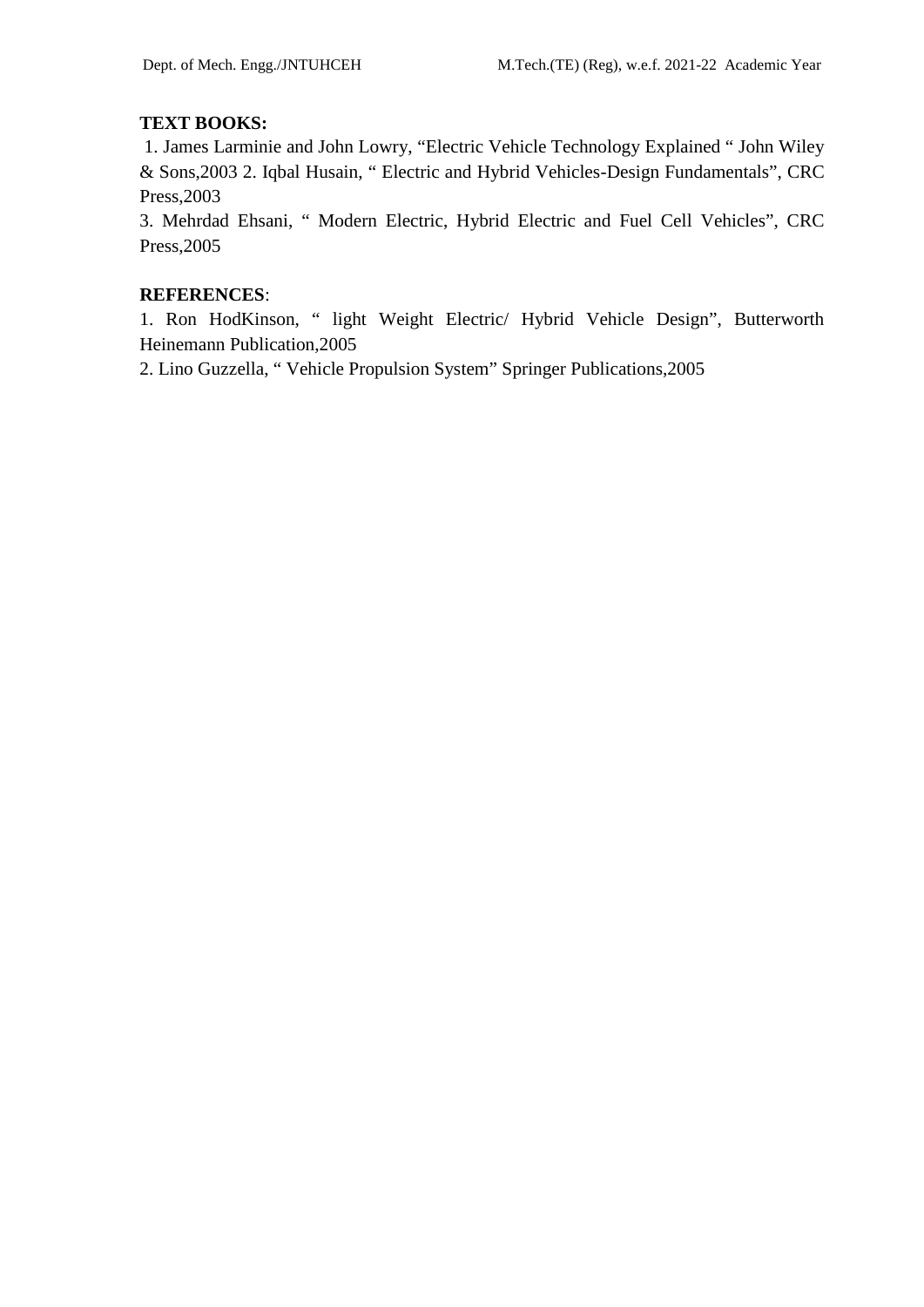#### **RENEWABLE ENERGY SOURCES AND TECHNOLOGIES (PE-IV)**

|                                  | . <i>.</i> |  |           |  |
|----------------------------------|------------|--|-----------|--|
| M.Tech. (TE) (FT) –I Year II Sem |            |  | $L$ T P C |  |
|                                  |            |  | 3 0 0 3   |  |

**Prerequisites:** Basics concepts of solar, wind, hydro, biomass, fuel cells and geothermal systems.

**Course Objectives:** The course is intended to

- introduce to the technology of renewable sources of energy
- learn about the solar radiation, its applications and radiation measuring instruments
- **Example 1** learn about the various types of geothermal resources and its applications
- study the biomass energy resources , bio-mass systems
- learn the methods of energy extraction from the wind and oceans

**Example 1** learn to the technology of direct energy conversion methods

**Course Outcomes:** At the end of the course, the student will be able to:

- Identify the renewable energy sources and their utilization
- Understand the basic concepts of the solar radiation and analyze the solar Thermal systemsfor their utilization
- Understand the principle of working of solar cells and their modern
- manufacturing techniques
- Understand the concepts of the ocean thermal energy conversion systems and theirapplications
- Outline the methods of energy storage and identify the appropriate methods of energystorage for specific applications
- Understand the energy conversion from wind energy, geothermal energy, biomass, biogas,fuel cells and hydrogen

# **UNIT-I:**

**Introduction:** Overview of the course, Examination and Evaluation patterns. Classification of energy resources, energy scenario in the world and India

**Basic sun-earth relationships:** Definitions. Celestial sphere, altitude-azimuth, declination-hour angle and declination-right ascension coordinate systems for finding the position of the sun, celestial triangle and coordinates of the sun. Greenwich Mean Time, Indian Standard Time, Local Solar Time, sun rise and sun set times & day length. Numerical problems

**Solar radiation:** Nature of solar radiation, solar radiation spectrum, solar constant, extra- terrestrial radiation on a horizontal surface, attenuation of solar radiation, beam, diffuse and global radiation. Measurement of global, diffuse and beam radiation. Prediction of solar radiation; Angstrom model, Page model, Hottel's model, Liu and Jordan model etc. Insolation on an inclined surface, angle of incidence, Illustrative problems

# **UNIT-II:**

**Solar thermal systems:** Principle of working of solar water heating systems, solar cookers, solar desalination systems, solar ponds, solar chimney power plant,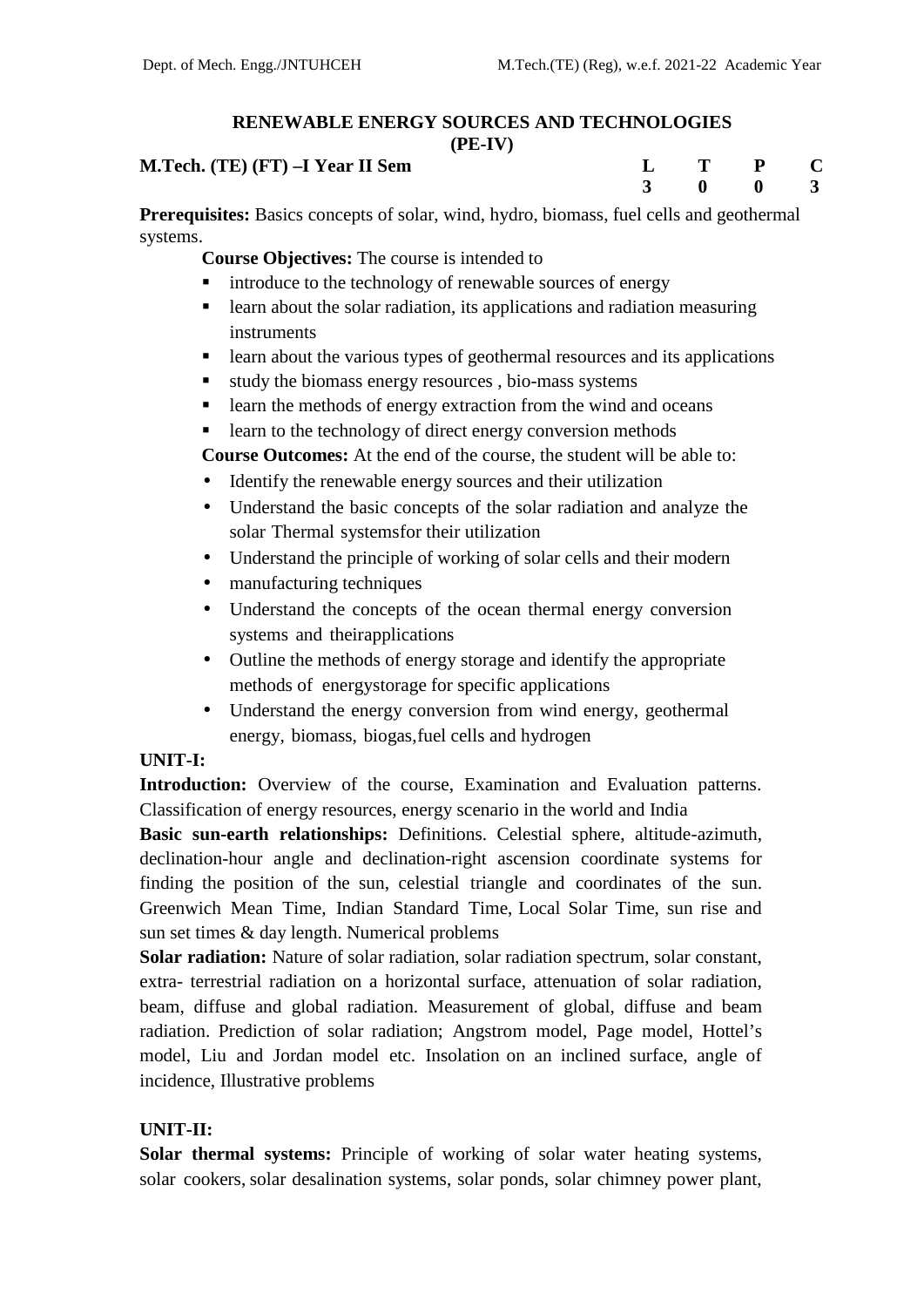central power tower power plants etc.

**Solar concentrating collectors:** Classification of solar concentrators, Basic definitions such as concentration ratio, angle of acceptance etc., Tracking of the sun; description of different tracking modes of a solar collectors and the determination of angle of incidence of insolation in different tracking modes. Illustrative problems

**Photovoltaic energy conversion:** Introduction. Single crystal silicon solar cell, i-v characteristics, effect of insolation and temperature on the performance of silicon cells. Different types of solar cells. Modern technological methods of producing these cells. Indian and world photovoltaic energy scenario.

#### **UNIT-III:**

**Energy storage:** Necessity for energy storage. Classification of methods of energy storage. Thermal energy storage; sensible heat storage, latent heat storage. Reversible chemical reaction storage. Electromagnetic energy storage. Hydrogen energy storage. Chemical battery storage. Pumped hydel energy storage etc.

**Wind energy:** Origin of winds, nature of winds, wind data measurement, wind turbine types and their construction, wind-diesel hybrid system, environmental aspects, wind energy programme inIndia and the world.

#### **UNIT-IV:**

**Ocean energy:** Ocean thermal energy; open cycle & closed cycle OTEC plants, environmental impacts, challenges, present status of OTEC systems. Ocean tidal energy; single basin and double basin plants, their relative merits. Ocean wave energy; basics of ocean waves, different wave energy conversion devices, relative merits

**Fuel cells:** Introduction, applications, classification, different types of fuel cells such as phosphoric acid fuel cell, alkaline fuel cell, PEM fuel cell, MC fuel cell. Development and performance fuel cells.

#### **UNIT-V:**

**Biomass:** Introduction, photosynthesis, biofuels, biomass resources, biomass conversion technologies, urban waste to energy conversion, biomass to ethanol conversion, biomass energy scenario in India.

**Biogas:** Biogas production, constant pressure and constant volume biogas plants, operational parameters of the biogas plant

**Geothermal energy:** Origin, applications, types of geothermal resources, relative merits

#### **Text Books:**

1. Non conventional Energy Resources by B.H.Khan, Tata McGraw Hill, New Delhi, 2012.

2. Energy Technology: Non-Conventional, Renewable and Conventional by S.Rao andB.B.Parulekar, Khanna Publishers, 2010.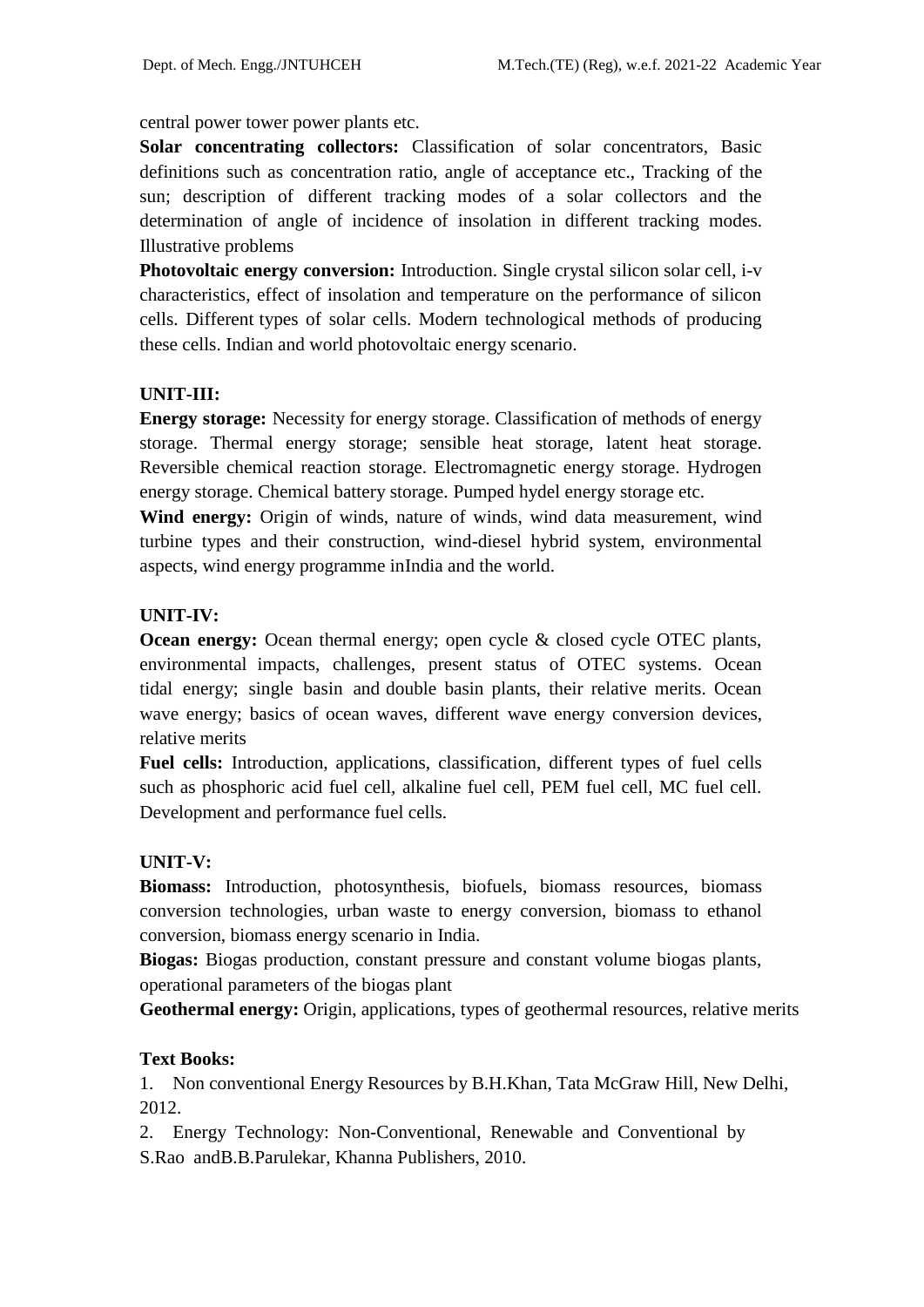## **Reference Books:**

1. Solar Energy-Principles of Thermal Collection and Storage by

S.P.Sukhatme and J.K.Nayak,TMH, 2008.

**2.** Solar Energy Thermal Processes by J.A.Duffie and W.A.Beckman, John Wiley, 2010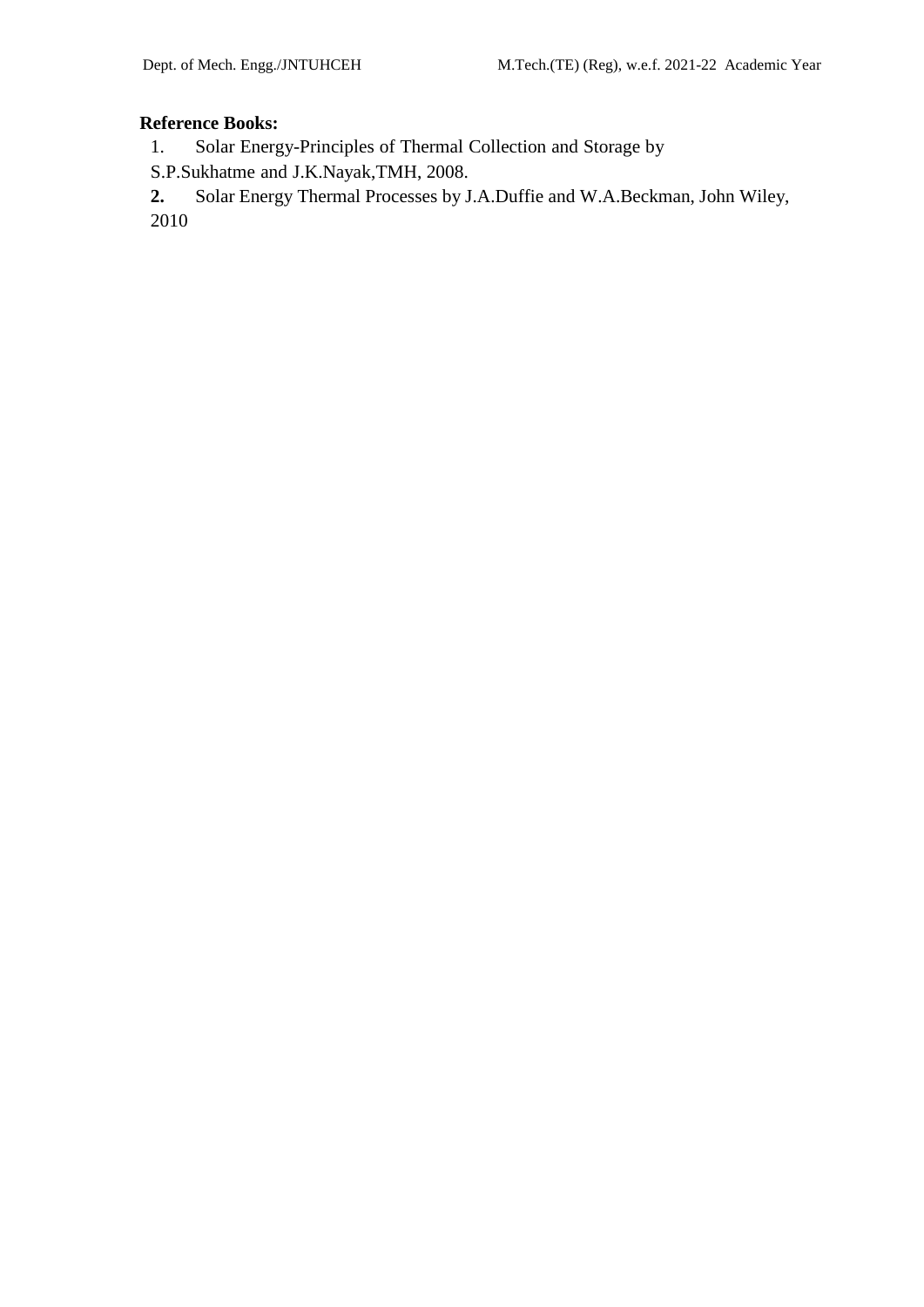#### **COMPUTATIONAL METHODS LAB ( Laboratory –III)**

| $\lambda$ Laborator $\lambda$ –111)                                                                                                                                                                                              |           |                                |  |  |
|----------------------------------------------------------------------------------------------------------------------------------------------------------------------------------------------------------------------------------|-----------|--------------------------------|--|--|
| M.Tech. (TE) (FT)–I Year II Sem                                                                                                                                                                                                  | $L$ T P C |                                |  |  |
|                                                                                                                                                                                                                                  |           | $0 \qquad 0 \qquad 4 \qquad 2$ |  |  |
| $\cdots$ . The contract of the state of the state of the state of the state of the state of the state of the state of the state of the state of the state of the state of the state of the state of the state of the state of th |           |                                |  |  |

**Pre-requisite**: Heat Transfer and Fluid Mechanics

**Course Objective**: To apply the principles of Heat Transfer and Fluid Mechanics to solve simple heat transfer and fluid flow problems using commercial CFD software

**Course Outcomes**: At the end of the course, the student should be able to

- Solve the simple heat transfer and fluid flow problems
- Understand and to appreciate the need for validation of numerical solution

## **List of Experiments:**

1.Perform Analysis of Simple Cantilever Beam with Uniform Distribution Load (UDL) and draw Shear Force and Bending Moment Diagrams and also Find the Deflections?

2.Performance Analysis of Simply Supported Beam with Point Loads and Draw Shear Force and Bending Moment Diagrams?

3.Performance Analysis Using Truss Elements and Draw the Shear Force and Bending Moment Diagram and also Deflection?

4. Performance Analysis for the Truss Element to Find Axial Stress and Deflection at Different Area?

5.Consider a Rectangle Plate with width 10cm and thickness 10mm Heat Transfer Coefficient is  $500W/M^2K$  and  $T=25^{\circ}C$  Perform Thermal Analysis using Ansys. Temperature at each side is  $100^{\circ}$ C and one side is subjected to Conventional and other is Insulated. Find the Temperature Distribution Across the Walls?

6. Simulation of a channel flow (Tube flow) for a tube of diameter, 5 cm and take the fluid as water at  $30^{\circ}$ C at the entry of the tube of length 0.7 m. A heat flux of 30000 W/m<sup>2</sup>and a Constant wall temperature of  $300^{\circ}$ C, is imposed along the wall. Obtain the contours of velocity and temperature along the length of the tube and also obtain the center line temperature and velocity of fluid separately for both boundary conditions.

7. Unsteady simulation of compressible flow of air through 2D a convergent – divergent nozzle, with inlet and outlet of 0.2 m size and both are joined by a throat section where the flow area is reduced by 10% and is of sinusoidal shape. Air enters the nozzle at a pressure of 0.9 atm and leaves at 0.73 atm. Obtain the contours of velocity, pressure and Mach number.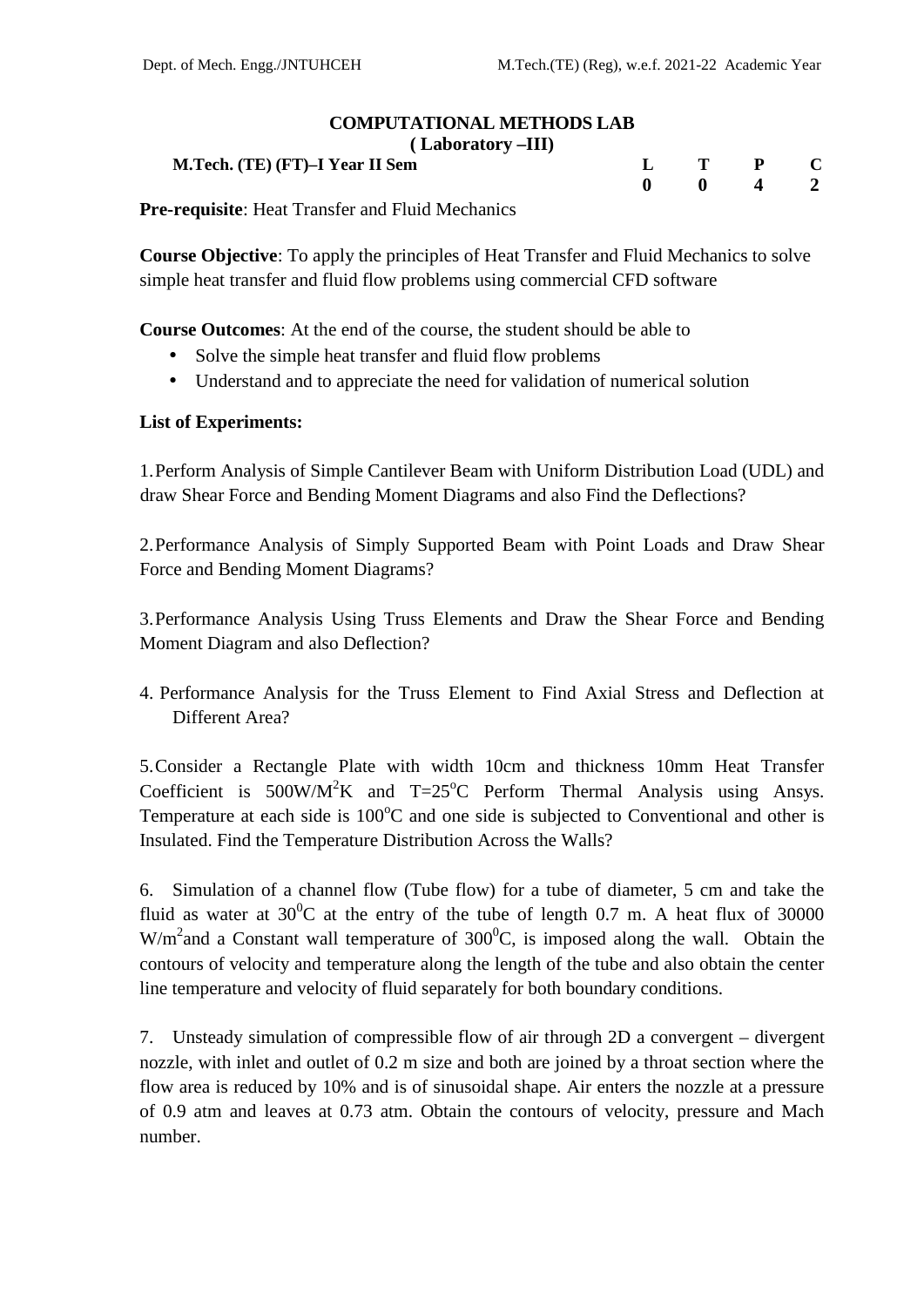8. Simulation of flow over a circular cylinder of size 5 cm for different Reynold's number values of air and plotting the contours of velocity and vorticity.

9. Simulation of temperature contours for a pin fin subjected to natural and forced convective conditions.

10. Simulation of Natural convection with and without radiation inside an enclosure.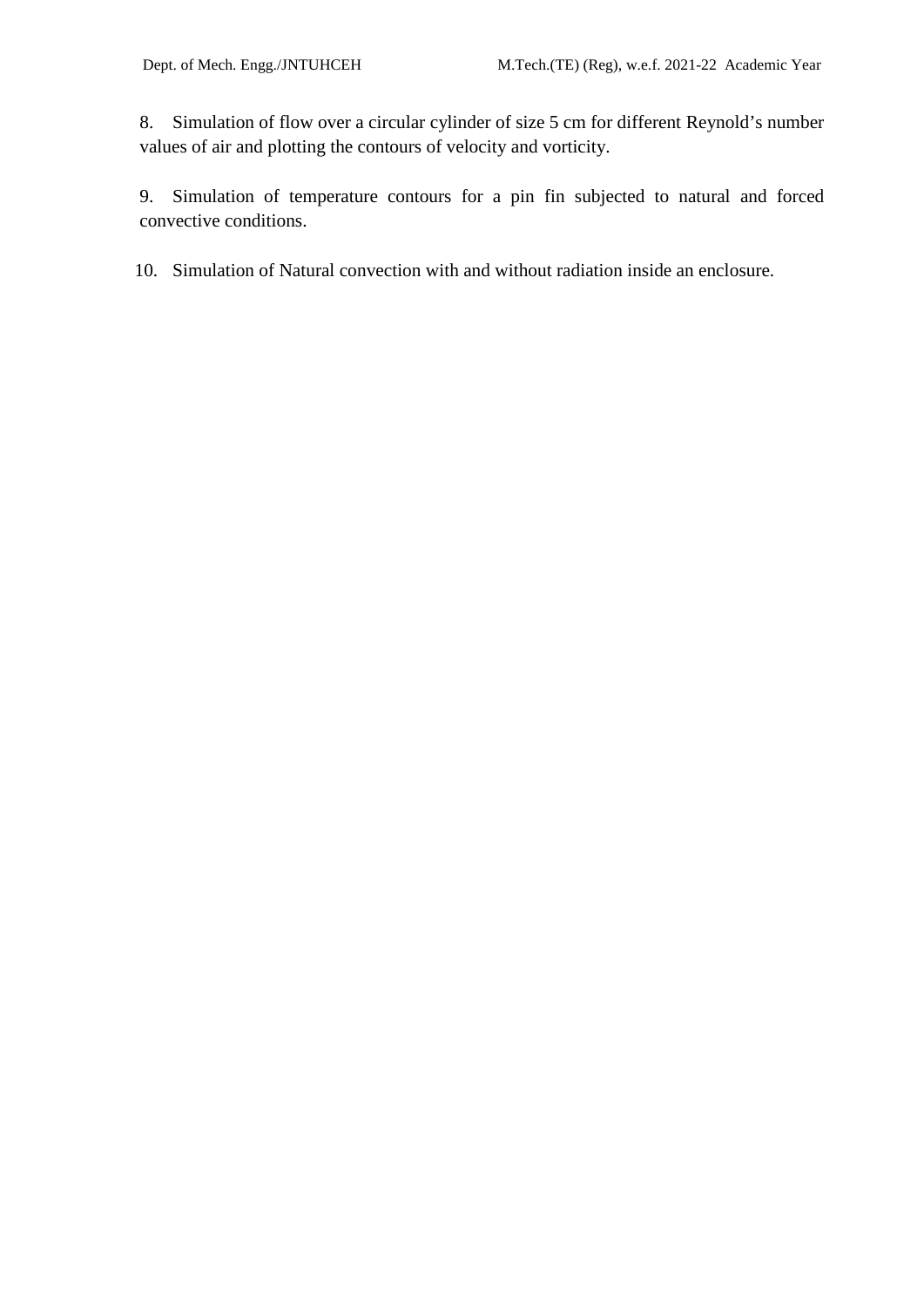| <b>ADVANCED REFRIGERATION AND AIR CONDITIONING LAB</b> |  |                               |  |
|--------------------------------------------------------|--|-------------------------------|--|
| $(Laboratory - IV)$                                    |  |                               |  |
| M.Tech. (TE) (FT)–I Year II Sem                        |  | $\mathbf{L}$ T P $\mathbf{C}$ |  |
|                                                        |  | $0 \t 0 \t 4 \t 2$            |  |

**Prerequisites:** Thermodynamics

**Course Objective**: To apply the principles of Thermodynamics to analyse different types of refrigeration and air conditioning systems experimentally and evaluate performance parametersunder actual conditions in relation to the ideal conditions.

**Course Outcomes**: At the end of the course, the student should be able to

- Differentiate between different types of refrigeration systems with respect to applicationas well as conventional and unconventional refrigeration systems
	- Thermodynamically analyze refrigeration and air conditioning systems and evaluate performance parameters based on the measured properties by using property charts
	- Simulation and Analysis of Refrigeration and Air conditioning systems and Components
	- 1. Determination of performance parameters of Vapor Compression Refrigeration System
	- 2. Experimental Evaluation of performance parameters of Mechanical Heat Pump
	- 3. Determination of performance parameters of using Air conditioning Lab unit
	- 4. Determination of CoP of Vapor Absorption Refrigeration system
	- 5. Determination of CoP of Vortex Tube Refrigerator
	- 6. Determination of Performance Evaluation of a Cooling Tower
	- 7. Steady and Transient Simulation of Vapor Compression Refrigeration

Cycle using agiven Refrigerant and Operating Conditions

- 8. Transient Simulation of Air Conditioner for given Inside Operating Conditions
- 9. Simulation of Thermal Network for a Composite Slab/Insulation System with ConvectiveBoundary Conditions

10. Simulation of Flow and Thermal Networks and Performance Evaluation for any givenHeat Exchanger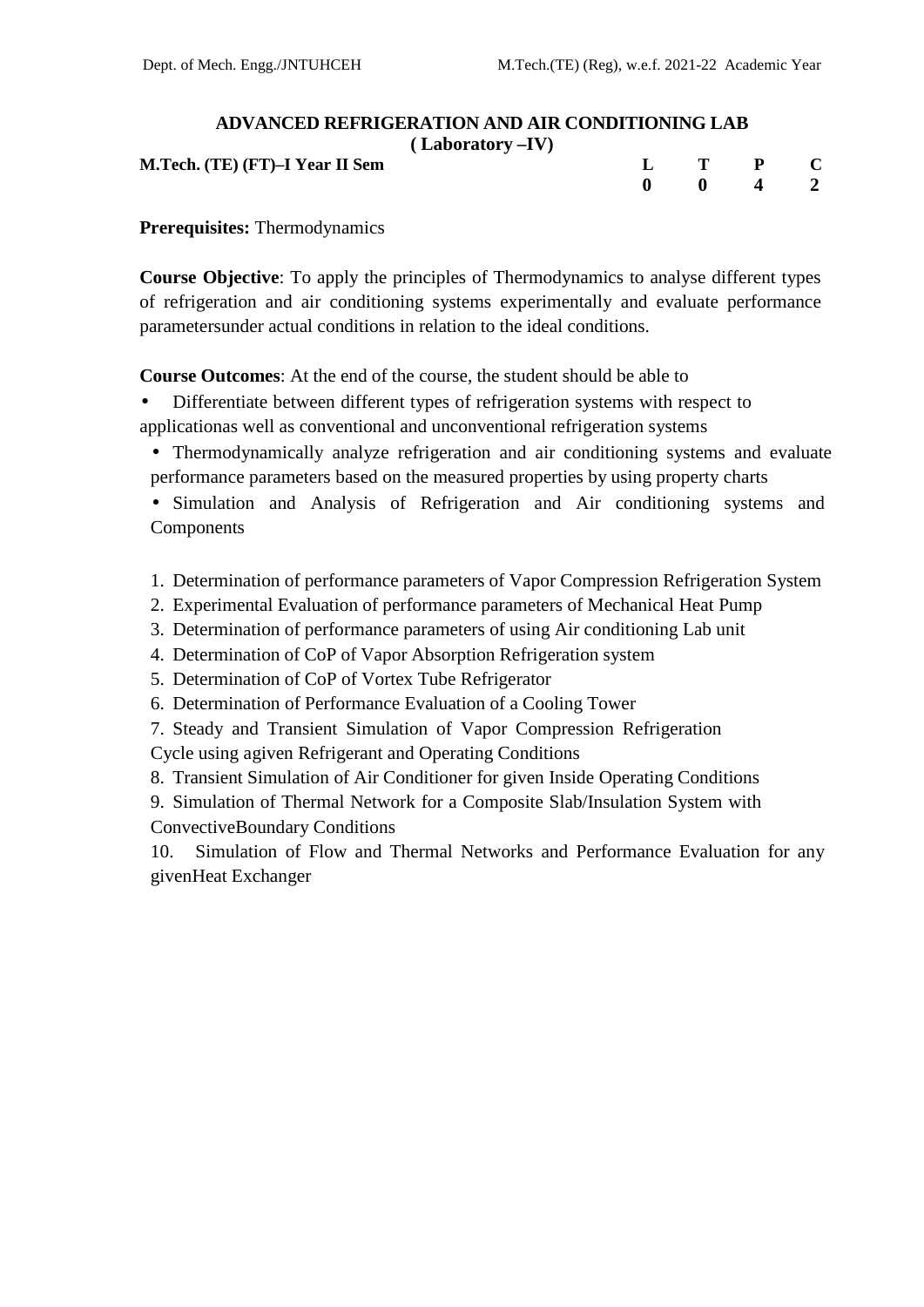#### **VALUE EDUCATION (AUDIT COURSE-II )**

**M.Tech.** (TE) **(FT)**-**I** Year **II** Sem

| $\mathbf{L}$   | $\mathbf{T}$ | $\mathbf{P}$ | $\mathbf C$ |  |
|----------------|--------------|--------------|-------------|--|
| $\overline{2}$ | $\bf{0}$     | $\bf{0}$     | - 0         |  |

**Course Objectives**: To help the students:

- 1. Understand value of education and self- development
- 2. Imbibe good values
- 3. Know about the importance of character

#### **Course outcomes:** Students will be able to:

- 1. Acquire knowledge about self-development
- 2. Learn the importance of Human values
- 3. Develop the overall personality

**Unit I:** Values and Self-development – Social Values and Individual Attitudes. Work Ethics, Indian Vision of Humanism. Ethical Standards and Principles. Value Judgments.

**Unit II:** Importance of Cultivating Values. Sense of Duty. Devotion, Self-reliance, Confidence, Concentration. Truthfulness, Cleanliness. Honesty, Humanity. National Unity. Patriotism. Love for Nature, Discipline.

**Unit III:** Personality and Behavior Development - Soul and Scientific Attitude- Integrity and Discipline. Punctuality- Compassion and Benevolence - Positive Thinking- Composure and Equipoise- Dignity of Labour.

**Unit IV:** Universal Brotherhood and Religious Tolerance. True Friendship. Happiness Vs Suffering- Aware of Self-destructive Habits. Association and Cooperation. Eco-friendly **Consciousnes** 

**Unit V:** Character and Competence – Values of Scriptures- Self-management and Good health. Science of Reincarnation. Equality, Nonviolence, Humility, Role of Women- Secular Thinking- Mind your Mind, Self-control- Non Ethnocentric Behavior.

## **Suggested Readings**

- 1. Chakroborty, S.K. "*Values and Ethics for organizations Theory and practice*", Oxford University Press, New Delhi. 1998.
- 2. Dostoyevsky, Fyodor, Constance Garnett, and Ernest J. Simmons. *Crime and Punishment*. New York: Modern Library, 1950. Print.
- 3. Galsworthy, John. *Justice.* Czechia, Good Press, 2019.
- 4. TED Talks

\*\*\*\*\*\*\*\*\*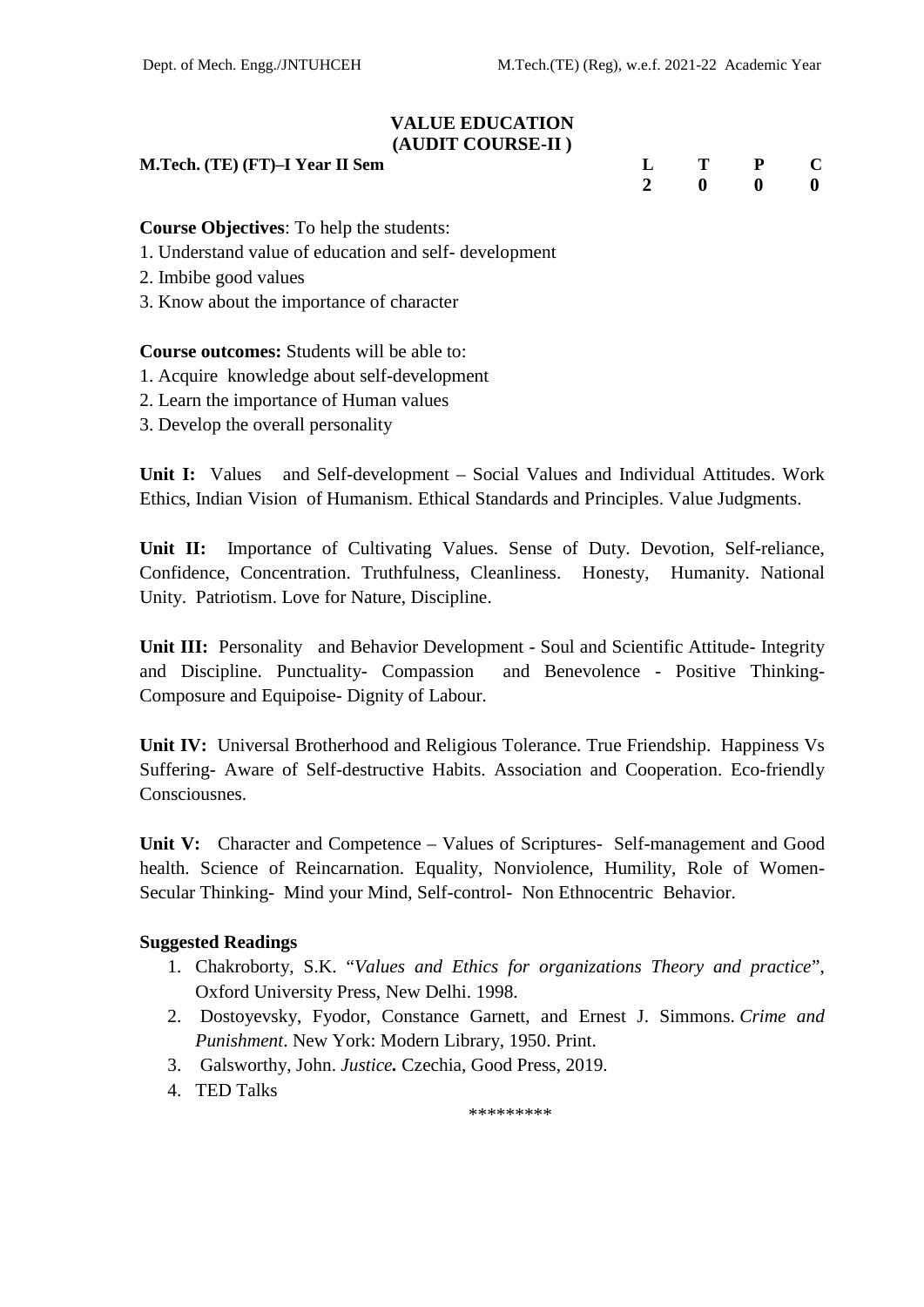# **EQUIPMENT DESIGN FOR THERMAL SYSTEMS**

|--|

| M.Tech. (TE) (FT) -II Year I Sem                                                                                                                                                            | $\mathbf{L}$ T P C |  |  |
|---------------------------------------------------------------------------------------------------------------------------------------------------------------------------------------------|--------------------|--|--|
|                                                                                                                                                                                             | 3 0 0 3            |  |  |
| $\mathbf{D}_{\text{model}}$ and $\mathbf{A}_{\text{model}}$ and $\mathbf{A}_{\text{model}}$ and $\mathbf{A}_{\text{model}}$ and $\mathbf{A}_{\text{model}}$ and $\mathbf{A}_{\text{model}}$ |                    |  |  |

**Prerequisites:** Advanced Heat and Mass Transfer

**Course Objective:** The course is intended to

- **Design and analyze the heat exchangers parallel flow, counter flow,** multipass and, crossflow heat exchanger
- Design and analyze the Shell and tube heat exchanger
- **Enable to carry out the performance of heat exchanger with the extended surfaces.**
- Design and analyze the cooling towers.

**Course Outcomes:** At the end of the course, the student will be able to:

- Understand the physics and the mathematical treatment of typical heat exchangers.
- Apply LMTD and Effectiveness methods in the design of heat exchangers and analyze theimportance of LMTD approach over AMTD approach.
- Analyze the performance of double-pipe counter flow (hair-pin) heat exchangers.
- Design and analyze the shell and tube heat exchanger.
- Understand the fundamental, physical and mathematical aspects of boiling and condensation.
- Classify cooling towers and explain their technical features.

## **UNIT -I:**

**CLASSIFICATION OF HEAT EXCHANGERS**: Introduction, Recuperation & regeneration, Tabular heat exchangers, Double pipe, shell & tube heat exchanger, Plate heat Exchangers, Gasketed plate heat exchanger. Spiral plate heat exchanger, Lamella heat exchanger, Extended surface heat exchanger, Plate fin and Tubular fin.

**Basic Design Methods of Heat Exchanger**: Introduction, Basic equations in design, Overall heat transfer coefficient, LMTD method for heat exchanger analysis, Parallel flow, Counter flow.Multipass, cross flow heat exchanger design calculations:

# **UNIT-II:**

**DOUBLE PIPE HEAT EXCHANGER**: Film coefficient for fluids in annulus, fouling factors, Calorific temperature, Average fluid temperature, The calculation of double pipe exchanger, Double pipe exchangers in series parallel arrangements.

Shell & Tube Heat Exchangers: Tube layouts for exchangers, Baffle heat exchangers, Calculation of shell and tube heat exchangers, Shell side film coefficients, Shell side equivalent diameter, The true temperature difference in a 1-2 heat exchanger. Influence of approach temperature on correction factor. Shell side pressure drop, Tube side pressure drop, Analysis of performance of 1-2 heat exchanger and design of shell  $&$  tube heat exchangers, Flow arrangements for increased heat recovery, the calculation of 2-4 exchangers.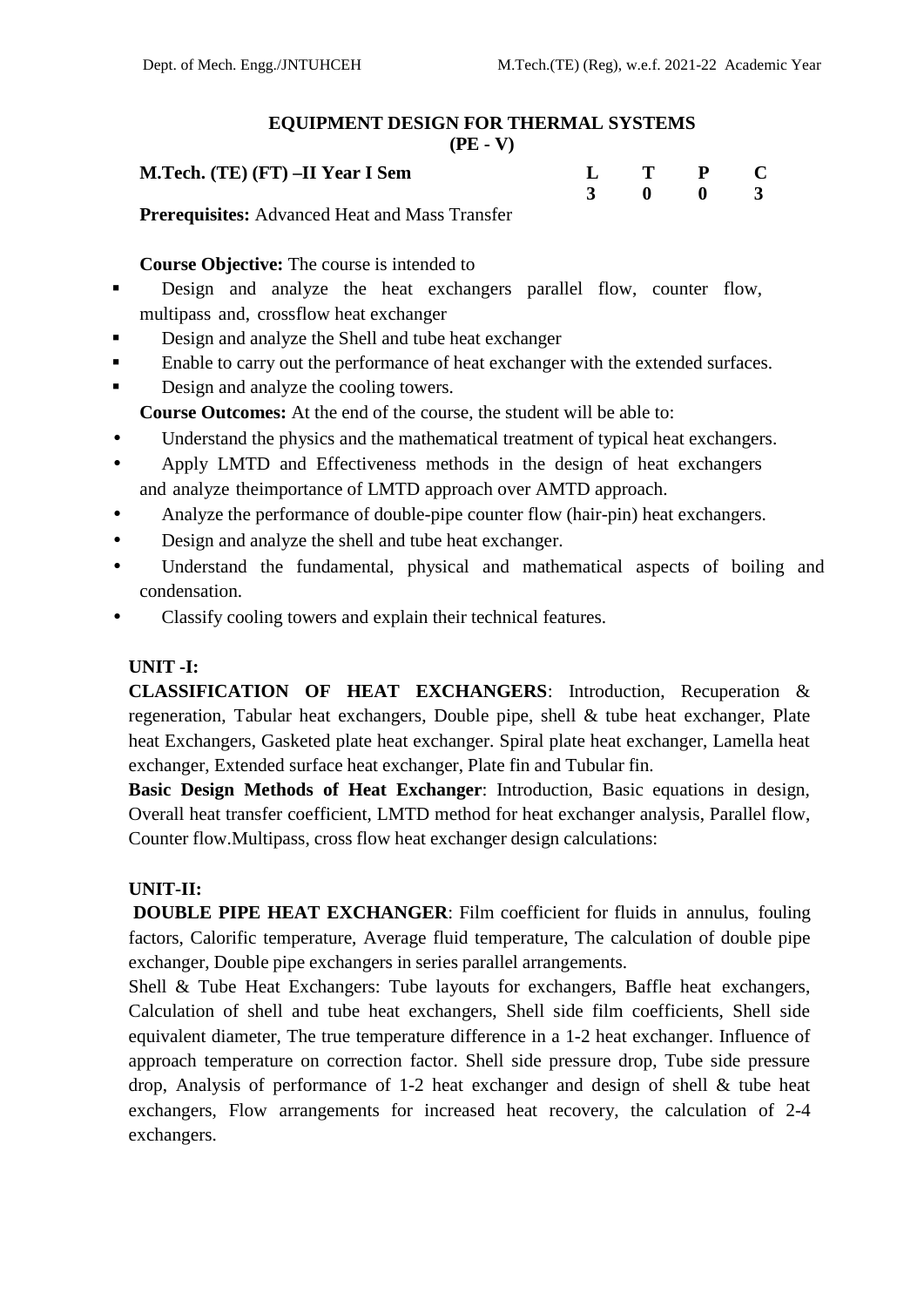## **UNIT-III:**

**CONDENSATION OF SINGLE VAPOURS**: Calculation of horizontal condenser, Vertical condenser, De-Super heater condenser, Vertical condenser-sub-Cooler, Horizontal Condenser- Sub cooler, Vertical reflux type condenser. Condensation of steam.

# **UNIT-IV:**

**VAPORIZERS, EVAPORATORS AND REBOILERS**: Vaporizing processes, Forced circulation vaporizing exchanger, Natural circulation vaporizing exchangers, Calculations of a reboiler. Extended Surfaces: Longitudinal fins. Weighted fin efficiency curve, Calculation of a Double pipe fin efficiency curve. Calculation of a double pipe finned exchanger, Calculation of a longitudinal fin shell and tube exchanger.

## **UNIT-V:**

**DIRECT CONTACT HEAT EXCHANGERS**: Cooling towers, relation between wet bulb & dew bulb temperatures, calculation of cooling tower performance.

Heat Pipe: Gravity assisted thermo-syphans, micro heat pipes, pulsating heat pipes, loop heat pipeoperation & working principles.

## **Text Books:**

- 1. Process Heat Transfer by D.Q.Kern, TMH
- 2. Heat Exchanger Design by A.P.Fraas and M.N.Ozisick, John Wiely & sons, New York.

- 1. Cooling Towers by J.D.Gurney and I.A. Cotter, Maclaren
- 2 .Heat Pipe Science & Technology, Amir Faghri, Taylor & Francis
- 3. Heat Pipe Technology and Applications by J.P Peterson,John wiky & sons.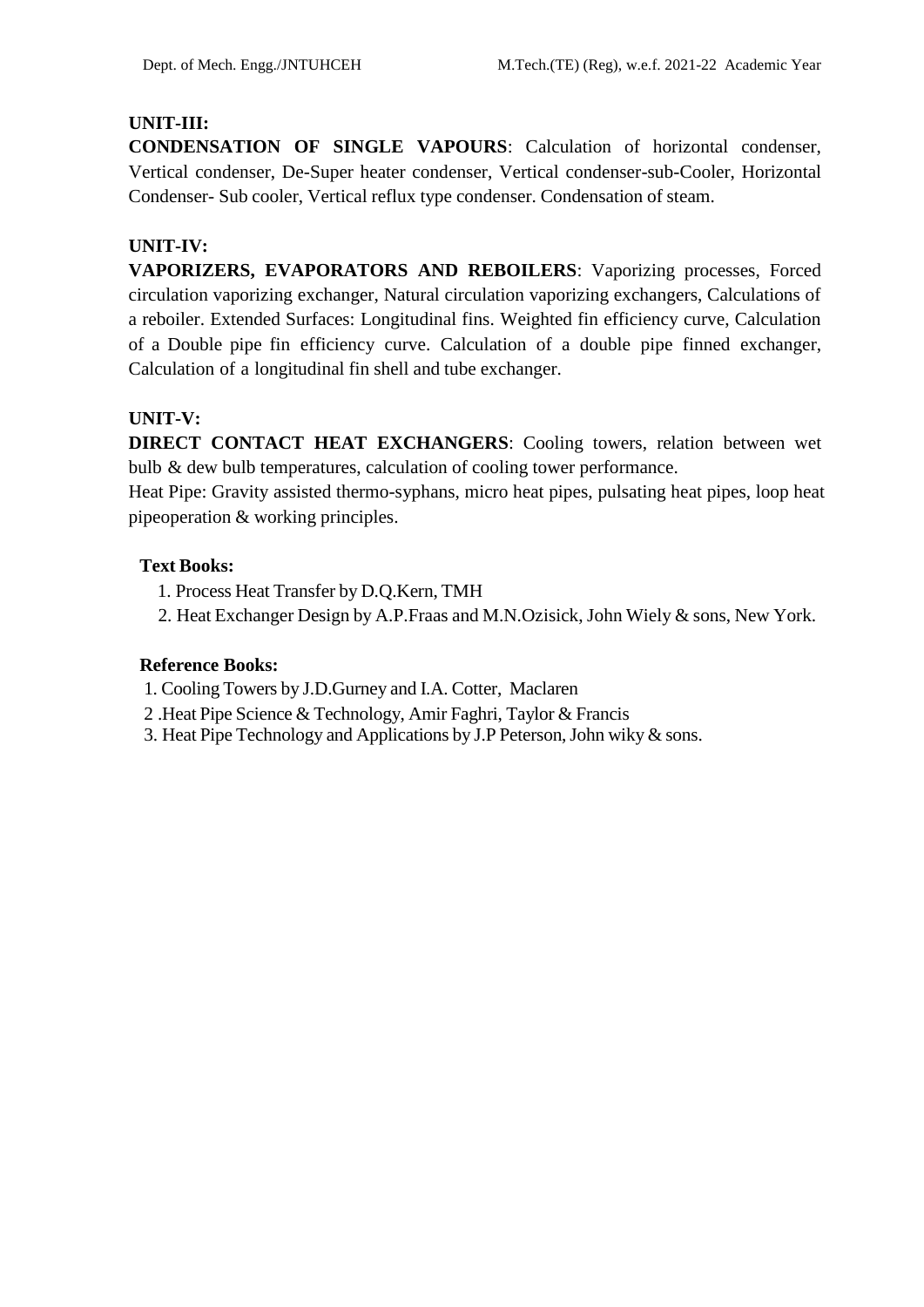#### **CRYOGENIC ENGINEERING (PE - V)**

| M.Tech. (TE) (FT) -IIYear ISem | $L$ T P C |  |  |
|--------------------------------|-----------|--|--|
|                                | 3 0 0 3   |  |  |

## **UNIT -I:**

**Introduction to Cryogenic Systems:** Mechanical Properties at low temperatures. Properties of Cryogenic Fluids.

**Gas Liquefaction:** Minimum work for liquefaction. Methods to protect low temperature. Liquefaction systems for gages other than Neon. Hydrogen and Helium.

## **UNIT II:**

**Liquefaction Systems for Neon, Hydrogen and Helium:** Components of Liquefaction systems. Heat exchangers. Compressors and expanders. Expansion valve, Losses in real machines.

## **UNIT-III:**

**Gas Separation and Purification Systems:** Properties of mixtures, Principles of mixtures, Principles of gas separation, Air separation systems.

## **UNIT-IV:**

**Cryogenic Refrigeration Systems:** Working Medium, Solids, Liquids, Gases, Cryogenic fluid storage & transfer, Cryogenic storage systems, Insulation, Fluid transfer mechanisms, Cryostat, Cryo Coolers

#### **UNIT-V:**

**Applications:** Space technology, In-Flight air separation and collection of LOX, Gas industry, Biology, Medicine, Electronics.

#### **REFERENCES:**

- 1. Cryogenic Systems/ R.F.Barren/ Oxford University Press
- 2. Cryogenic Engineering- Thomas Flynn- CRC Press-2nd Edition
- 3. Cryogenic Research and Applications: Marshal Sitting/ Von Nostrand/ Inc. New Jersey
- 4. Cryogenic Heat Transfer/ R.F.Baron
- 5. Cryogenic Engineering Edit / B.A. Hands/ Academic Press, 1986
- 6. Cryogenic Engineering/ R.B.Scottm Vin Nostrand/ Inc. New Jersey, 1959
- 7. Experimental Techniques in Low Temperature Physics- O.K. White, Oxford Press, 1968
- 8. Cryogenic Process Engineering/ K.D. Timmerhaus *&* TM Flynn/ Plenum Press, 1998
- 9. Hand Book of Cryogenic Engineering J.G.Weisend –II, Taylor and Francis, 1998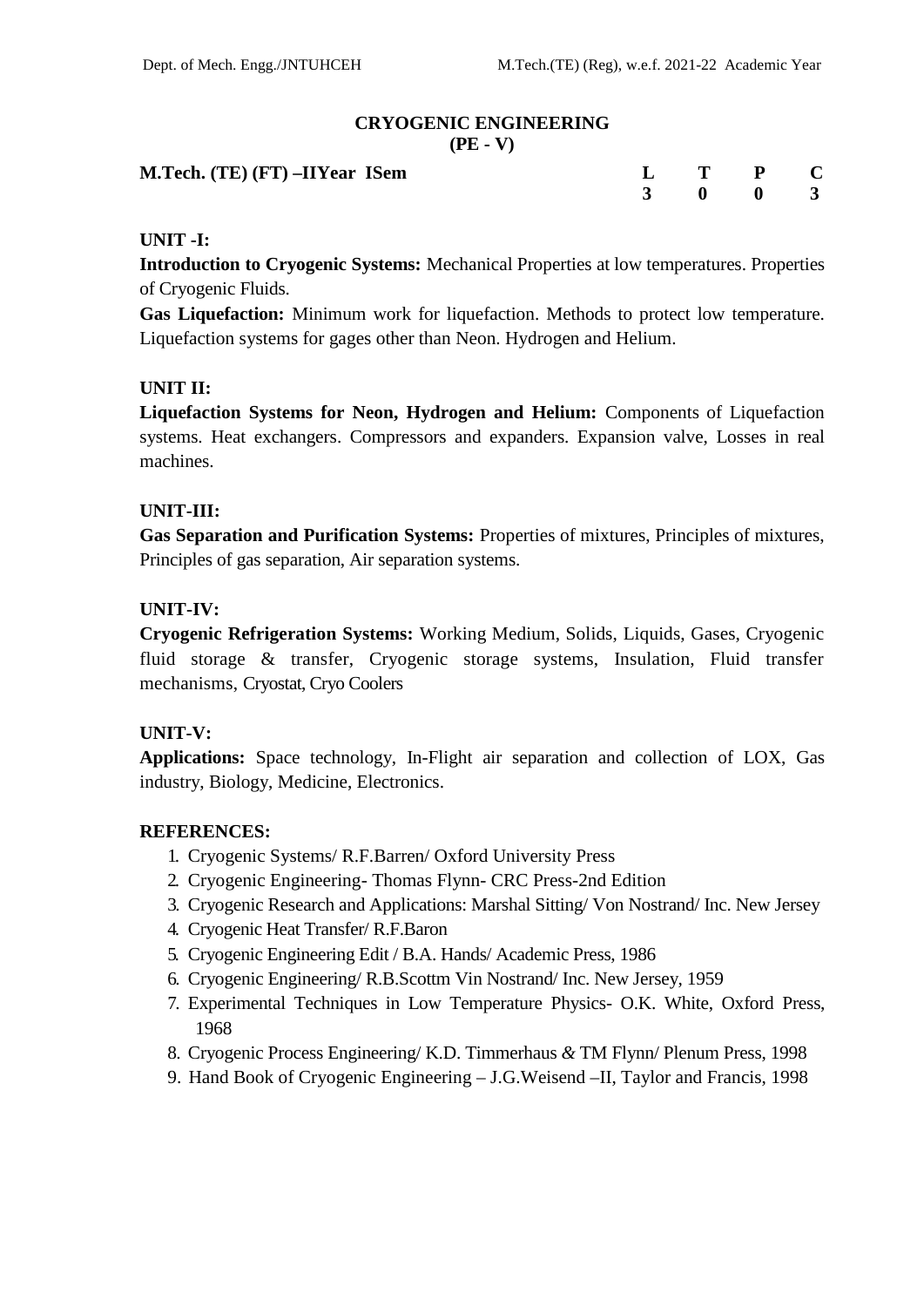#### **MICRO AND NANO SCALE HEAT TRANSFER (PE - V)**

| п |  |
|---|--|
|---|--|

| M. Tech. (TE) (FT) – II Year Isem                    |  | L T P C |  |
|------------------------------------------------------|--|---------|--|
|                                                      |  | 3 0 0 3 |  |
| <b>Dreparticites: Fluid Mechanics Thermedynamics</b> |  |         |  |

# **Prerequisites: Fluid Mechanics, Thermodynamics**

**Course Objectives:** The course is intended to

To understand the concepts of Micro an Nanoscale Heat Transfer

**Course Outcomes:** At the end of the course, the student will be able to:

 To introduce the application of micro and nano scale heat tarsnfer in the area of fluids and thermal engineering

## **UNIT-I:**

**Introduction to Microscale Heat transfer -** Introduction to micro/nano scale transport phenomena, Material waves and energy quantization, Energy states in Solids, Statistical Thermodynamics and Thermal Energy Storage, Energy Transfer by waves, Particle description of transport process: Classical laws, Boltzmann transport equation – Basics of molecular dynamics modelling – Applications of Micro Scale Heat Transfer

**Microscale Heat Conduction –** Conduction in Microscale – Space and time scales – Thermal conductivity models – Thermal conductivity prediction using Molecular Dynamics - Boltzmann equation and Phonon transport – Heat conduction in electronic devices - Measurement of heat conduction in microscale

#### **UNIT II**

**Microscale Heat Convection –** Thermodynamic considerations – Continuum approach – Conservation laws and governing equations Single phase forced convection – flow regimes – entry lengths -Non conventional analysis methods – Single phase liquid and gas flow – Measurements

#### **Unit III**

**Microscale Radiative heat transfer** – Macro Vs Microscopic approach – Spatial and temporal scales – radiation interaction and scattering with micro structures and materials – Modeling of microscale radiation – radiation properties in microscale regime

## **UNIT-IV:**

**Introduction to Nanoscale Heat Transfer** – Length scales for nanoscale heat transfer – Heat transfer modes - nanofluids, nanostructure materials, base fluids, dispersion, sonication and stable suspension. Various types of nanofluids-volumetric concentration. Thermophysical properties: Density; principles of measurement and apparatus. Theoretical equations and new empirical correlations to determine the density of different nanofluids. Viscosity: principles of measurement and apparatus. Andrade's and other theoretical equations and new empirical correlations to determine the viscosity of different nanofluids. Effect of volumetric concentration and temperature. Thermal conductivity: principles of measurement and apparatus. Hamilton-Crosser and other theoretical equations and new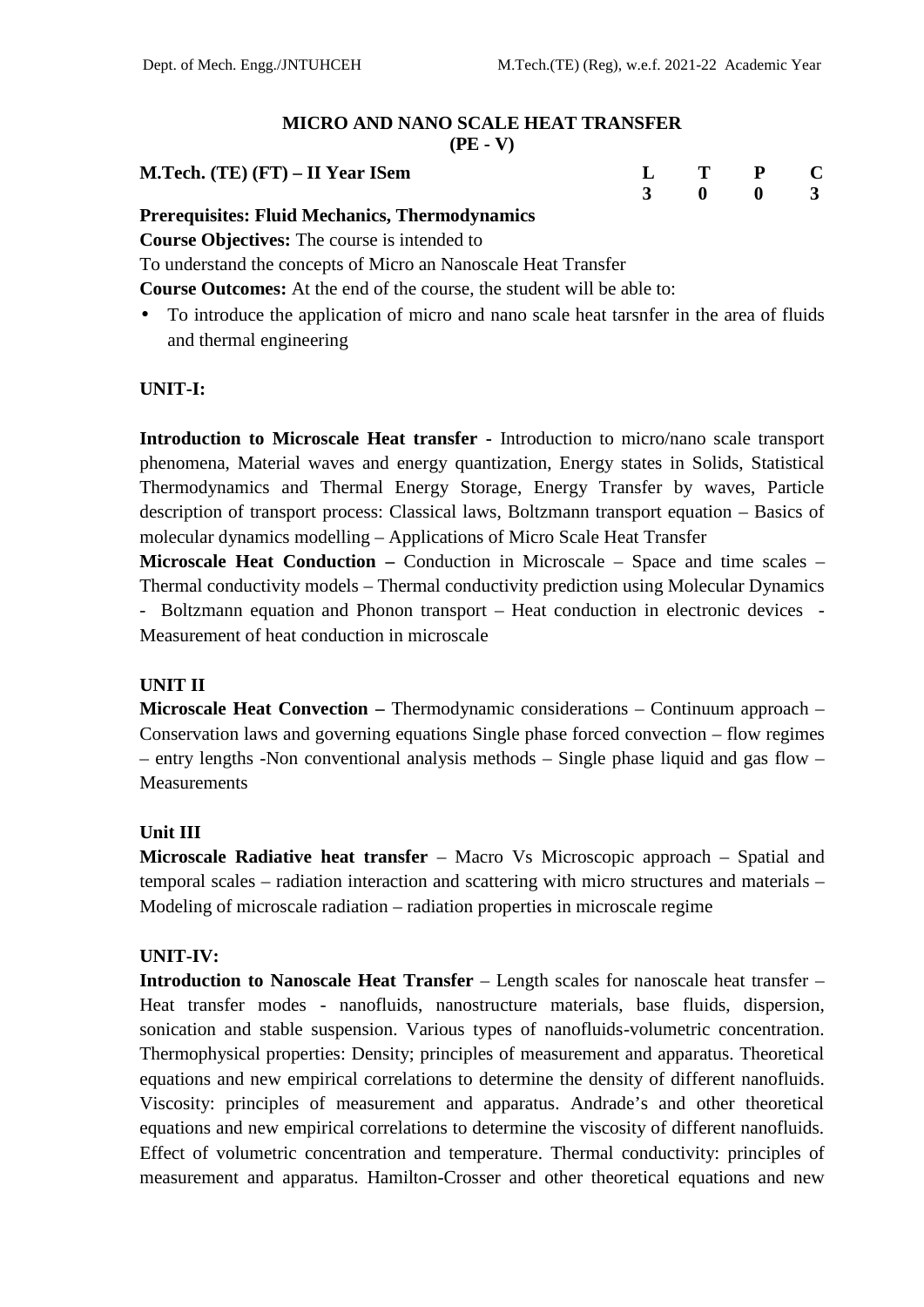empirical correlations to determine the thermalconductivity of different nanofluid.

## **UNIT-V:**

**Preparation of Nanofluids – Forced convection -** Combined effects of thermophysical properties of nanofluids on the thermal diffusivity, the Prandtl number, the Reynolds number and the Nusselt number. Basic understanding of their effects on frictional loss and Heat transfer. Convective heat transfer: Single-phase fluid equations, laminar flow, entry length and fully developed friction factor and heat transfer coefficient. Graetz number effect in the entry region. Correlations for friction factor and Nusselt number for nanofluids. Turbulent flow: Single phase fluid fully developed flow Dittus-Boelter and Glienilski equations. Blasius and other turbulent friction factor correlations. Their comparison with nanofluids data. New correlations for turbulent friction factor and Nusselt number for nanofluids - **Applications**

## **Text Books:**

- 1. Microscale and Nanoscale Heat Transfer by C. Sobhan and G. Peterson, First edition, CRC Press
- 2. Fluid Mechanics by F. M. White, 5th Edition, McGraw-Hill
- 3. Heat Transfer by A. Bejan  $2<sup>nd</sup>$  Edition, John Wiley

- 1. Handbook of Nanostructured Materials and Nanotechnology by H.S.Nalwa, I edition, Vol. I and II, American Scientific Publishers
- 2. Springer Handbook of Nanotechnology by Bharat Bhushan, 1<sup>st</sup> edition, Springer-Verlag Publication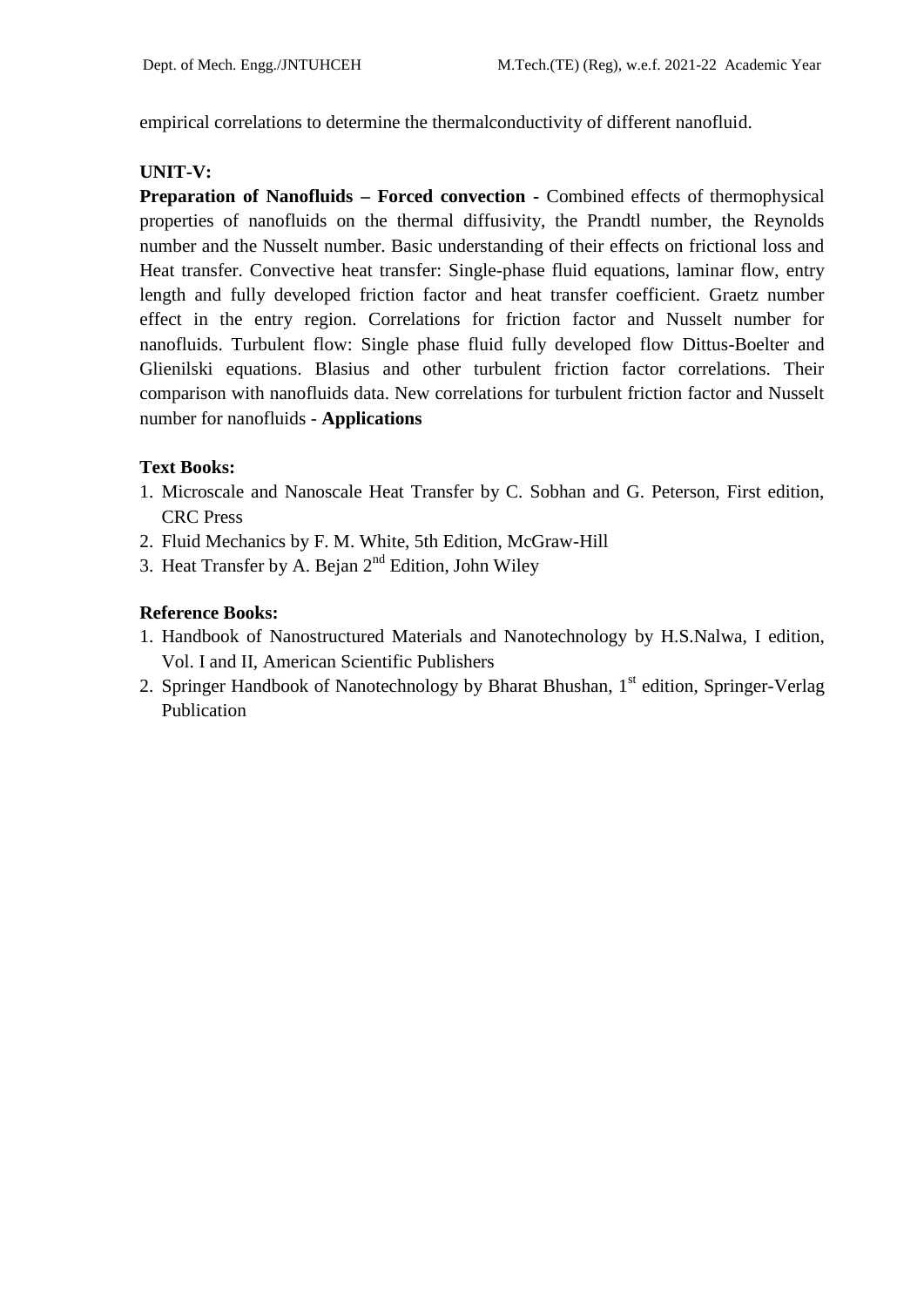## **WASTE TO ENERGY (Open Elective)**

#### **M.Tech. (TE) (FT) –II Year I Sem L T P C**

| $\bf{L}$     | $\bf{T}$ | $\mathbf{P}$            | $\mathbf C$    |  |
|--------------|----------|-------------------------|----------------|--|
| $3 \qquad 0$ |          | $\overline{\mathbf{0}}$ | $\overline{3}$ |  |
|              |          |                         |                |  |

**Prerequisites:** An introductory knowledge of solid and hazardous waste along with some basic understanding of solid waste management at industries

**Course Objectives**: To prepare the students for successful career in the energy industry, energy service companies, energy utility and consultancy agencies and in the academic and R&D institutions.

To produce graduates strong in understanding on energy resources, technologies and systems, energy management fundamentals, and capable in innovative technological intervention towards the present and potential future energy issues.

To produce energy professionals, who are sensitive to, and well aware of, the energy issues and concerns, an d who can apply their specialized knowledge for the sustainable development.

**Course Outcomes**: Understood and acquired fundamental knowledge on the science and engineering of energy technologies and systems. Acquired the expertise and skills required for energy auditing and management, economical calculation of energy cost, development, implementation, maintenance of energy systems. Become capable of analysis and design of energy conversion systems. Acquired skills in the scientific and technological communications and project preparation, planning and implementation of energy project

**UNIT-I:** Introduction to Energy from Waste: Classification of waste as fuel – Agro based, Forest residue, Industrial waste – MSW – Conversion devices – Incinerators, gasifiers, digestors

**UNIT-II**: Biomass Pyrolysis: Pyrolysis – Types, slow fast – Manufacture of charcoal- Methods – Yields and application- Manufacture of pyrolytic oils and gases, yields and applications. Biomass Gasification: Gasifiers- Fixed bed system- Downdraft and updraft gasifiers- Fluidized bed gasifiers- Design, construction and operation- Gasifiers burner arrangement for thermal heating Gasifier engine arrangement and electrical power – Equilibrium and kinetic consideration in gasifier operation.

**UNIT-III**: Biomass Combustion: Biomass stoves- Improved chullahs, types, some exotic designs, Fixed bed combustors, Types, Inclined grate combustors, Fluidized bed combustors, Design, construction and operation- Operation of all the above biomass combustors.

**UNIT-IV:** Biogas: Properties of biogas (Calorific value and composition)- Biogas plant technology and status- Bio energy system – Design and constructional features- Biomass resources and their classification- BIOMASS CONVERSION PROCESS